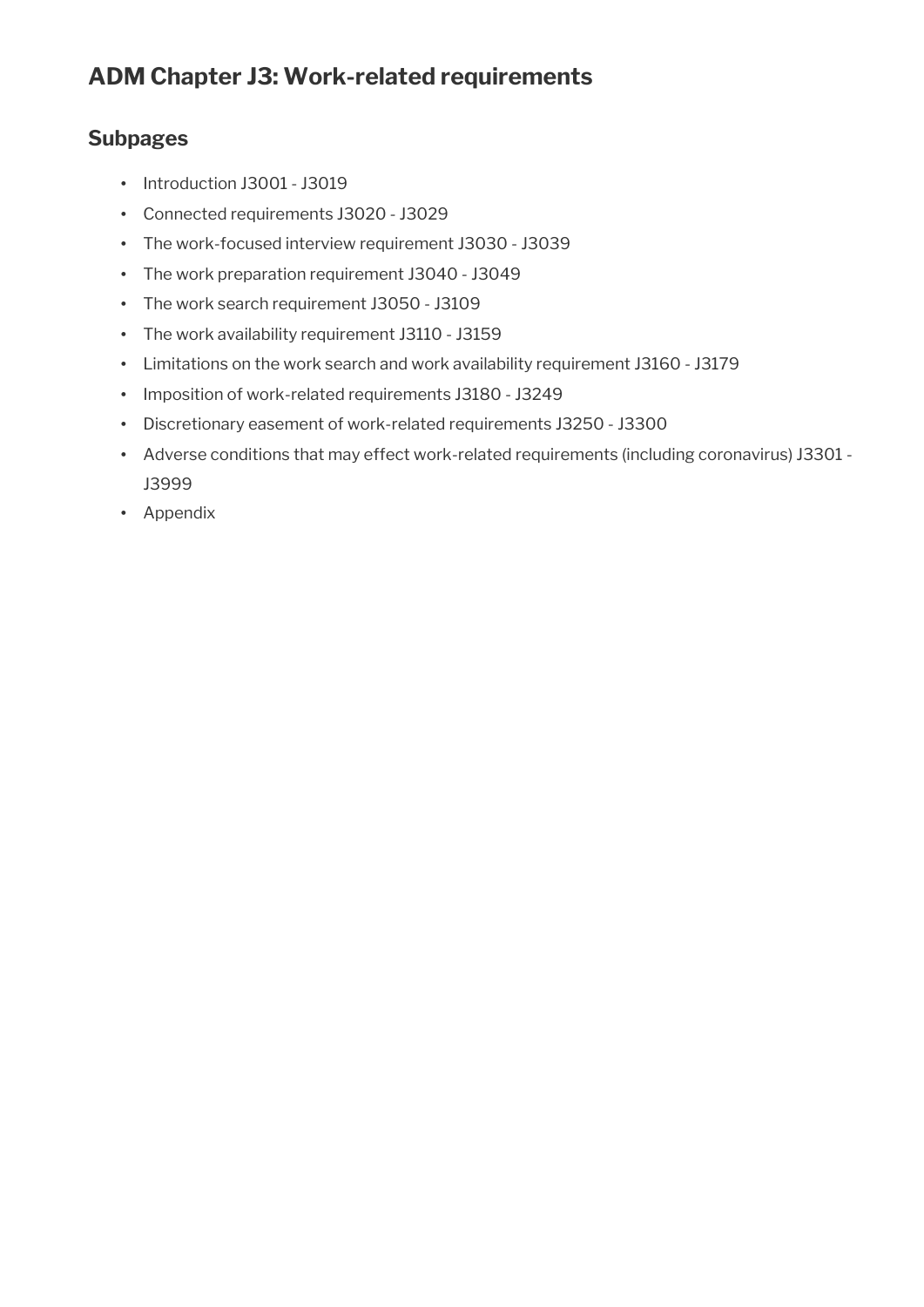# **Introduction J3001 - J3019**

# **Introduction**

J3001 Depending on which work-related group a claimant falls into, the Secretary of State can impose work-related requirements on a claimant $^{\rm 1}$ . ADM Chapter J2 provides guidance on the work-related groups.

**Note:** When imposing work-related requirements consideration **must** be given to the public law principles of fairness established in case law<sup>2</sup>. In every case the claimant has to be in no doubt as to what is expected of them and the consequences of failing to comply (also see J3002). Record keeping and the availability of evidence about the imposition of a work-related requirement will be crucial to show a work-related requirement was validly imposed. Therefore when imposing a work-related requirement details of the what, why, when and where **must** be recorded in system records in every case and be available as evidence in the event of challenge and an appeal. For full guidance on the public law principles of fairness see ADM Chapter K1 - Sanctions: general principles at K1151 et seq. For guidance on setting the claimant commitment see ADM Chapter J1.

#### 1 [WR Act 12, s 13\(1\) & \(3\);](http://www.legislation.gov.uk/ukpga/2012/5/section/13)

2 R (Reilly) v SSWP [2014] AC 453; R (Reilly 2) v SSWP [2016] ECWA Civ 413

J3002 If a work-related requirement is validly imposed and a claimant, for no good reason, does not comply with that requirement then their UC will be reduced $^1$ . ADM Chapters K1 – K9 provide guidance on the sanctions which may apply to claimants who do not comply with a work-related requirement.

**Note 1:** See **Note** to J3001**.** A failure to validly impose the requirement or be able to provide evidence to show it was validly imposed may mean that a sanction cannot be imposed where appropriate.

**Note 2**: Except in cases where a claimant loses a job or pay due to misconduct, in every case, the claimant will be given a chance to give their reasons why they failed to comply with a work-related requirement. The DM will consider the reasons and all the facts, circumstances and evidence of the individual case to determine whether the claimant can show good reason for any failure. See ADM Chapter K2 for full guidance on good reason.

1 [WR Act 12, s 26](http://www.legislation.gov.uk/ukpga/2012/5/section/26) & [27](http://www.legislation.gov.uk/ukpga/2012/5/section/27)

J3003 The work-related requirements are $^{\rm 1}$  the

**1.** work-focused interview requirement (see **J3030** et seq)

**2.** work preparation requirement (see **J3040** et seq)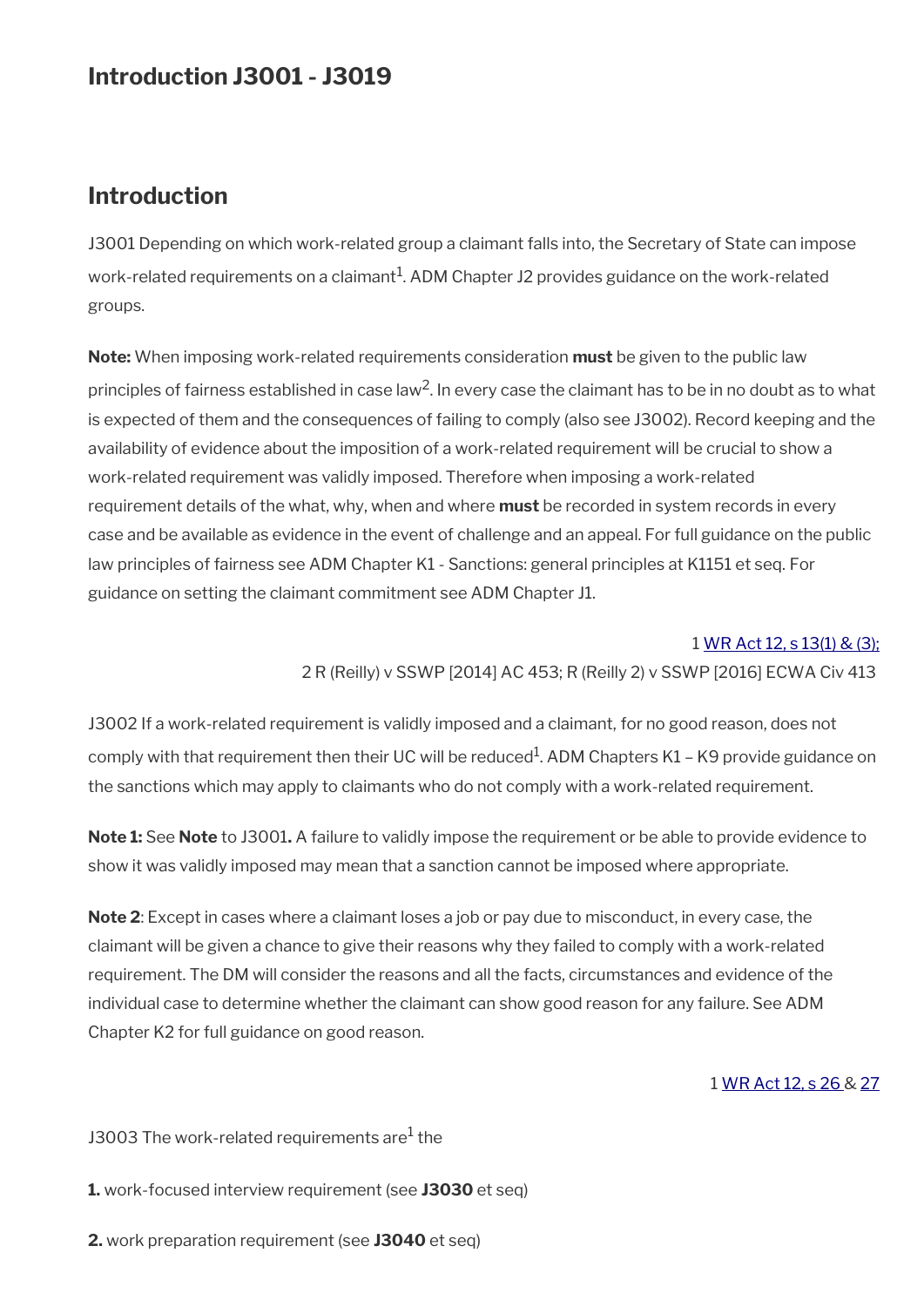**3.** work search requirement (see **J3050** et seq)

**4.** work availability requirement (see **J3110** et seq).

## 1 [WR Act 12, s 13\(2\)](http://www.legislation.gov.uk/ukpga/2012/5/section/13)

J3004 A work-related requirement when imposed on a claimant can be subject to change and can be revoked. The Secretary of State has the power to change or revoke what has been specifed or imposed on a claimant $^1$ .

**Note**: The Secretary of State is still obligated to notify any changes or revocations to any workrelated requirements in line with the public law principles of fairness (J3005).

### 1 [WR Act 12, s 24\(3\)](http://www.legislation.gov.uk/ukpga/2012/5/section/24)

J3005 The claimant **must** be adequately notifed of

**1.** any work-related requirement that has been imposed on them **and** 

**2.** the consequences of failing to comply.

Where a claimant is subject to a work-related requirement then this should be recorded on the claimant commitment. If not, it should be notified to the claimant in a manner that the Secretary of State sees fit and recorded in system notes for evidence purposes. This includes where a work-related requirement has been changed or revoked $^{\rm 1}$ .

Note: See Note at J3001. It will be crucial in every case that records of notification are kept for reference and are available as evidence however the Secretary of State notifes the claimant of their requirements or any changes to those requirements.

#### 1 [WR Act 12, s 24\(4\)](http://www.legislation.gov.uk/ukpga/2012/5/section/24)

J3006 A claimant may be subject to one or more work-related requirements across all four categories. It depends on which work-related group the claimant is in. The work-related groups<sup>1</sup> are

- **1.** no work-related requirements
- **2.** work-focused interview requirement only
- **3.** work preparation requirement and work-focused interview
- **4.** all work-related requirements.
- See ADM Chapter **J2** for guidance on the work-related groups and to whom they apply.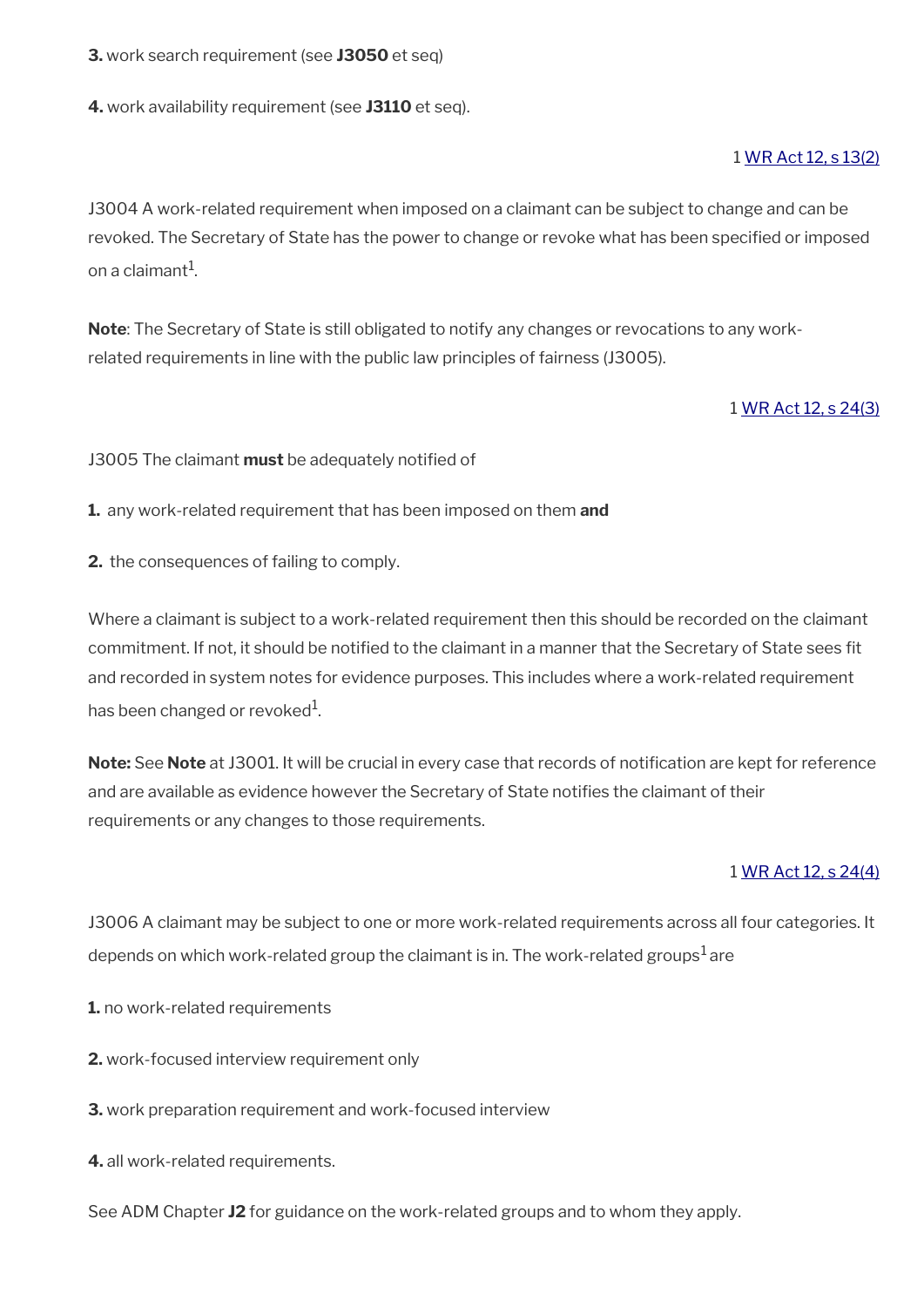J3007 Only rational requirements can be imposed. For example;

1. the specification of two interviews in different places at the same time or close together that cannot practicably be coordinated would not be rational,

**2.** what is specifed must be compatible with other requirements. For example; a claimant cannot be required to attend so many interviews that it is made impossible for the claimant to meet their work search requirements,

**3.** specification must imply that communication to the claimant is made in time for the claimant to be able to complete the requirement

**4.** the requirement to take part in a work-related requirement cannot be used for punitive reasons or simply as a means of control of a claimant.

**Note**: All requirements should be reasonable and achievable for the individual claimant and their circumstances. See further guidance on the claimant commitment in ADM Chapter J1.

J3008 Any reference in this guidance to obtaining paid work includes<sup>1</sup>

**1.** more paid work **or**

**2.** better-paid work.

Work includes self-employment.

1 [UC Regs, reg 87](http://www.legislation.gov.uk/uksi/2013/376/regulation/87)

J3009 Any reference to an adviser means a work coach in the Jobcentre.

J3010 – J3019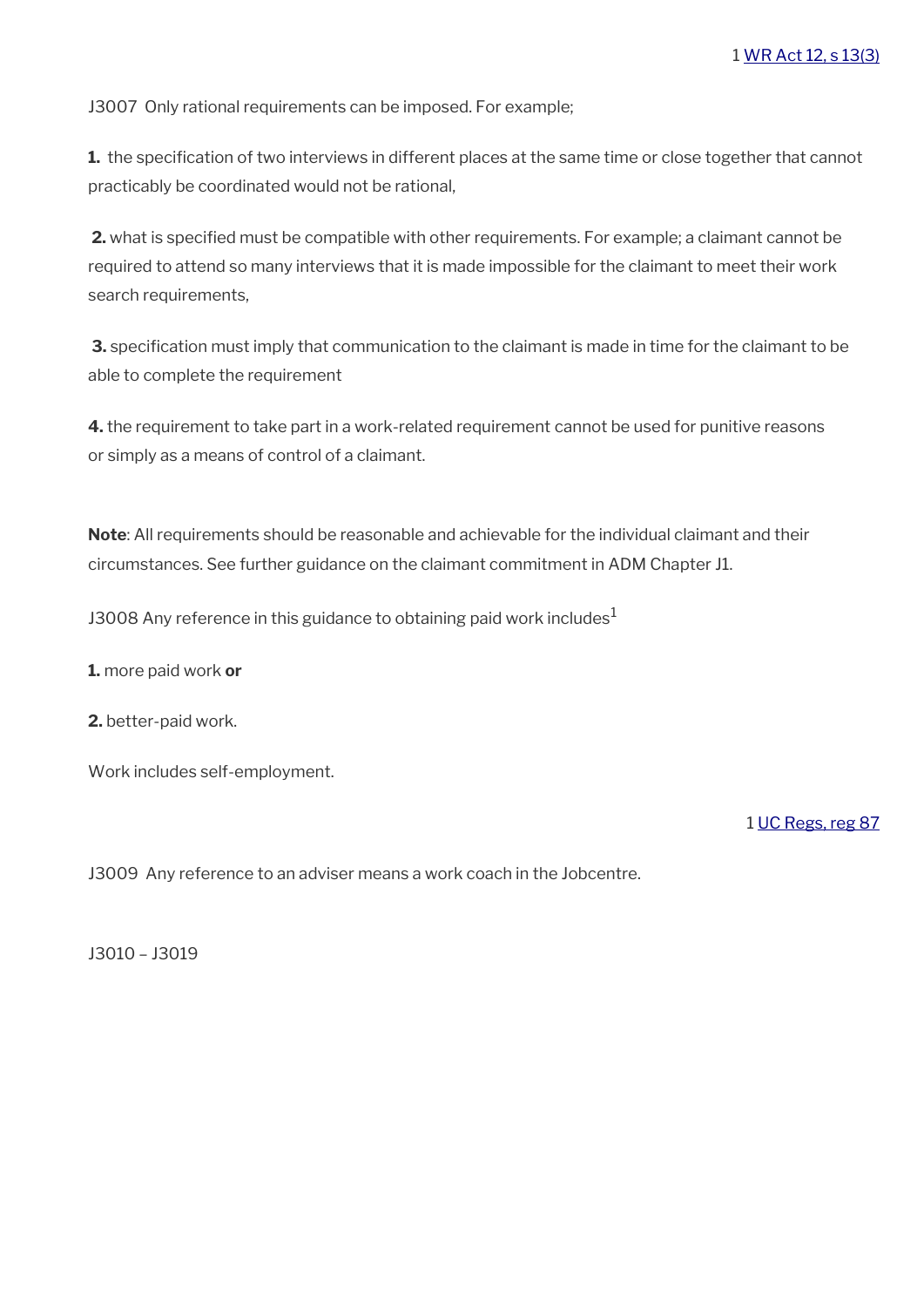# **Connected requirements J3020 - J3029**

# **Connected requirements**

J3020 The Secretary of State can require $^1$  that a claimant participate in an interview for any purpose relating to any or all of

**1.** the imposition of a work-related requirement on a claimant

**2.** verifying the claimant's compliance with a work-related requirement

**3.** helping the claimant to comply with a work-related requirement.

**Note 1:** This can apply to claimants where interviews form part of their conditionality group or where the claimant is required to set new work-related requirements following a change of circumstance which moves them into a new work related group.

**Note 2:** This is not the initial interview to accept the claimant commitment to establish entitlement to UC (see ADM Chapter E1) nor is it a work focused interview for prescribed purposes. For guidance on accepting the claimant commitment see ADM Chapter J1 and for guidance on WFI's see J3030 et seq and further guidance in ADM Chapter J2.

**Note 3:** Interviews cannot be used for punitive purposes or simply as a means of control of a claimant. All set requirements to participate in an interview should be rational, reasonable and achievable for the claimant (also see J3007) and be validly imposed (J3021).

## 1 [WR Act 12, s 23\(1\)](https://www.legislation.gov.uk/ukpga/2012/5/section/23)

J3021 The Secretary of State may specify<sup>1</sup>

- **1.** how **and**
- **2.** when **and**
- **3.** where

the interview should take place.

The claimant should also be made aware of the reason for the interview in basic terms so they can prepare in advance. For example; to participate in an interview for a commitments review or to discuss a training opportunity or discuss work search for a specific period.

**Note 1:** This interview requirement can be set outside of the claimant's accepted requirements within the claimant commitment (see ADM Chapter J1) where there is a change of circumstances that means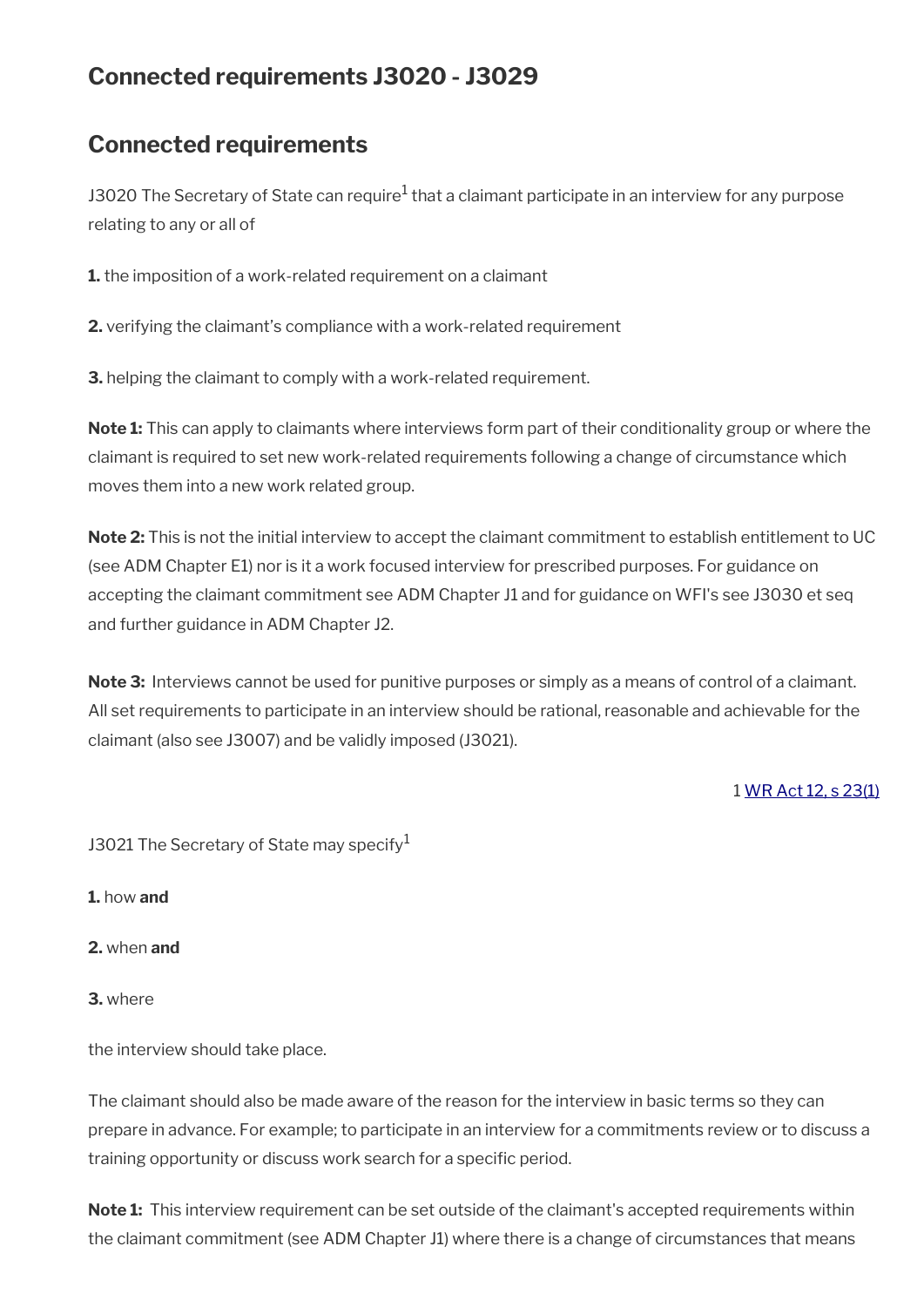the claimant is to change work-related groups (see ADM Chapter J2).

**Note 2:** Whilst it may be practicable to ask the claimant to take part in an interview to discuss their work search for a set period **and** provide evidence of completion of another requirement at the same time it **must** be absolutely clear to the claimant in the notifcation exactly what is expected of them at the specific interview. See **Note** to J3001 and **Example** at J3023.

#### 1 [WR Act 12, s 23\(2\)](https://www.legislation.gov.uk/ukpga/2012/5/section/23)

#### **Example**

Susanna has been in receipt of UC for over 12 months and is in the WFI only work related group as she has a child aged 1. On 8.2.21 the child will be 2 years old and therefore Susanna will move conditionality group to the work preparation and WFI group and so requires a new claimant commitment to refect the change.

Susanna is notifed of the requirement to take part in an interview to set new commitments. This is a connected requirement and set out-with the existing claimant commitment.

J3022 Failure by the claimant to participate without good reason in the interview will result in a sanction $^1$ .

### 1 [WR Act 12, s 27\(2\)\(b\)](https://www.legislation.gov.uk/ukpga/2012/5/section/27)

#### **Example**

See example at J3021. Susanna is notified via the journal of the date, time, place and reason for the interview and is advised that a failure to comply for no good reason will mean a reduction of her UC. If Susanna fails to comply the guidance in ADM Chapter K2 on good reason and ADM Chapter K5 on failing to take part in an interview (other than the initial interview) will apply.

J3023 In order to verify that the claimant has complied with a work-related requirement, the Secretary of State can require<sup>1</sup> a claimant to

**1.** provide information and evidence as specifed **and**

**2.** confirm compliance as specified.

**Note :** ADM Chapters **K1** – **K9** provide guidance on the sanctions which may apply to claimants who do not comply with a work-related requirement.

#### 1 [WR Act 12, s 23\(3\)](https://www.legislation.gov.uk/ukpga/2012/5/section/23)

### **Example**

Gillian is in receipt of UC and she is subject to all work-related requirements. As part of her work-search requirement, she was asked to up date her CV. A 'to do' is set in the on line journal which requires Gillian to take part in an interview. The 'to do' gives details of the date, time and place of the appointment and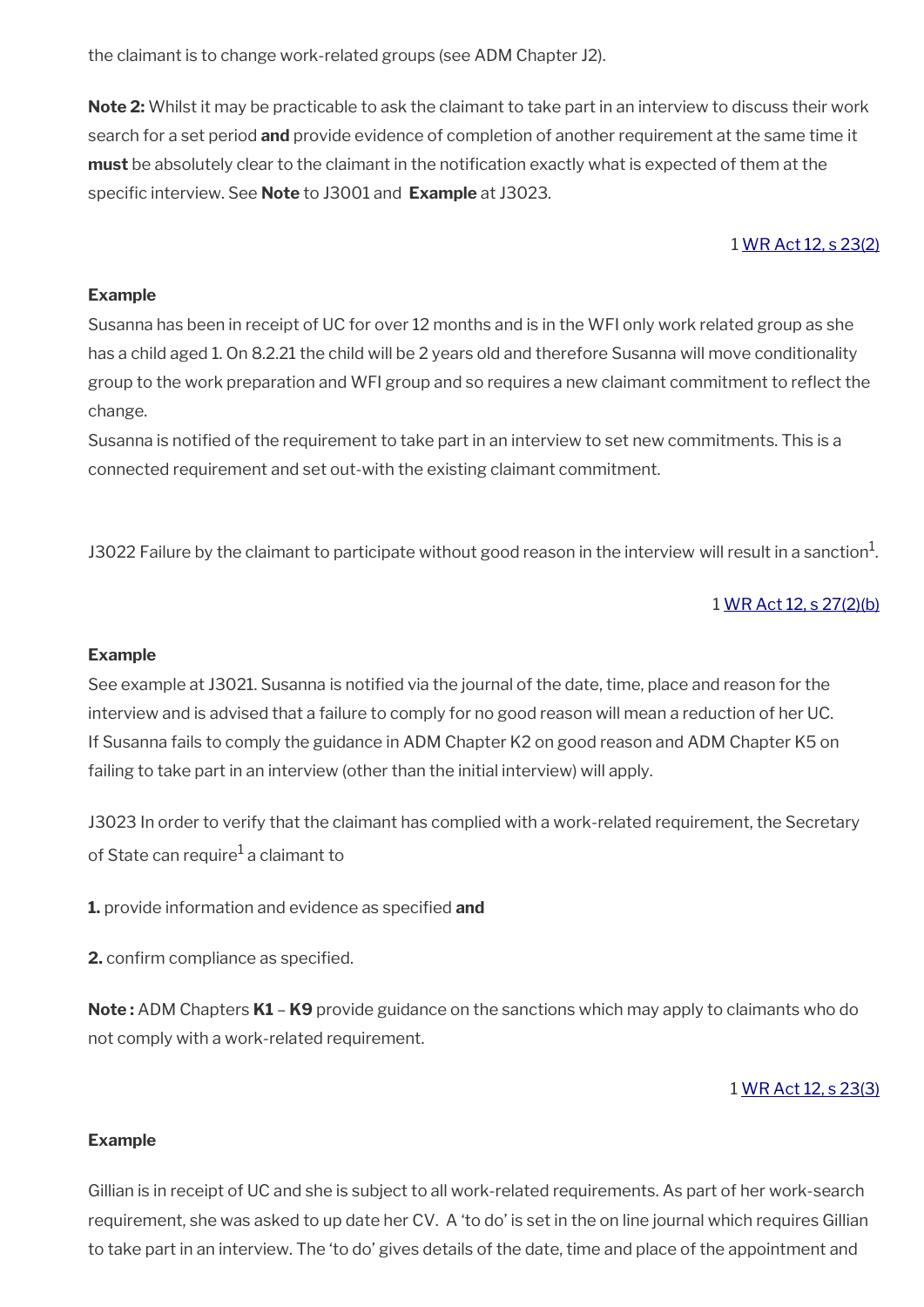that the reason for the interview is to discuss her work search during the previous 2 weeks and also for her to provide evidence of the up-dated CV. This is to confirm Gillian's compliance with the work-related requirement to up date her CV and also to discuss work search for the previous 2 weeks (also see **Note 2** at J3021).

J3024 – J3027

J3028 A claimant can be required $^{\rm 1}$  to report to the Secretary of State any specified changes in their circumstances which are relevant to either or both of the

**1.** imposition of work-related requirements on them **and/or**

**2.** claimant's compliance with a work-related requirement.

## 1 [WR Act 12, s 23\(4\)](https://www.legislation.gov.uk/ukpga/2012/5/section/23)

## **Example**

Hadi is working and is entitled to UC. The work coach imposes a connected requirement and this is recorded on the claimant commitment at the initial interview and accepted by Hadi. It tells Hadi that if, without good reason, he does not report within 5 working days that he has left his job, his UC payments may be reduced.

For further guidance where a claimant fails to report he has left a job within 5 days see ADM Chapter K5.

J3029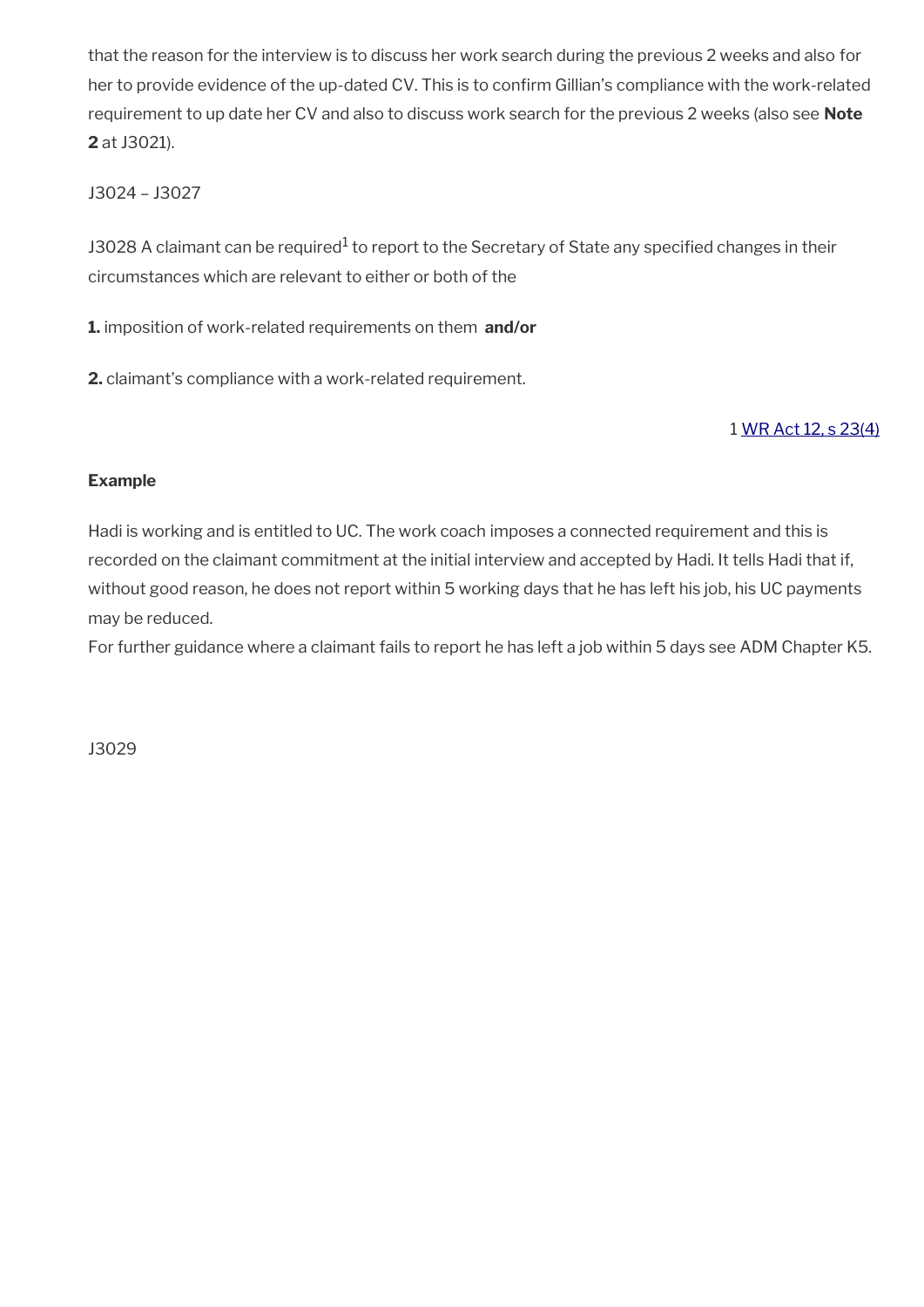# **The work-focused interview requirement J3030 - J3039**

## **The work-focused interview requirement**

[Introduction](#page-7-1) J3030

What [a work-focused interview is](#page-7-0) J3031 - J3039

## <span id="page-7-1"></span>**Introduction**

J3030 The work-focused interview requirement is a requirement that a claimant take part in one or more work-focused interviews as specified by the Secretary of State $^1$ .

1 [WR Act 12, s 15\(1\)](https://www.legislation.gov.uk/ukpga/2012/5/section/15)

## <span id="page-7-0"></span>**What a work-focused interview is**

J3031 A work-focused interview is an interview for the prescribed purposes set out in J3032 which the claimant is required to participate in and which relates to work or work preparation $^1$ . The Secretary of State may specify

**1.** how

**2.** when **and** 

**3.** where

a work-focused interview is to take place $^2\!$ 

In every case the claimant can be in no doubt of what is expected of them. The reason for the interview **must** be notifed to the claimant in basic terms, in addition to the date, time and place so they are able to prepare for it, as well as the consequences of failing to comply. This is to meet the public law principles of fairness as established in case law $^3\!$ 

**Note 1:** See **Note** to J3001 and the guidance on the public law principles of fairness in ADM Chapter K1.

**Note 2:** WFI's are used for prescribed purposes only (J3032) and not for connected requirements such as work search reviews or commitment reviews (see J3020 et seq and further guidance in ADM Chapter J2). Furthermore the interviews cannot be used for punitive purposes or as a means of control of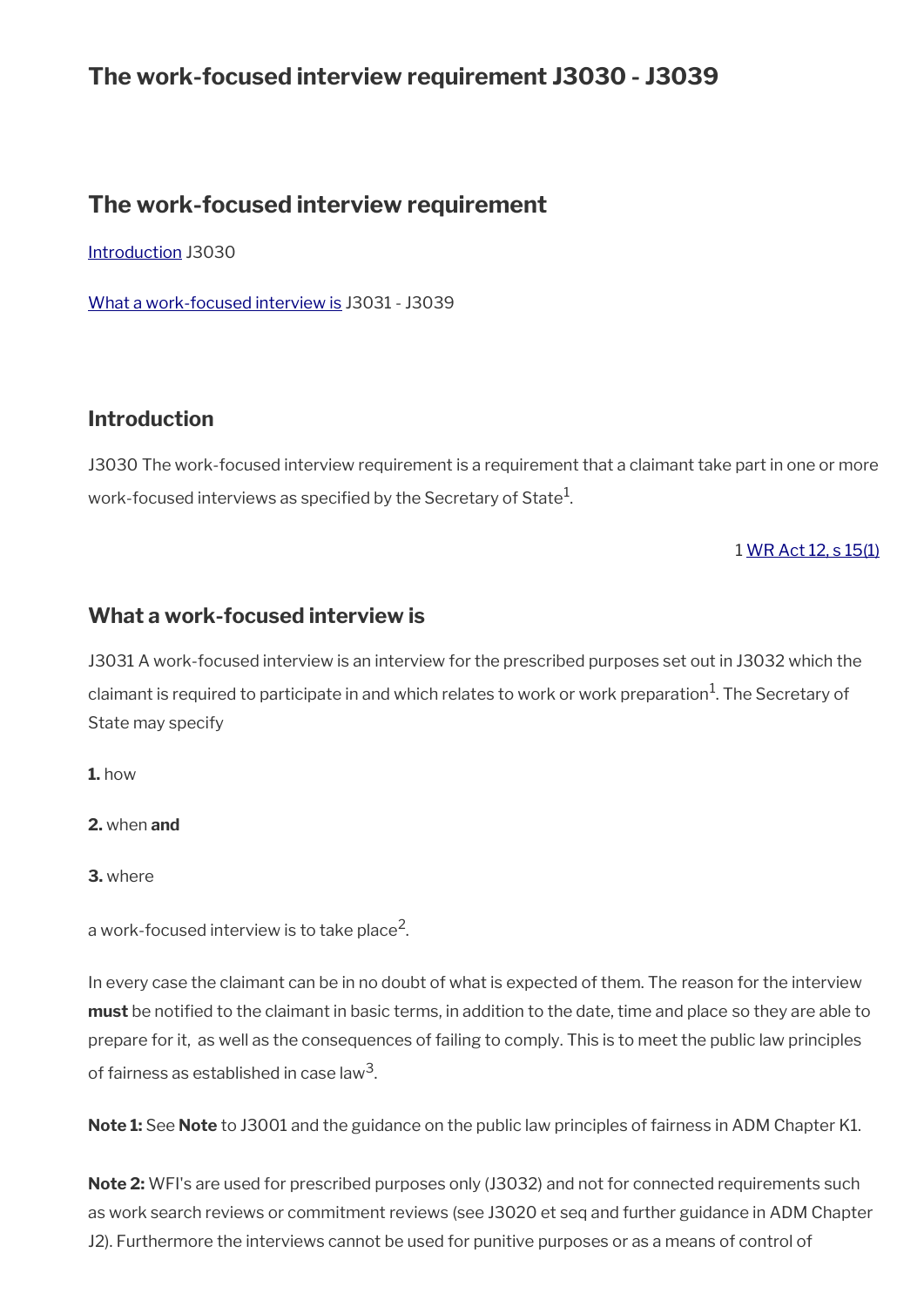a claimant.

#### 1 [WR Act 12, s 15\(2\); 2 s 15\(4\);](https://www.legislation.gov.uk/ukpga/2012/5/section/15)

3 *R (Reilly) v SSWP [2014] AC 453; R (Reilly 2) v SSWP [2016] ECWA Civ 413*

#### **Example**

Chris is in receipt of UC. He is in the work-focused interview requirement group. Chris is notifed via his journal to take part in a WFI on 15.7.19 at 10 a.m. in person at his local Jobcentre Plus office in order to discuss some activities which are most likely to help Chris obtain paid work.

J3032 The purposes $^1$  of a work-focused interview for a claimant are any or all of

**1.** assessing the claimant's prospects for remaining in or obtaining work

**2.** assisting or encouraging the claimant to remain in or obtain work

**3.** identifying activities that the claimant may undertake that will make remaining in or obtaining work more likely

- **4.** identifying
	- **4.1** training **or**
	- **4.2** educational **or**
	- **4.3** rehabilitation

opportunities that may make the claimant more likely to remain in or obtain work or be able to do so

**5.** identifying current or future work opportunities that are relevant to the claimant's needs and abilities

**6.** ascertaining whether a claimant is in gainful self-employment or meets the conditions of the S/E startup period (see ADM Chapter H4 for further guidance on self-employment).

#### 1 [WR Act 12, s 15\(2\), 15\(3\)](https://www.legislation.gov.uk/ukpga/2012/5/section/15) & [UC Regs, reg 93](https://www.legislation.gov.uk/uksi/2013/376/regulation/93)

#### **Example**

Chris takes part in the WFI as notifed to him in his journal (see J3031). At the interview Chris's work coach discusses obtaining paid work that fits within Chris's capabilities and circumstances and whether there are any issues which require addressing in order for Chris to be able to successfully find work. Chris says that he would like to work in an office environment ideally but has little recent experience of this. Chris and his work coach discuss the activities that will make it more likely that Chris will be successful in obtaining paid work. These include a programme of work experience in an office environment and also a basic IT course so Chris can add some recognisable skills to his CV to be more attractive to prospective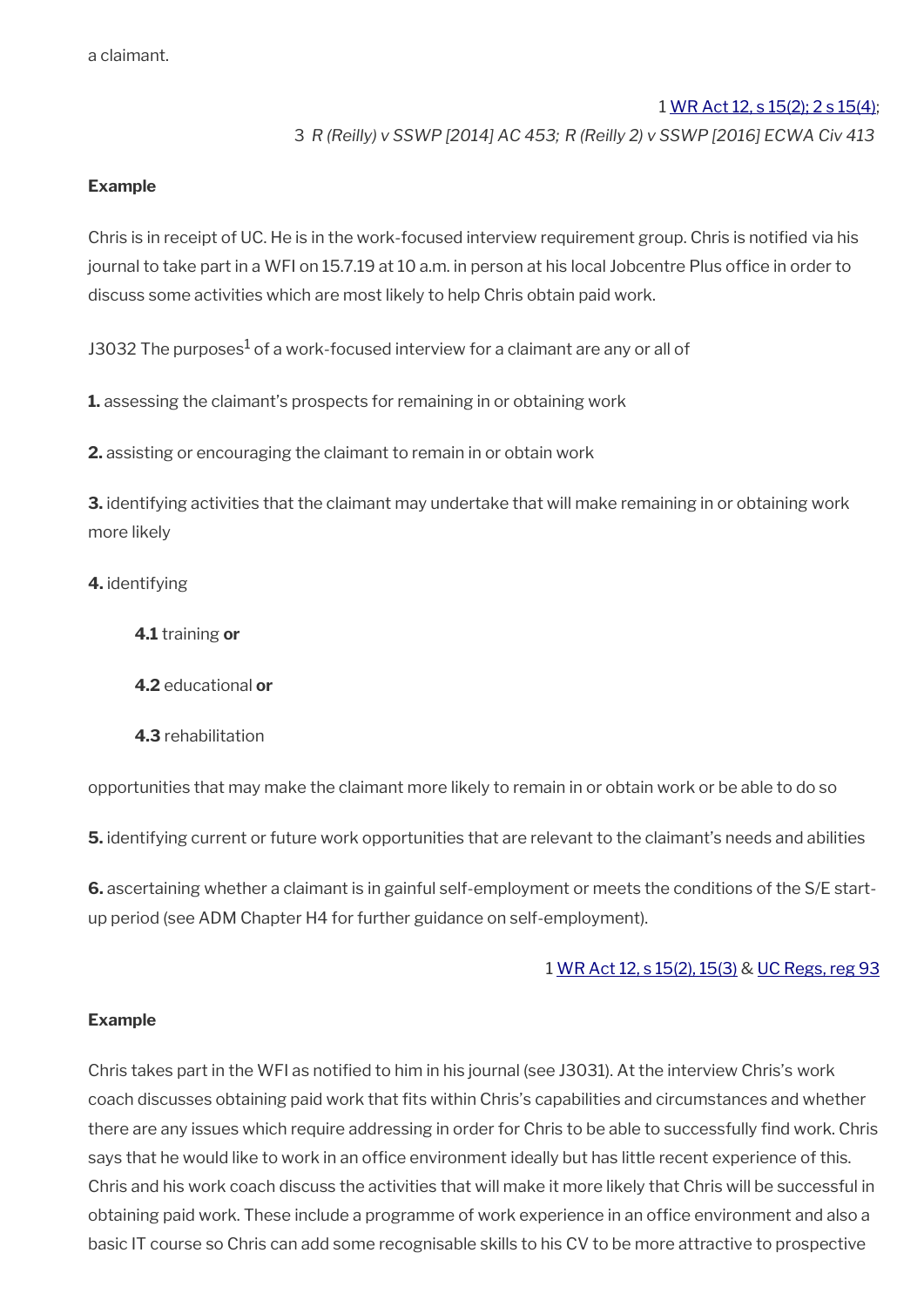employers.

J3033 The activities discussed in a work-focused interview are activities that will make it **more likely**  that the claimant will obtain

**1.** paid work **or**

- **2.** more paid work **or**
- **3.** better-paid work.

The activities may be actions to be taken by the claimant immediately or in the future.

**Note 1:** Paid work includes self-employment.

**Note 2: More likely** is not defned in legislation so takes its ordinary meaning of the probability of obtaining paid work (more or better-paid work) is very high; i.e. it is reasonably expected to happen. For further guidance see ADM Chapter K5 (Low–level sanctions).

J3034 Examples of such activities include

- **1.** employment programmes
- **2.** work experience
- **3.** voluntary work

**4.** gaining relevant qualifications

**5**. training.

**Note 1:** This list is not exhaustive. However, the activity **must** in the opinion of the Secretary of State make it **more likely** that the claimant will obtain paid work (more or better-paid work). This would not include for example participation in general information sessions, or interviews for other purposes such as work search reviews or commitment reviews which fall under other legislation (see J3020 et seq). For further guidance on general information sessions and all the activities listed at J3034 **1.** to **5.** see ADM Chapter K5 (Low–level sanctions).

**Note 2:** Activities should be rational, reasonable and achievable for the claimant (also see guidance in ADM Chapter J1 regarding the claimant commitment and Chapter J2 regarding WFI's).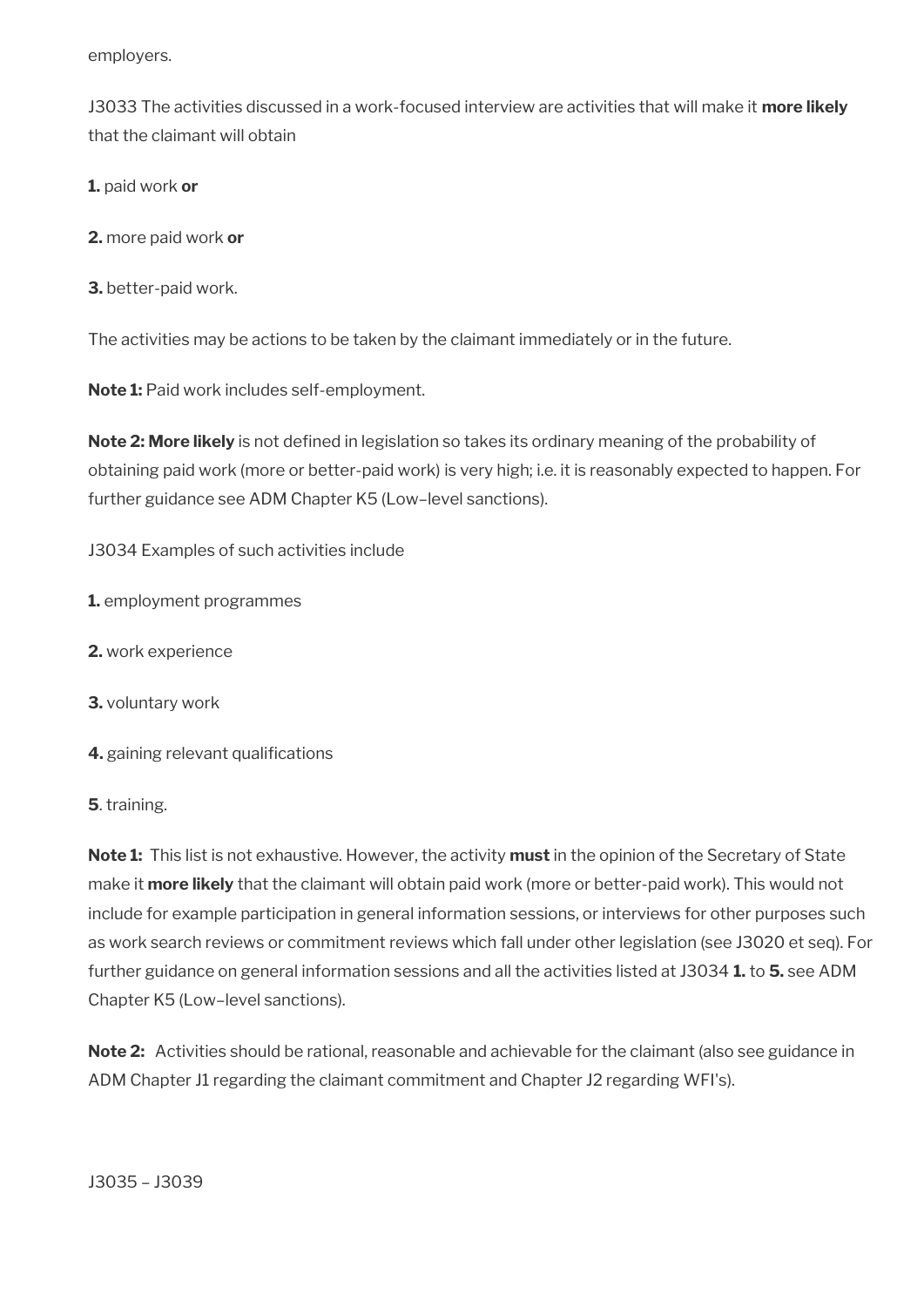# **The work preparation requirement J3040 - J3049**

# **The work preparation requirement**

[Introduction](#page-7-1) J3040 - J3041

[Types of action](#page-11-0) J3042 - J3049

## **Introduction**

J3040 The Secretary of State can require that a claimant take particular action for the purpose of making it more likely that the claimant will obtain

**1.** paid work **or**

- **2.** more paid work **or**
- **3.** better-paid work $^1$ .

This is known as the work preparation requirement.

**Note 1:** It is the Secretary of State's opinion that matters as to whether the particular action will enable the claimant to obtain **1.**, **2.** or **3.** However the action must be reasonable and achievable for the claimant in their individual circumstances and make it more likely (highly likely) that the claimant will obtain work. For further guidance on what the term more likely means, see J3034 **Note 2**. and ADM Chapter K5 (Low –level sanctions).

**Note 2:** As with all work-related requirements any work preparation requirement has to be adequately notifed to the claimant and records kept of such notifcation for reference and evidence in the event of any challenge or appeal. For guidance on how a work preparation requirement is validly imposed see **Note** at J3001 and ADM Chapter K1 (Sanctions - general principles).

### 1 [WR Act 12, s 16\(1\)](https://www.legislation.gov.uk/ukpga/2012/5/section/16)

J3041 The amount of time that has to be spent on any particular action can be specifed by the Secretary of State<sup>1</sup> . See **Note 2** at J3042 and also guidance at J3053 et seq and J3065.

1 [WR Act 12, s 16\(2\)](https://www.legislation.gov.uk/ukpga/2012/5/section/16)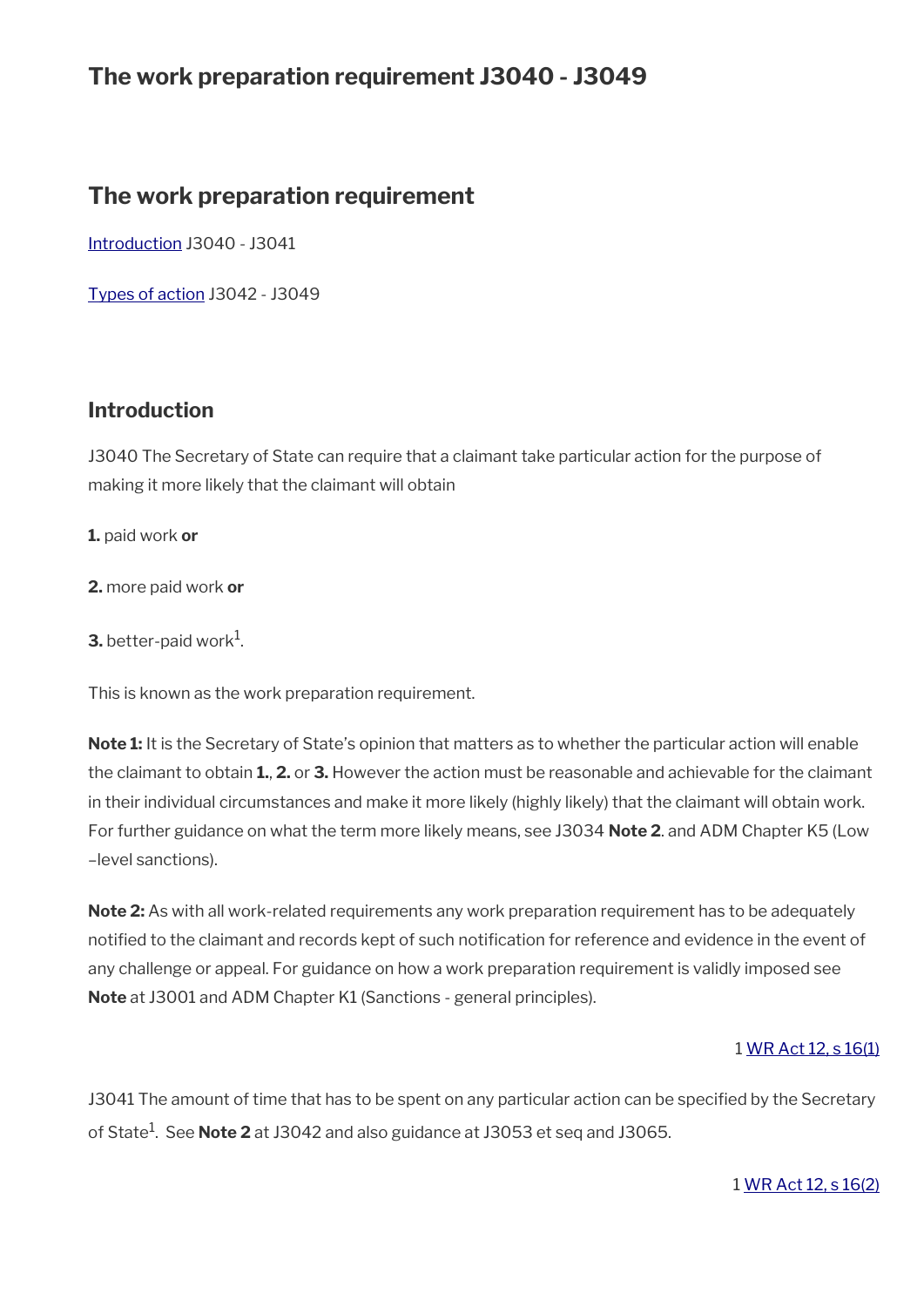# <span id="page-11-0"></span>**Types of action**

J3042 The kinds of action which may be specified by the Secretary of State include<sup>1</sup>

- **1.** attending a skills assessment
- **2.** improving personal presentation
- **3.** taking part in training
- **4.** taking part in an employment programme
- **5.** undertaking
	- **5.1** work experience **or**
	- **5.2** a work placement
- **6.** developing a business plan

**7.** any other prescribed action which in the opinion of the Secretary of State would make it more likely the claimant will obtain paid work.

**Note 1 :** The sorts of activities do not of themselves have to be paid so long as they can be related to the purpose of improving the claimant's chances of obtaining paid work (more or better-paid work).

**Note 2:** Any activity must be reasonable and achievable in the claimant's individual circumstances and there should be co-ordination with the practical application of other work-related or connected requirements for any work preparation activity, or time spent on it, to be rational.

**Note 3:** Taking part in work experience **(5.1)** under a work**-**related requirement remains entirely voluntary. For full guidance on work experience, work placements and employment programmes see ADM Chapter K5.

**Note 4:** If a claimant is already in a suitable placement, work experience, training or employment programme so that no action could make it more likely work or more work could be obtained, no action should be specifed even if the claimant is placed in a work related group where such an action could be required until such time the claimant's circumstances changed. It would be for the DM to consider what reasonable action the claimant could take in their particular circumstances.

**Note 5:** When considering any actions that may improve a claimants personal presentation **(2.)** care must be taken not to apply personal standards, prejudice or unreasonable expectations on the claimant or set activities that will incur costs for the claimant. Further guidance can be found in ADM Chapter K2 on what may be considered reasonable.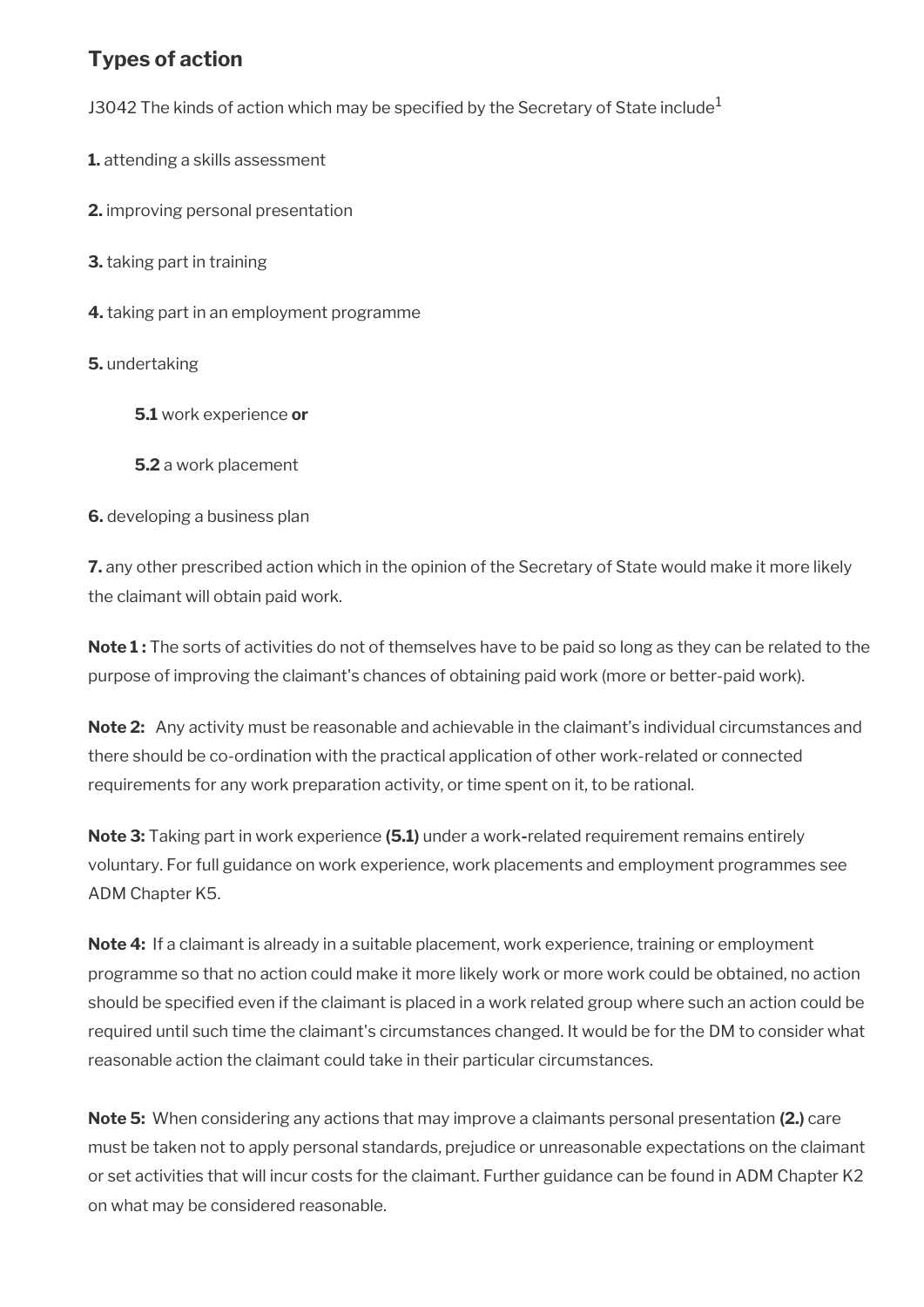**Note 6:** When setting work preparation actions care should be taken to consider all the claimant's circumstances and any factors which could impact their ability to take part in such an activity, including health issues, vulnerabilities or complex needs and any adverse conditions or restrictions which may affect the local labour market. See further guidance at J3250, J3301 and J3111.

### 1 [WR Act 12, s 16\(3\)](https://www.legislation.gov.uk/ukpga/2012/5/section/16)

#### **Example 1**

Joan works for a few hours a week on a S/E basis as a free-lance web designer and wishes to make this work her main employment. At the moment, the work is ad-hoc. For the purposes of UC, she has not been determined to be gainfully S/E (see ADM Chapter H4 for guidance on gainful self-employment). Joan's work coach advises that in order to have a better chance of getting more of this work, Joan should develop a business plan setting out who she sees as her potential clients, how these clients should be approached, how her work can be marketed and how her resources should be best employed. This is Joan's work preparation requirement and is recorded on her claimant commitment. If Joan doesn't develop this business plan within timescales agreed with her work coach then her UC could be reduced if she cannot show good reason for any failure.

#### **Example 2**

Norman has claimed UC following his release from prison. His employment history is made up mainly of temporary jobs and casual work. Upon making his claim for UC, it was accepted in discussion with his work coach that Norman undertake a skills assessment in order to clarify what work Norman would be best placed to look for. This is part of a work preparation requirement and is recorded on Norman's claimant commitment.

#### **Example 3**

Diane is homeless and has been sleeping rough for the last week. Diane's work coach has decided to temporarily lift the requirement to comply with her work availability and work search requirement. In the circumstances the fact Diane has no fixed address is making it difficult for her to find paid work. In order to improve her chances of fnding paid work, Diane's work coach advises her that she should register with the LA on the housing waiting list. This is Diane's work preparation requirement and is recorded on her claimant commitment.

For further guidance on homelessness see J3095 and for when and how to apply temporary easements of any work-related requirements due to complex needs, such as homelessness, see J3250.

### **Claimants with limited capability for work**

J3043 Where a claimant has LCW, a work preparation requirement can include taking part in a WFHRA $^{\rm 1}$ .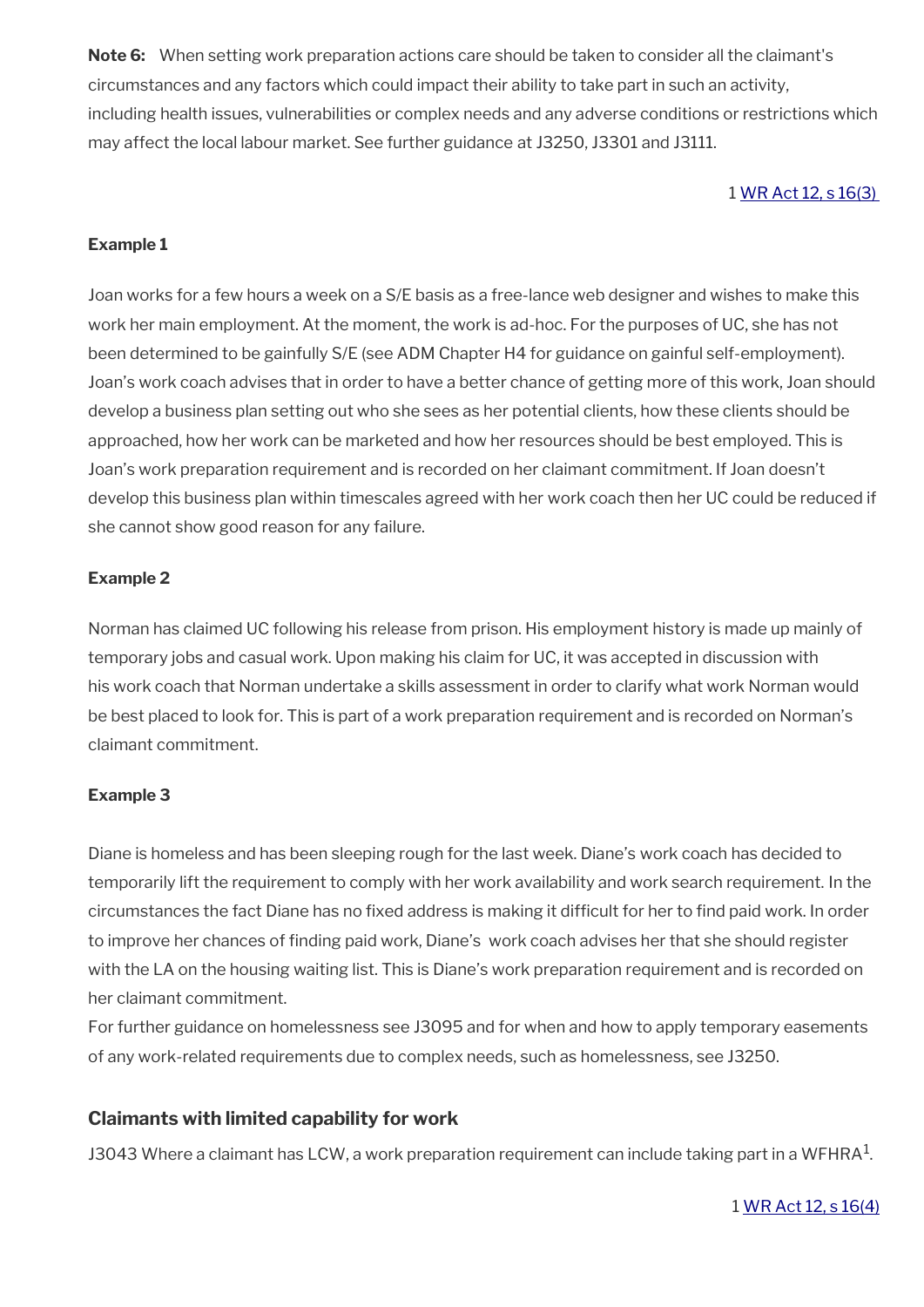J3044 A WFHRA is an assessment carried out by a HCP approved by the Secretary of State for the purpose of assessing

**1.** the extent to which the claimant's capability for work can be improved by taking steps with regard to their

**1.1** physical **or**

**1.2** mental

condition **and**

**2.** any other matters with regard to their

**2.1** physical **or**

**2.2** mental

condition and the likelihood of obtaining or remaining in work or being able to do so as may be specifed in regulations $^{\rm 1}$ .

**Note:** Nothing has yet been specifed in regulations under **2.**

1 [WR Act 12, s 16\(5\)](https://www.legislation.gov.uk/ukpga/2012/5/section/16)

J3045 A HCP means<sup>1</sup>

**1.** a registered medical practitioner **or**

**2.** a registered nurse **or**

**3.** an

**3.1** occupational therapist **or**

**3.2** physiotherapist

registered with a regulatory body established under relevant legislation2 **or**

**4.** a member of such other profession registered with a body established under relevant legislation $^3$  as may be specifed in regulations.

> 1 [WR Act 12, s 16\(6\)](https://www.legislation.gov.uk/ukpga/2012/5/section/16); 2 [Health Act 1999, s 60;](https://www.legislation.gov.uk/ukpga/1999/8/section/60) 3 [National Health Service Reform and Health Care Professions Act 2002, s 25\(3\)](https://www.legislation.gov.uk/ukpga/2002/17/section/25)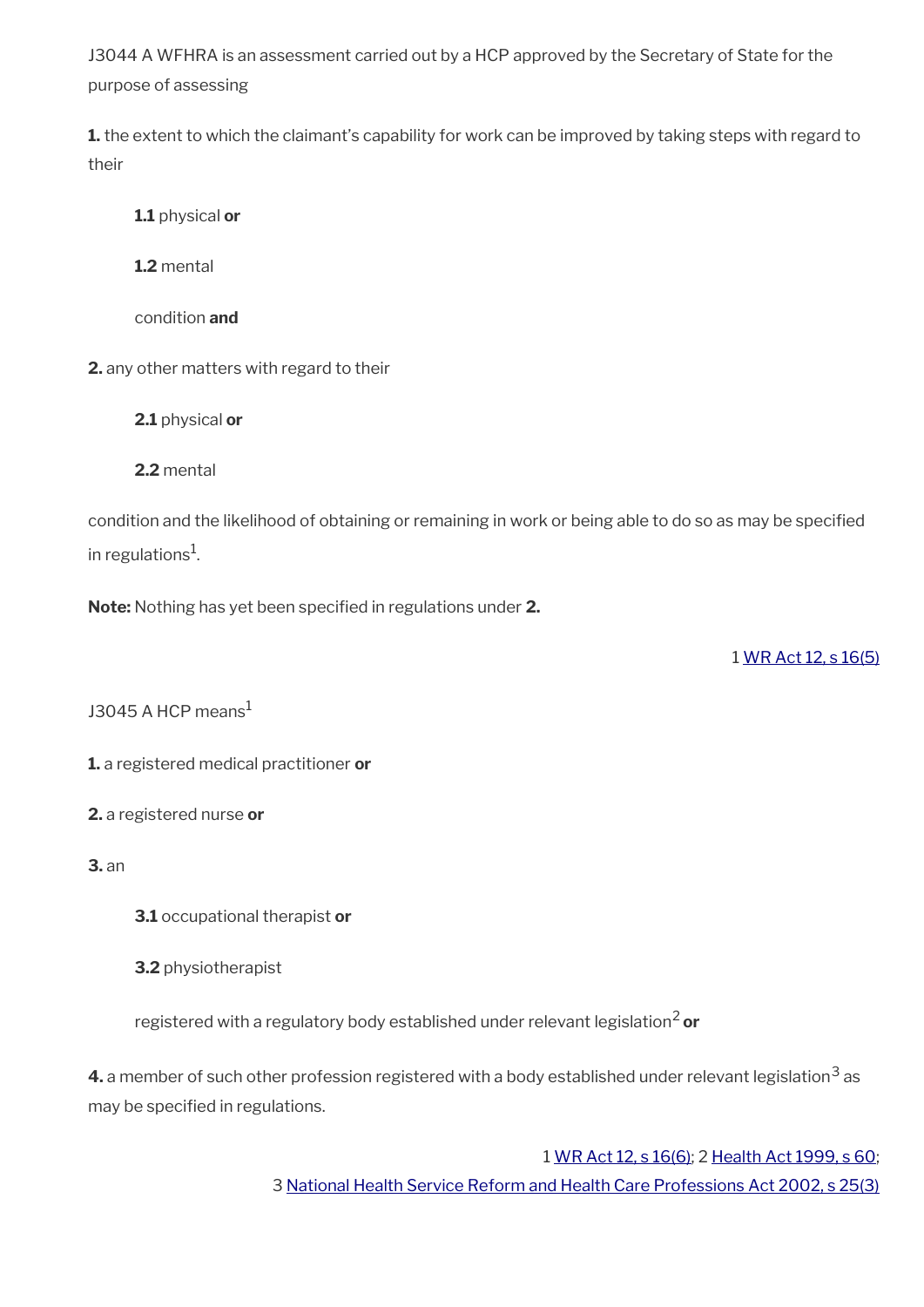J3046 – J3049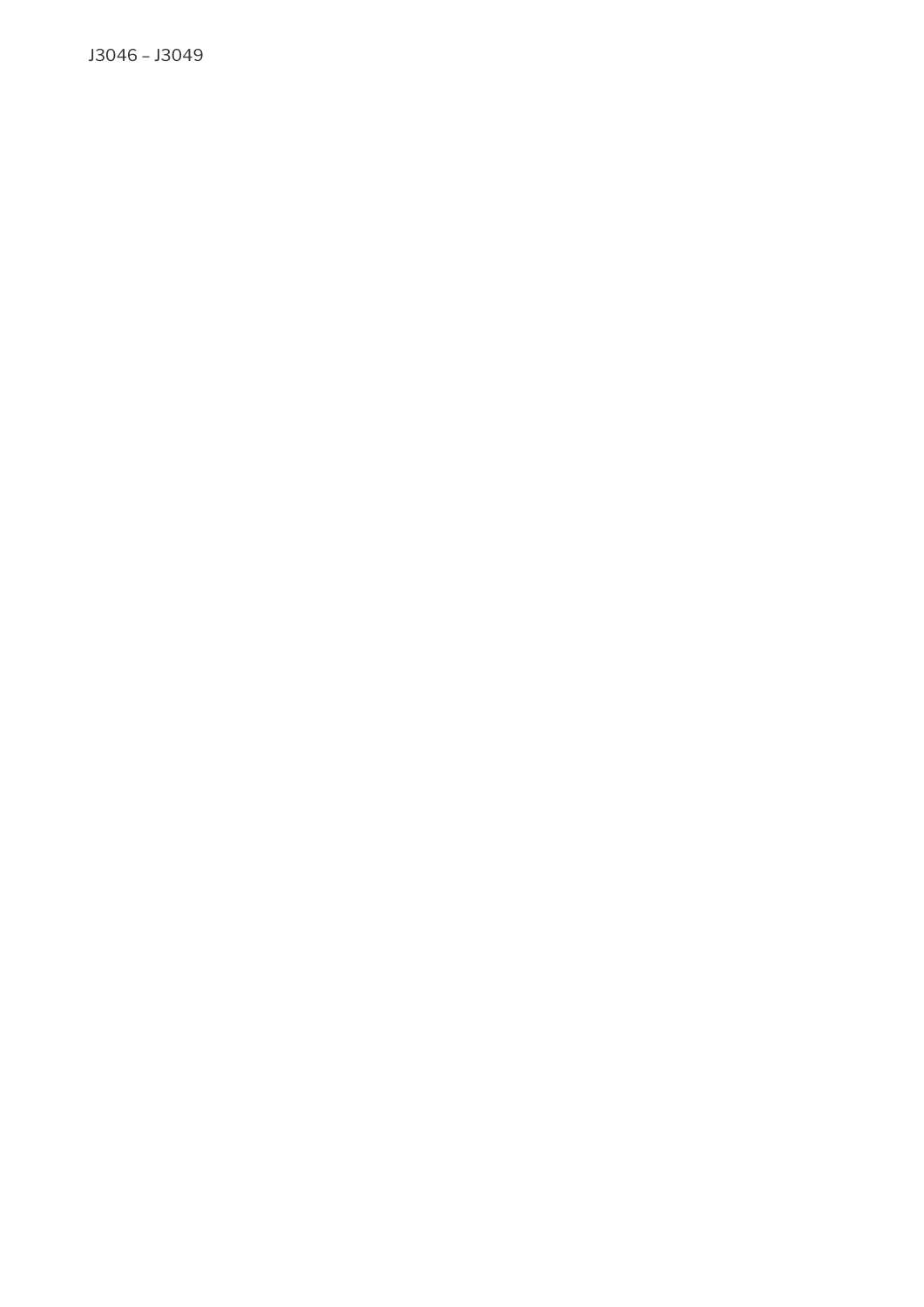# **The work search requirement J3050 - J3109**

# **The work search requirement**

| Introduction<br>J3050 - J3052                                                            |
|------------------------------------------------------------------------------------------|
| Expected hours of work J3053 - J3062                                                     |
| All reasonable action J3063 - J3067                                                      |
| Temporary circumstances J3068 - J3072                                                    |
| Voluntary work J3073 - J3074                                                             |
| Time spent on work search which is less than the claimant's expected hours of work J3075 |
| Examples of reasonable action J3076 - J3077                                              |
| Any particular action<br>J3078 - J3079                                                   |
| Best prospects of obtaining work J3080 - J3084                                           |
| Community orders, community disposals or anti-social behaviour orders J3086              |
| Skills, qualifications, abilities and limitations J3087 - J3090                          |
| Action taken in previous weeks<br>J3091 - J3094                                          |
| Homeless claimants J3095 - J3099                                                         |
| Evidence J3100 - J3104                                                                   |

# **Introduction**

J3050 The work search requirement is a requirement that a claimant takes

[Proof](#page-32-0) J3105 - J3109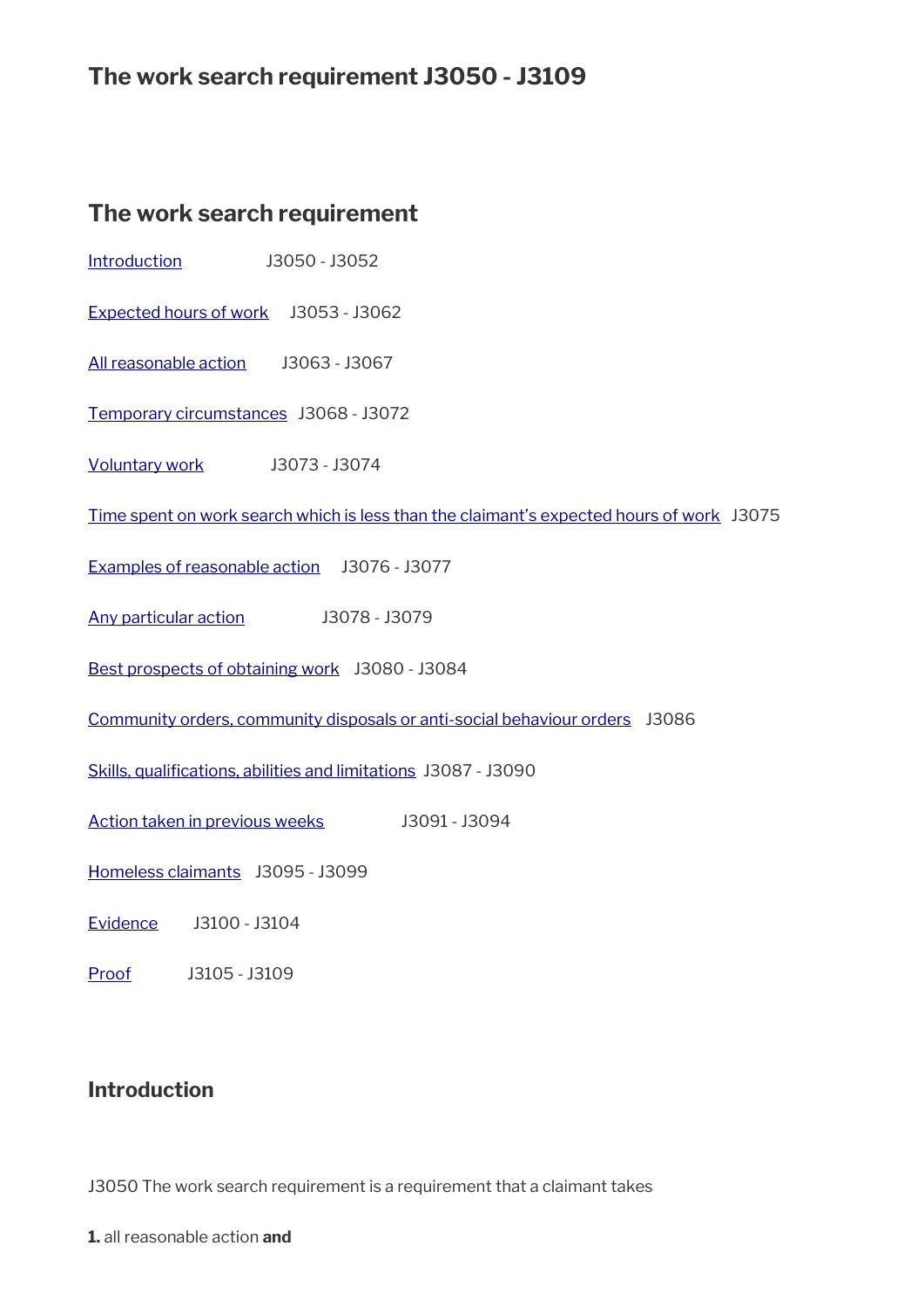**2.** any particular action that has been specifed by the Secretary of State

to obtain paid work or more paid work or better paid work $^1$ .

**Note 1:** Paid work includes self-employment (see ADM Chapter **H4**).

**Note 2:** As with all work-related requirements the claimant should know exactly what is expected of them, by when, and the consequences of failing to do so. Therefore it will be crucial that the claimant fully understands and accepts what work search they are expected to carry out and this is refected on their accepted claimant commitment at the start of their claim to UC. For guidance on notifcations and what is required to validly impose any requirement (including work search) see **Note** at J3001 and guidance on the public law principles of fairness in ADM Chapter K1.

#### 1 [WR Act 12, s 17\(1\)](https://www.legislation.gov.uk/ukpga/2012/5/section/17)

J3051 The amount of time that a claimant has to spend on any particular action can also be specifed by the Secretary of State<sup>1</sup>. However, this should be reasonable and achievable in the claimant's individual circumstances and be rational in light of other work-related or connected requirements. Also see J3053 et seq and J3065.

#### 1 [WR Act 12, s 17\(2\)](https://www.legislation.gov.uk/ukpga/2012/5/section/17)

J3052 When deciding if the work search "all reasonable action" requirement has been met, DMs should have regard to the

**1.** time spent by the claimant searching for work **and**

**2.** quality of the claimant's work search including the range of actions that they have taken (for example, contacting employers, registering with employment agencies, investigating self-employment opportunities etc) **and**

**3**. local labour market **and**

**4.** any fuctuating individual needs and circumstances.

**Note 1:** The DM would consider **all** the work search the individual claimant has done in the relevant week and the evidence available in consideration of what is reasonable in the individual circumstances. All the claimant's circumstances, any limitations or restrictions and any indicators of any vulnerabilities or complex needs should be fully considered that could be relevant at the time as well as any emerging claimant needs and fuctuating individual and local circumstances and restrictions that could have impacted the work search in the relevant week. This includes consideration of any local and national coronavirus related restrictions that may impact the claimant's work search. Claimant's have to be allowed to adhere to public health guidelines and restrictions. Claimants cannot be reasonably expected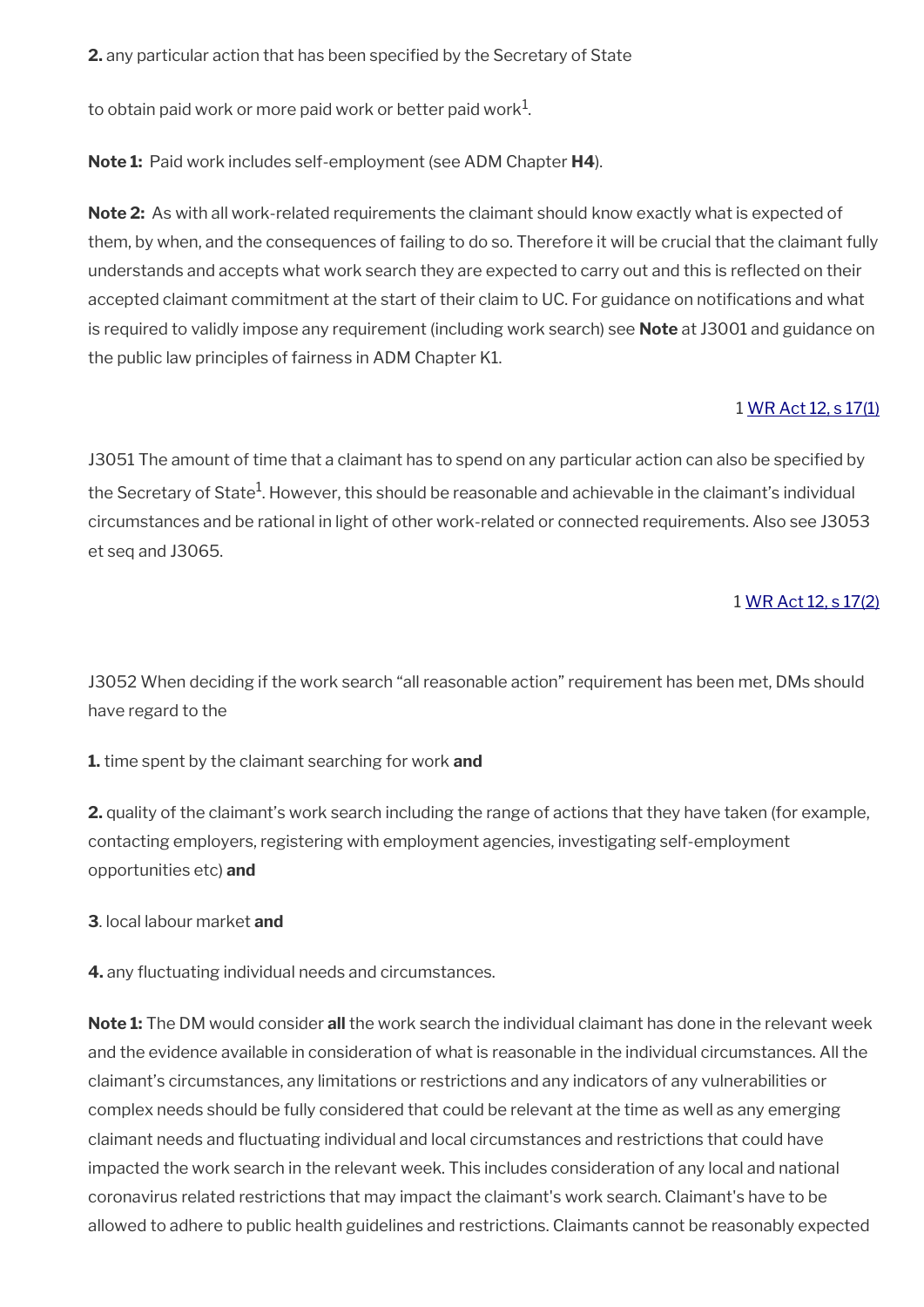to search for work that is not there and work search should be considered in light of what is realistically available. Also see J3250 et seq for guidance on when it may be appropriate to 'turn off' requirements and J3301 et seq where adverse conditions may apply.

**Note 2:** Where the work coach feels the claimant has not taken reasonable steps to search for work they must gather information about what the claimant has done and why the claimant has not done more so the DM can consider whether it was reasonable. Also see J3063.

# <span id="page-17-0"></span>**Expected hours of work**

J3053 When determining all reasonable action in a work search requirement, the DM has to have regard to the expected number of hours of work per week.

J3054 The general rule is that, unless an exception applies (see J3055), the expected number of hours of work per week is normally 35 $^{\rm 1}$ .

## 1 [UC Regs, reg 88\(1\)](https://www.legislation.gov.uk/uksi/2013/376/contents)

### **Example**

Pete is a single unemployed man. He has made a claim for UC and he is subject to all work-related requirements. Pete's expected hours of work are normally 35 per week. This is recorded on his claimant commitment. This means Pete is normally expected to spend 35 hours per week on his work search.

## **Exceptions to the expected number of hours of work**

J3055 The expected hours of work for a claimant

**1.** who is a

**1.1** relevant carer **or**

- **1.2.** responsible carer **or**
- **1.3.** responsible foster parent **and**

**2.** where the Secretary of State is satisfed that the claimant has reasonable prospects of obtaining paid work

are the number of hours that the Secretary of State considers is compatible with those caring responsibilities $^1$ .

**Note:** See chapter **J2** for more information on the expected number of hours for carers.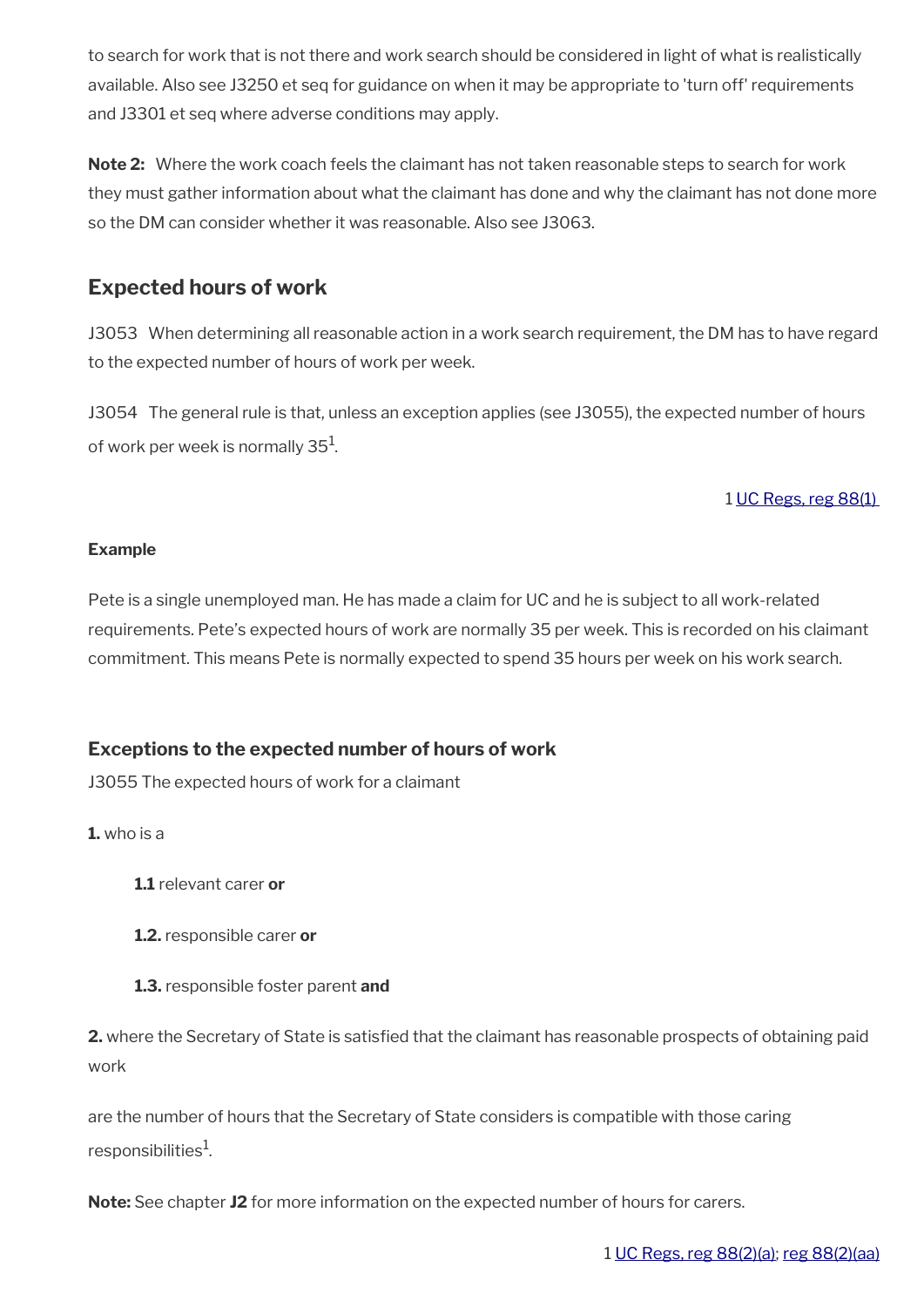J3056 When considering whether a claimant has reasonable prospects of obtaining paid work for the hours that meet their caring responsibilities, circumstances which should be taken into account include

**1.** the type and number of vacancies within 90 minutes normal travelling distance of their home

- **2.** their skills, qualifications and experience
- **3.** how long it is since they last worked
- **4.** the job applications that they have made and the outcomes.

J3057 Where there are no current vacancies which ft the claimant's caring responsibilities in their particular locality, it should be considered whether the claimant has done all that they can (and continue to do so) to give themselves reasonable prospects of fnding work when it is available in their locality.

J3058 Where a claimant is a responsible carer for a child aged under the age of 13, the expected hours of work are the lower number that the Secretary of State considers is compatible with the child's normal school hours (including the normal time it takes the child to travel to and from school) $^1$ . The expectation is that this safeguard will be 25 hours a week. Where the child is aged three to four, the expectation is that this safeguard will be 16 hours a week. The claimant does not have to show that they have reasonable prospects of obtaining paid work.

## 1 [UC Regs, reg 88\(2\)\(b\)](https://www.legislation.gov.uk/uksi/2013/376/contents)

### **Example**

Jermaine is the responsible carer for his son who is aged 12 years old. It has been agreed with Jermaine's adviser at the Jobcentre that Jermaine's with Jermaine's son's normal school hours including the time it takes to travel to and from school.

J3059 Where a claimant is the responsible carer of a child aged 13 or over then J3058 does not apply. The claimant's work search and work availability requirements can however be limited to fit in with those caring responsibilities. The DM should take into account any mental or physical impairments of the child (see J3055). The claimant has to show reasonable prospects of obtaining work notwithstanding those limitations $^1\!\!$ .

#### 1 [UC Regs, reg 88\(2\)\(a\)](https://www.legislation.gov.uk/uksi/2013/376/contents)

J3060 The expected hours of work for a claimant who has a

### **1.** physical **or**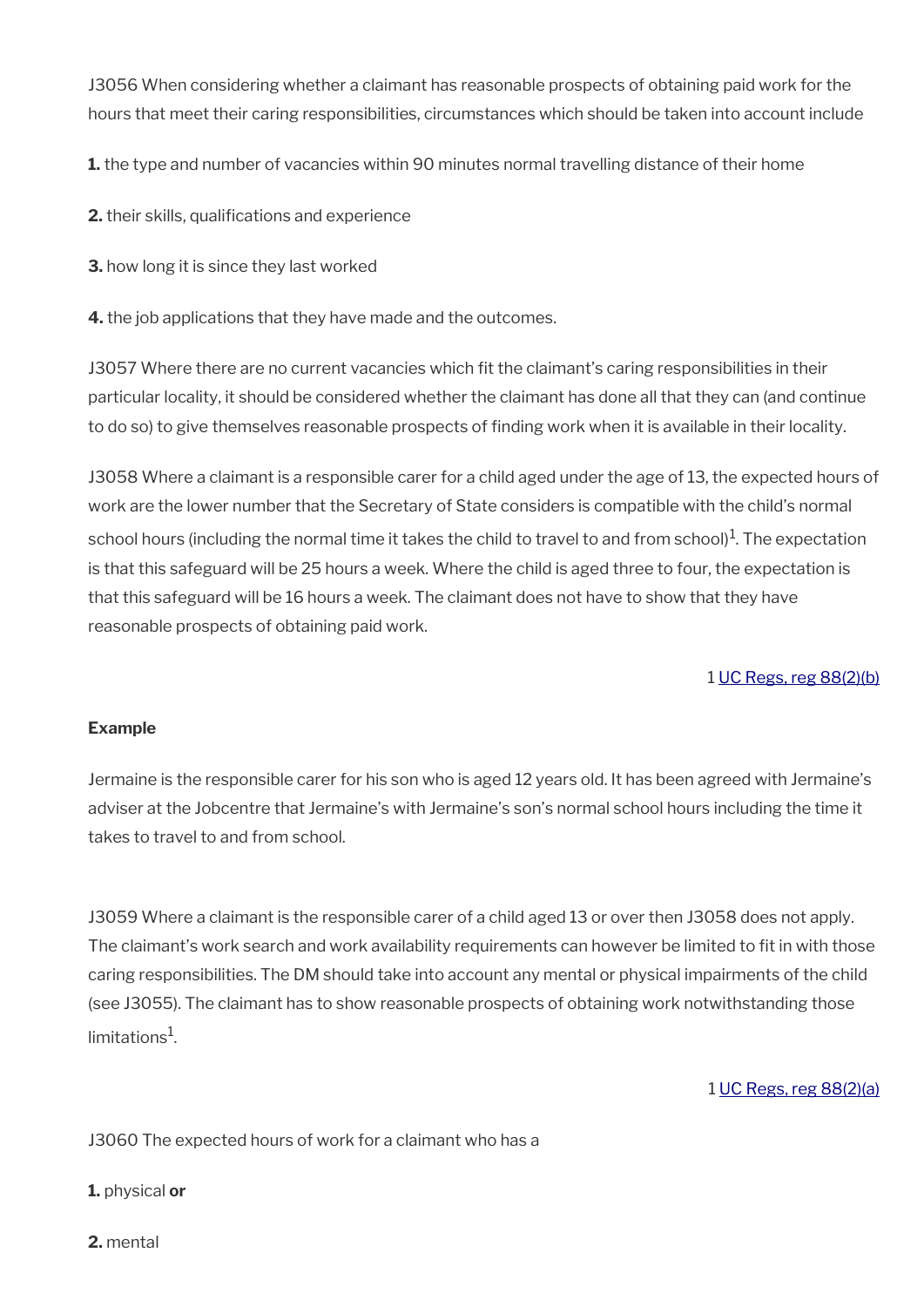impairment are the lower number of hours that the Secretary of State considers is reasonable as a result of the impairment $^{\rm 1}$ . The claimant does not have to show that they have reasonable prospects of obtaining paid work.

1 [UC Regs, reg 88\(2\)\(c\)](https://www.legislation.gov.uk/uksi/2013/376/contents)

### **Example**

Carl has claimed UC. He suffers from rheumatoid arthritis which can cause him a degree of pain and discomfort but he does not have LCW. Carl's adviser considers the evidence and decides that Carl cannot be expected to work for 35 hours a week but that it is not unreasonable for him to work for ten hours a week. Carl's expected number of hours a week for the purposes of UC are therefore ten per week.

J3061 A claimant may have their hours of work limited in any way provided the limitations are reasonable in the light of their physical or mental condition.

### **Example**

Cliff suffers from emphysema. He asks that the type of work that he can do should be limited to

**1.** avoid working in smoke or fumes **and**

**2.** restricting the number of hours of work in a week or the number of hours in a shift due to fatigue/limitations.

This is determined to be reasonable in the light of Cliff's condition.

J3062 Where it is agreed with the claimant that there are acceptable limitations due to their physical or mental impairments then they do not have to show they have reasonable prospects of getting paid work. However, the claimant must show that all the limitations are reasonable and are directly connected with their physical or mental impairment.

## <span id="page-19-0"></span>**All reasonable action**

J3063 A claimant who has not taken all reasonable action to obtain paid work has to be treated as not having complied with a work search requirement $^1$ . Reasonable takes it's ordinary meaning of fair, sensible and as much as is appropriate in the circumstances. Also see J3052.

### [1 UC Regs, reg 95\(1\)](https://www.legislation.gov.uk/uksi/2013/376/regulation/95)

J3064 In order to meet the requirement to take all reasonable action in any week

**1.** a claimant must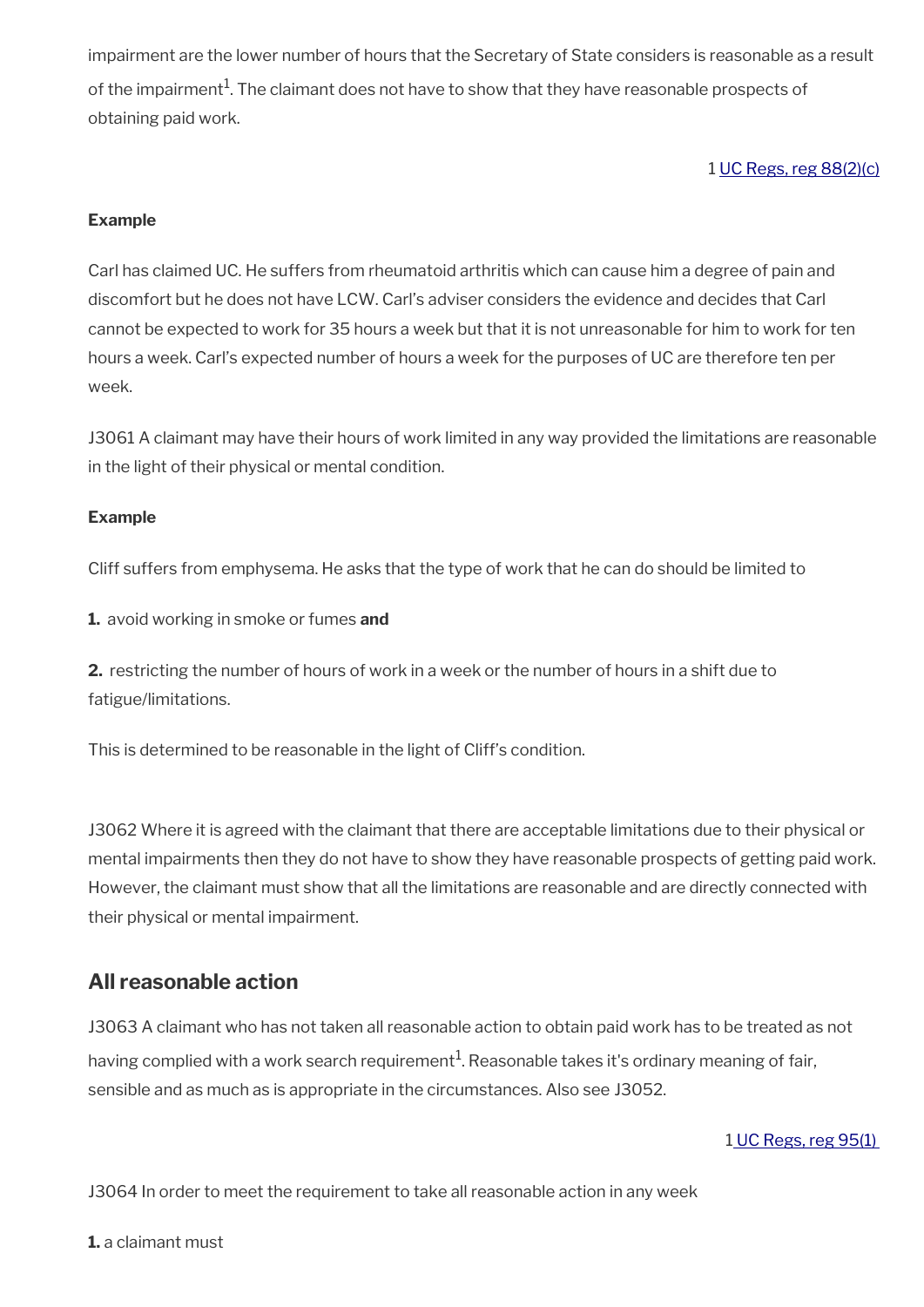**1.1** take action to get paid work for their expected hours of work per week minus any relevant deductions1**or**

**1.2** satisfy the Secretary of State that they have taken all reasonable action despite the time spent doing this being less than the claimant's expected hours of work2**and**

**2.** the claimant's action must be action which gives them the best prospects of obtaining work $^3$ .

1 [UC Regs, reg 95\(1\)\(a\)\(i\)](https://www.legislation.gov.uk/uksi/2013/376/regulation/95); 2 [reg 95\(1\)\(a\)\(ii\);](https://www.legislation.gov.uk/uksi/2013/376/regulation/95) 3 [reg 95\(1\)\(b\)](https://www.legislation.gov.uk/uksi/2013/376/regulation/95)

J3065 Relevant deductions means $^1$  the total of any time agreed by the Secretary of State for the claimant to

**1.** carry out in that week

**1.1** paid work **or**

**1.2** voluntary work **or**

**1.3** a work preparation requirement **or**

**1.4** voluntary work preparation **or**

**2.** deal with

**2.1** temporary childcare responsibilities **or**

**2.2** a domestic emergency **or**

**2.3** funeral arrangements **or**

**2.4** other temporary circumstances.

**Note 1:** Voluntary work preparation in **1.4** is action taken by the claimant and agreed by the Secretary of State for the purpose of making it more likely they will obtain paid work but which has not been specifed by the Secretary of State as part of a work preparation requirement<sup>2</sup>. See also **J3074**.

**Note 2:** A relevant deduction should also include the travel time it takes for a person to travel to and from the place to under **1.1**, **1.2**, **1.3** and **1.4**.

**Note 3:** See **J3070** et seq for guidance on temporary circumstances.

1 [UC Regs, reg 95\(2\)](https://www.legislation.gov.uk/uksi/2013/376/regulation/95); [2 reg 95\(4\)](https://www.legislation.gov.uk/uksi/2013/376/regulation/95)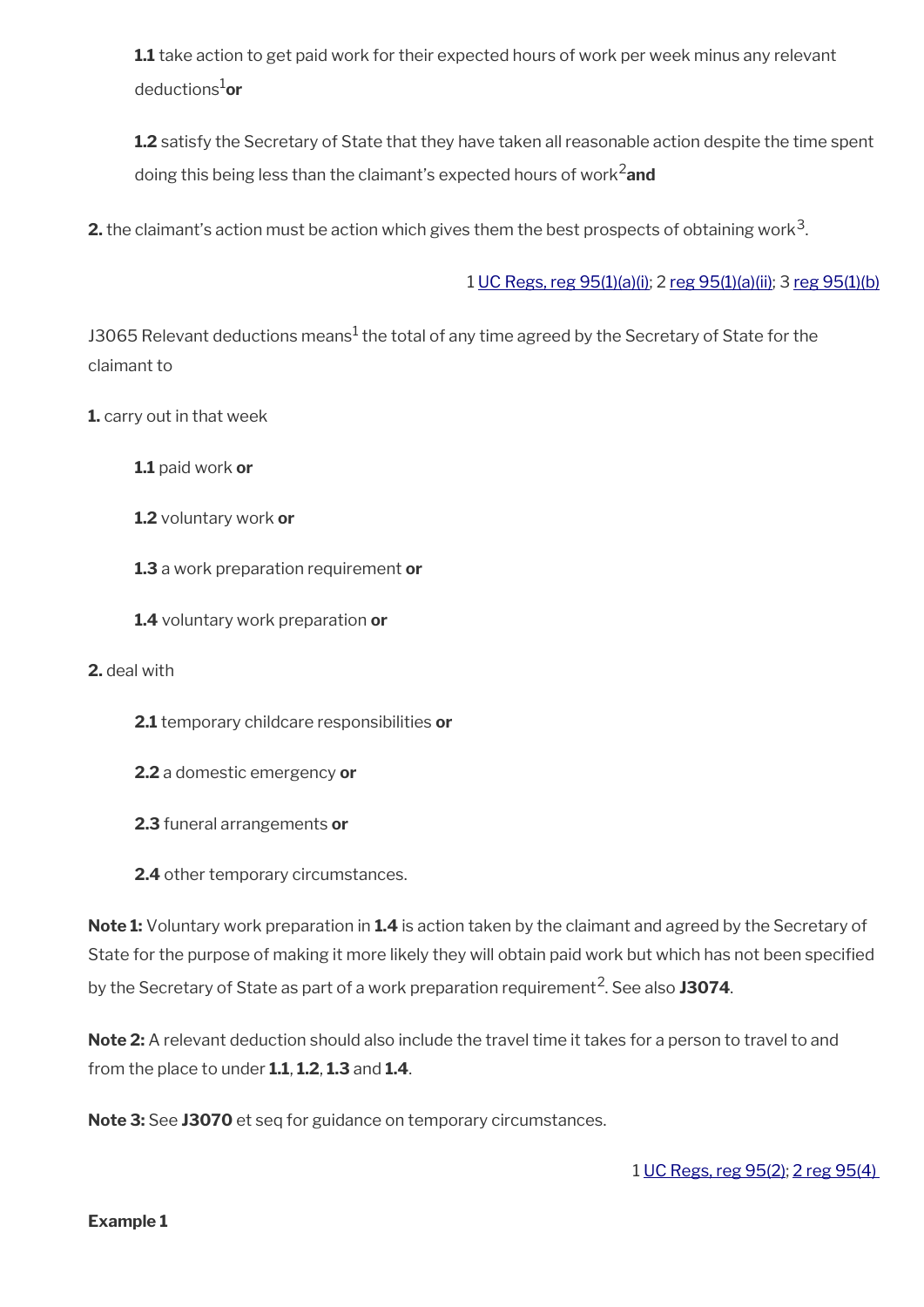Paul is in receipt of UC and is unemployed. With his adviser, it was agreed that Paul's expected hours of work a week are 35 and that he would spend 35 hours a week on his work search requirement. This is recorded on his claimant commitment. Including travel time, Paul spends five hours a week helping out at his local youth club on a voluntary basis. This was agreed with his adviser. For the purposes of all reasonable action in searching for work, Paul's relevant deductions are five hours a week. This means that Paul should spend 30 hours a week on his work search requirement taking action that gives him the best prospects of finding paid work.

#### **Example 2**

Gaynor is in receipt of UC. She has a son who has just started primary school. Prior to having a child, Gaynor was a trainee hairdresser but finished this work when her son was born. It has been agreed with Gaynor's adviser at the Jobcentre that Gaynor's expected hours of work should be 25 hours a week because this fts in with her son's normal school hours. Gaynor has just started re-training to become a hairdresser as part of a work preparation requirement. She spends 10 hours a week on this. This means that Gaynor should normally spend 15 hours a week on her work search requirement taking action that gives her the best prospects of finding paid work.

#### **Example 3**

Jonty's expected hours of work are 35 a week. He has just started working for a few hours a week on a S/ E basis as delivery driver and wishes to make this work his main employment. At the moment, the work is sporadic. For the purposes of UC, Jonty has not been determined to be gainfully S/E (see ADM Chapter H4 for guidance on gainful self-employment). Jonty's adviser at the Jobcentre advises that in order to have a better chance of getting more of this work, Jonty should develop a business plan setting out who he sees as his potential clients, how these clients should be approached and how his work can be advertised. This is Jonty's work preparation requirement and is recorded on his claimant commitment. It has been agreed that Jonty should spend fve hours a week on the work preparation requirement. This means that Jonty should normally spend 30 hours a week on his work search requirement taking action that gives him the best prospects of finding paid work.

J3066 – J3067

## <span id="page-21-0"></span>**Temporary circumstances**

J3068 As explained at **J3055**, in addition to the matters referred to at **J3055 2.** the Secretary of State may agree a relevant deduction from the claimant's expected hours to allow the claimant to deal with "other temporary circumstances" $^1$ . A temporary circumstance is any relevant change affecting the claimant that is likely to be for a limited period of time only and is a question of fact.

#### 1 [UC Regs, reg 95\(2\)\(b\)](https://www.legislation.gov.uk/uksi/2013/376/regulation/95)

J3069 The regulations do not expand on the meaning of temporary. In the absence of a statutory defnition it will normally be understood to mean for a limited period of time. What is considered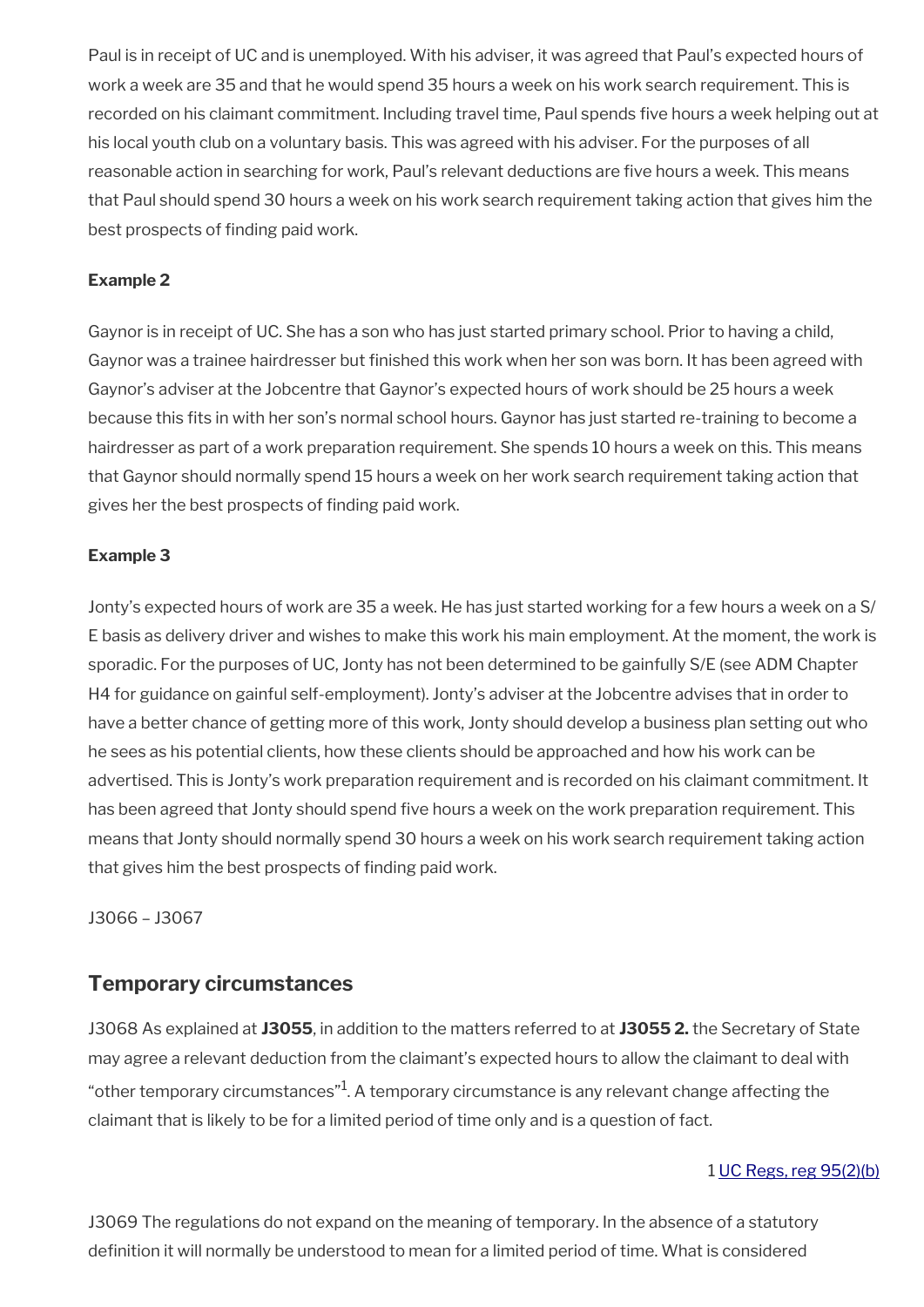temporary will depend on the circumstances but for the purposes of a relevant deduction it would be unusual for a temporary circumstance to last longer than a month.

J3070 In some cases it will be difficult at the outset to predict how long a situation might be expected to last. The fact that there may be no end date for the temporary circumstance does not prevent the change being temporary but it does mean that the situation be kept under review. It is possible in time for a temporary circumstance to become a permanent circumstance.

**Note**: See guidance at J3250 et seq where it may be necessary to impose discretionary easements of requirements for longer than a month and J3301 et seq if there any adverse conditions that may apply. For guidance on what additional factors may need to be considered during the coronavirus pandemic see J3311.

J3071 Claimants need to report relevant changes in their circumstances. Where this happens the claimant's work coach will need to consider with the claimant new work-related requirements. An updated claimant commitment would also be required to refect their new circumstances. For further guidance on the claimant commitment see ADM Chapter J1 and where the claimant changes work related groups see further guidance in ADM Chapter J2.

### **Example 1**

When Ashraf claimed UC it was agreed with his work coach that his weekly expected hours of work were 35 and that he would spend 35 hours a week on his work search requirement. This is recorded on his claimant commitment. Ashraf is to move house in the week commencing 20 April. Ashraf's work coach agrees that during this week, Ashraf need only spend 20 hours a week on his work search requirement because 15 hours a week can be a relevant deduction to take account of the time spent moving house. The act of moving from one house to the other is a temporary circumstance for Ashraf.

### **Example 2**

Susie is in receipt of UC and her weekly expected hours of work are 35. Her daughter Amelia is at secondary school but has been excluded for a week due to her bad behaviour. As a result of Amelia's exclusion and other issues associated with it, Susie has not been able to devote 35 hours a week to her work search and has spent about 10 hours on this. Susie's work coach considers that for the relevant week this work search is sufficient because Amelia's exclusion from school is a temporary circumstance for Susie and she was required to deal with other matters.

J3072 A temporary circumstance, such as sudden homelessness, is not always a one-off event and the fact that a person has gone from rough sleeping to staying in a hostel does not mean that their temporary circumstances have come to an end. Also see J3095 for further guidance on homelessness and J3250 et seq for more guidance on discretionary easements and complex needs.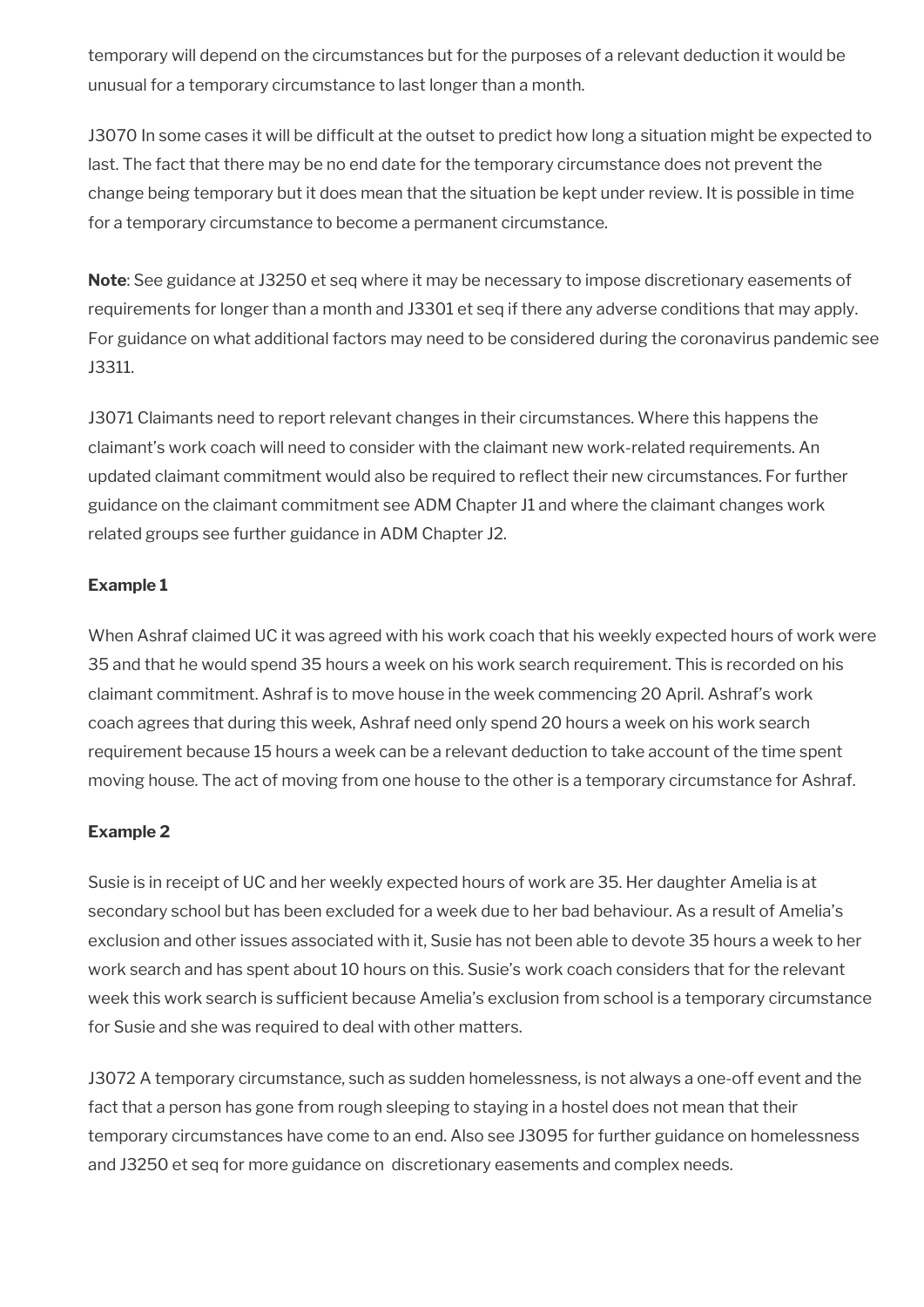## <span id="page-23-2"></span>**Voluntary work**

J3073 Where the Secretary of State has agreed that the claimant can carry out voluntary work in a week then for the purposes of calculating the relevant deduction, the time agreed cannot exceed 50% of the number of the claimant's number of expected hours of work $^1\!\!$ .

### 1 [UC Regs, reg 95\(3\)](https://www.legislation.gov.uk/uksi/2013/376/regulation/95)

J3074 Claimants can do as much voluntary work as they wish but for the purposes of UC, only 50% of their expected hours of work can be a relevant deduction against their work search activities for the week.

## **Example**

Caroline is in receipt of UC. It has been agreed that she should be looking for paid work of 35 hours a week. Caroline also performs voluntary work at her daughter's school. The amount of time that will be allowed as a maximum deduction in respect of the voluntary work cannot exceed 17.5 hours a week even if Caroline performs voluntary work in excess of 17.5 hours a week.

# <span id="page-23-1"></span>**Time spent on work search which is less than the claimant's expected hours of work**

J3075 There will be times where a claimant has spent less time on work search than their expected hours of work. In such cases, where a claimant has taken all reasonable action to find paid work, then the work search requirement is satisfied $^{\rm 1}$ . What all reasonable action will be will depend on the claimant's circumstances. Also see J3052.

### 1 [UC Regs, reg 95\(1\)\(a\)\(ii\)](https://www.legislation.gov.uk/uksi/2013/376/regulation/95)

## <span id="page-23-0"></span>**Examples of reasonable action**

J3076 Activities such as

- **1.** verbal or written or on-line applications for employment to persons who
	- **1.1** have advertised job vacancies **or**
	- **1.2** who appear to be able to offer employment **and**
- **2.** looking for information on job vacancies
	- **2.1** in advertisements **or**
	- **2.2** from people who have placed advertisements indicating employment is available **or**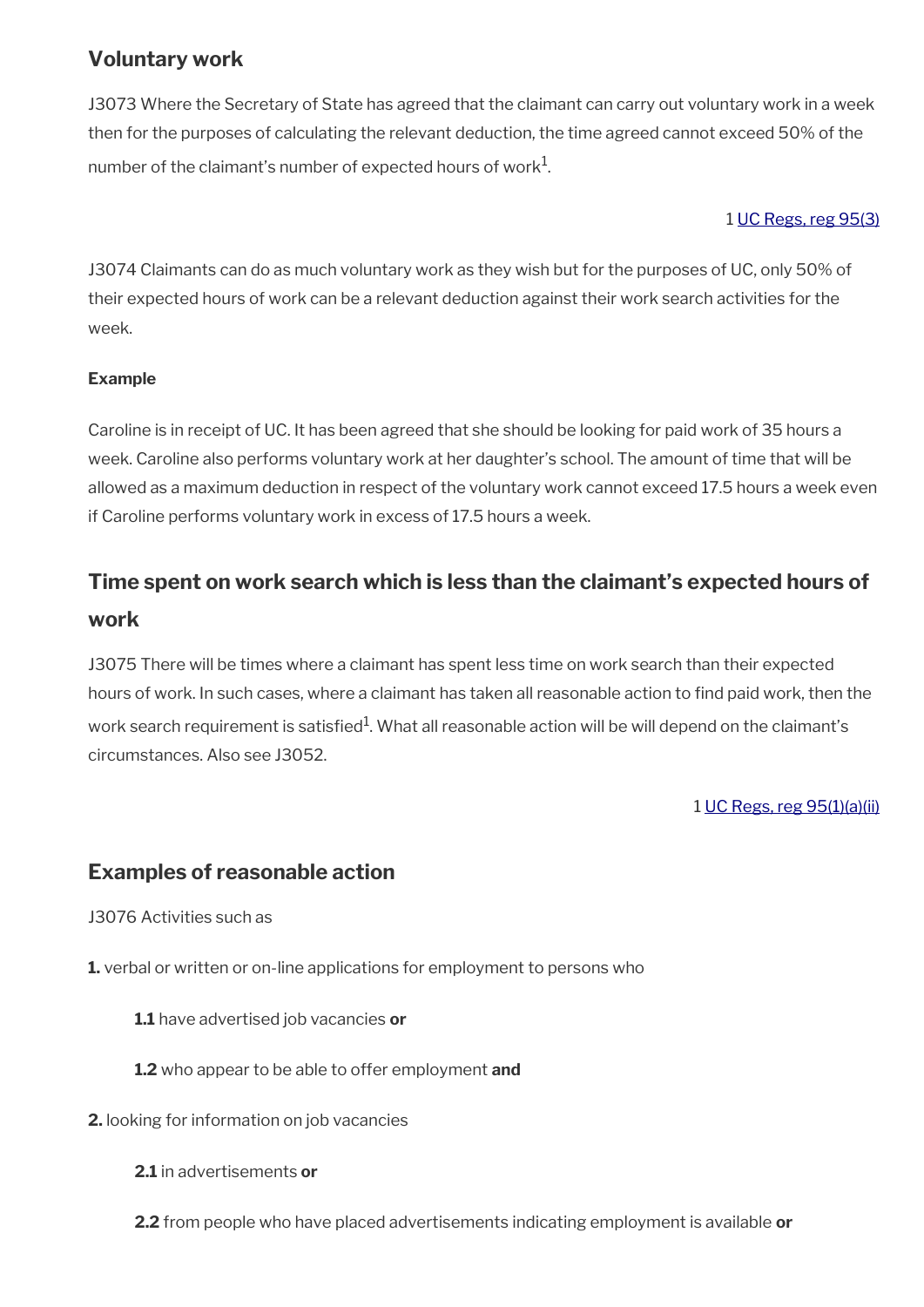**2.3** from employment agencies and employment businesses **or** 

**2.4** from employers

**2.5** on-line **and** 

**3.** registering with an employment agency or employment business **and** 

**4.** appointing someone else to help the claimant find employment and

**5.** seeking specialist advice which will help the claimant to get employment, taking into account the claimant's

## **5.1** needs **and**

**5.2** mental or physical impairments **and** 

**6.** drawing up a curriculum vitae **and** 

**7.** seeking a reference or testimonial from a previous employer **and** 

**8.** drawing up a list of employers who may be able to offer employment with a view to seeking information from them on possible job vacancies **and** 

**9.** seeking information about employers who may be able to offer employment to the claimant **and** 

**10.** seeking information on an occupation with a view to getting employment in that occupation

are examples of reasonable action to obtain work. The better the quality of the activity, the more likely that the action that the claimant has taken has provided the best prospects of obtaining paid work.

**Note:** This list is not exhaustive and it will be up to the claimant to show what actions they took in the relevant week. It will be for the Secretary of State to consider which actions were the most likely to provide the best prospects of obtaining paid work. Also see ADM Chapter K2 (Good reason) for guidance on what may be considered when deciding what is reasonable for the individual claimant. For guidance on what evidence is required and proof see J3100 et seq and J3105.

## **Example**

Dave is in receipt of UC. His expected number of hours of work are 35 a week. On a typical day, Dave spends

**1.** two hours on-line looking through recruitment sites

**2.** one hour reading the "situations vacant" pages in the press (local papers, national papers and trade journals)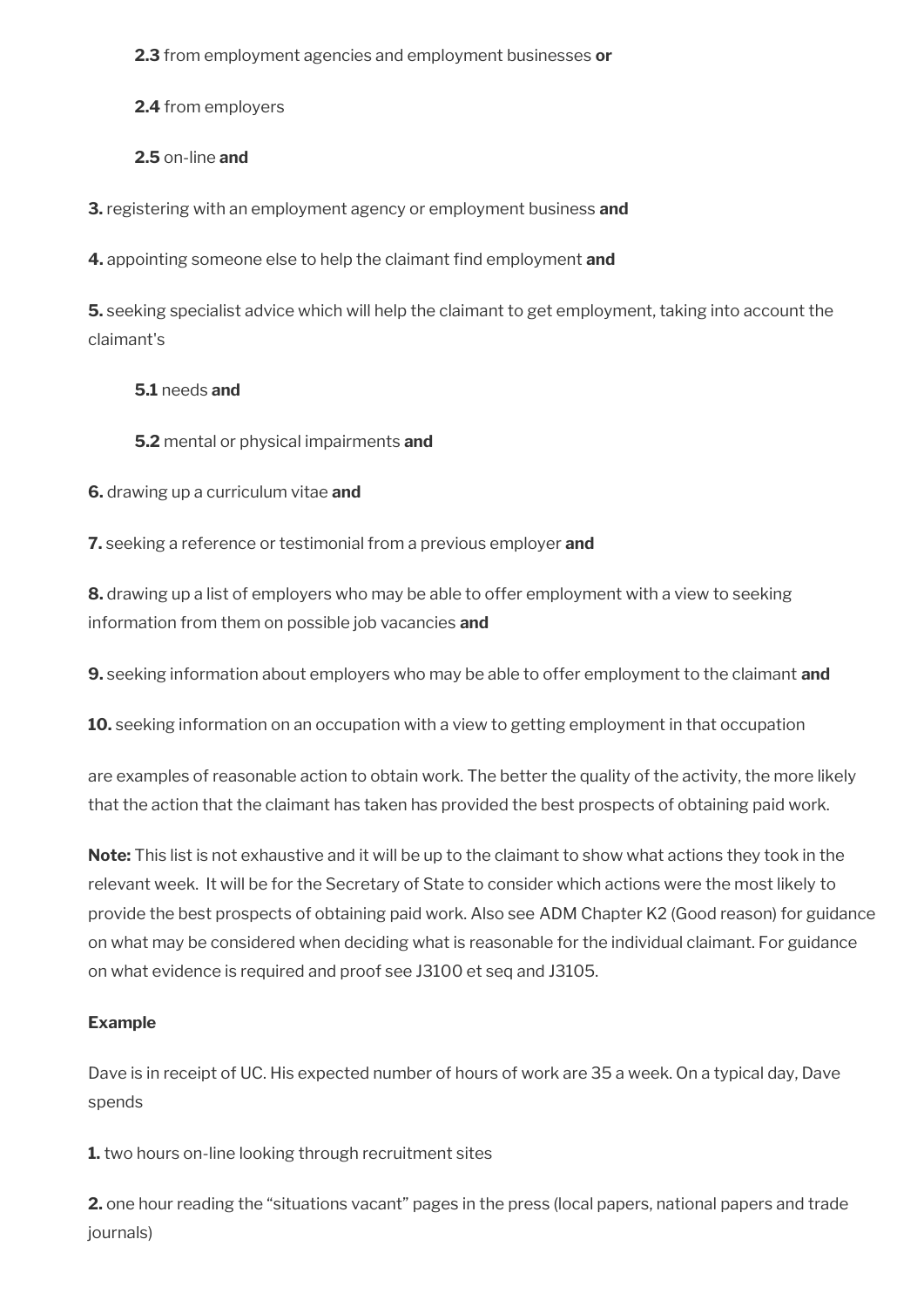**3.** one hour and a half completing a job application and covering letter

**4.** half an hour reviewing and updating his CV

**5.** half an hour pursuing further information on suitable advertised vacancies

**6.** half an hour speaking to friends, family and former colleagues about possible employment opportunities

**7.** one hour researching the possibility of setting up in business as self-employed.

J3077 Where a claimant has done all that could be reasonably be expected of them in terms of

**1.** applying for all suitable vacancies

**2.** undertaking all the activities set out in their work search and work preparation plan

**3.** suitable work search action in addition to **1.** and **2.**

then this will normally be sufficient even where the time taken was less than the claimant's expected hours of work.

## <span id="page-25-0"></span>**Any particular action**

J3078 The Secretary of State can specify that the claimant takes particular action as part of a work search requirement in order for the claimant to get

**1.** paid work **or**

**2.** more paid work **or**

**3.** better-paid work $^1$ .

**Note:** Any particular action must be adequately notifed to the claimant and they must be in no doubt what they are expected to do, by when and any consequence of failing to do so. The public law principles of fairness will apply - see full guidance in ADM Chapter K1.

#### 1 [WR Act 12, s 17\(1\)\(b\)](https://www.legislation.gov.uk/ukpga/2012/5/section/17)

J3079 The types of action that may be specified includes<sup>1</sup>

**1.** carrying out work searches

**2.** making job applications

**3.** creating and maintaining an online profile in connection with finding work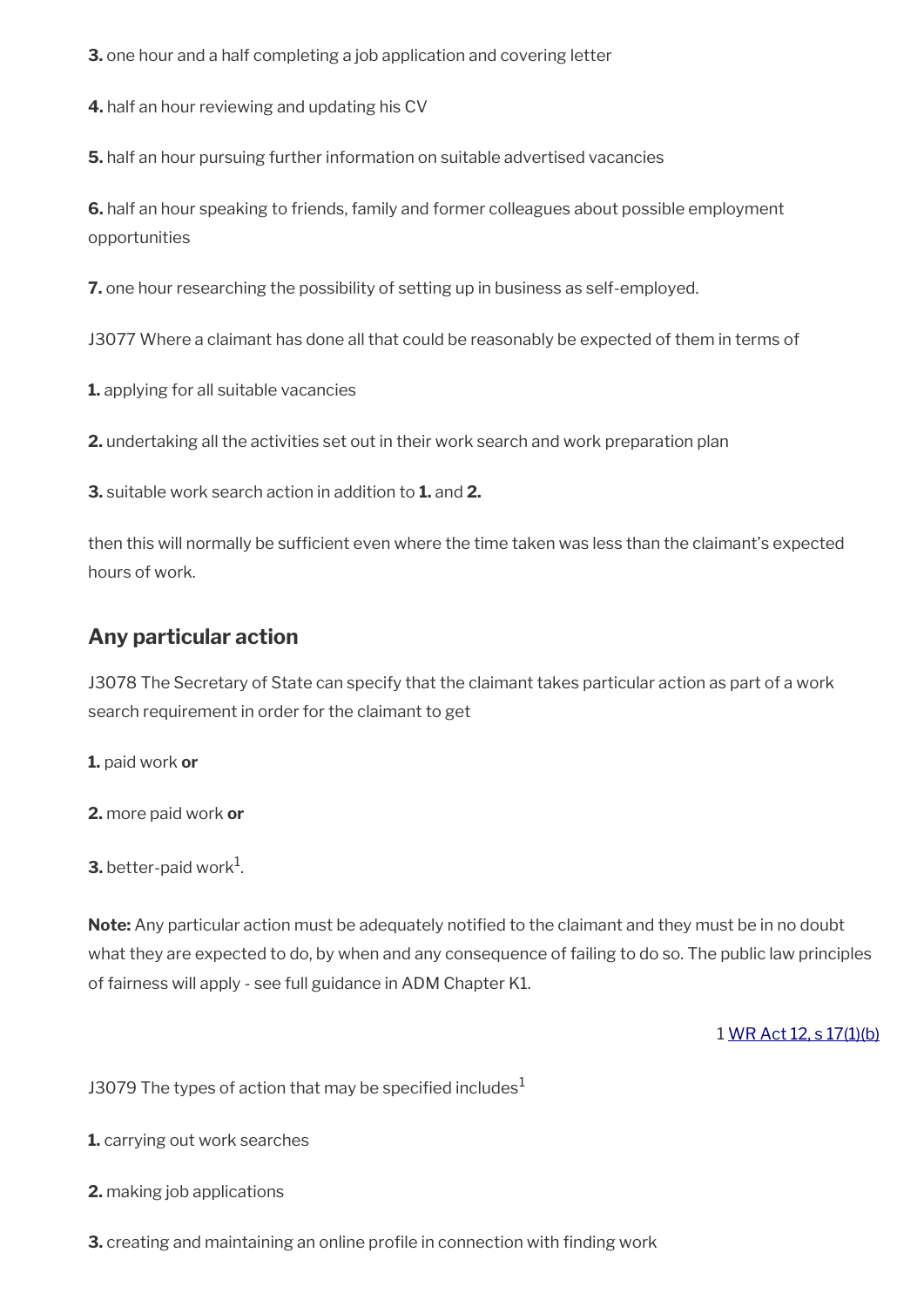- **4.** registering with an employment agency
- **5.** seeking references
- **6.** any other action as the Secretary of State thinks fit.

#### 1 [WR Act 12, s 17\(3\)](https://www.legislation.gov.uk/ukpga/2012/5/section/17)

#### **Example**

Jonny's previous work experience is in IT. He is searching for further work in this profession. There are a number of employment agencies which specialise in finding work for IT professionals but Jonny has not yet approached them. As part of Jonny's work search requirement, his work coach now sets a requirement for Jonny to register with these specialist employment agencies. The work coach is of the opinion this action will give Jonny the best chance of getting employment opportunities in the IT profession.

The work coach specifes this requirement in Jonny's journal telling him what he requires him to do and by when and the consequences (sanction) if he fails to do so for no good reason.

## <span id="page-26-0"></span>**Best prospects of obtaining work**

J3080 What is the best chance of getting paid work will vary from claimant to claimant. Claimants must take such action that offers them their best chance of getting

**1.** paid work **or**

**2.** more paid work **or**

**3.** better-paid work.

J3081 – J3082

J3083 Claimants are not required to take any action that does not offer them any chance of getting an offer of paid work. If they do take such action it cannot help them satisfy the work search requirement.

#### **Example**

Zac is in receipt of UC and is subject to all work-related requirements. Zac's claimant commitment records that he is looking for office work and retail work. He is a keen video gamer and spends a considerable amount of time playing these games at home and at friends' houses. Ideally, Zac would like to be a games designer and says that the time spent playing games is good experience and could help him get paid work. There is no evidence that Zac has applied for any jobs in that feld and there is no evidence that Zac's time spent playing games has made him more attractive to any would be employer.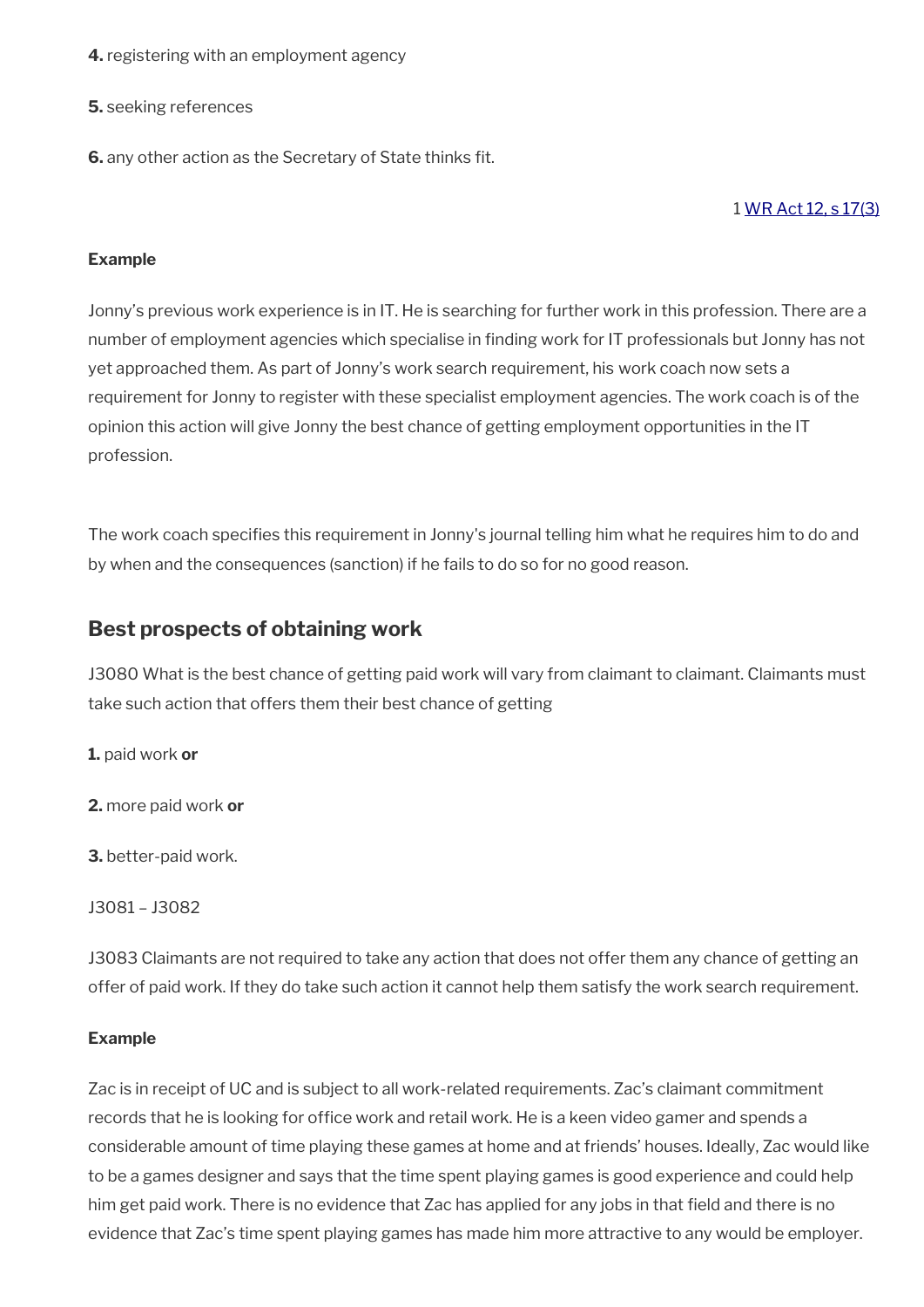The time that Zac spends playing video games does not help him to satisfy the work search requirement.

J3084 The type of work that claimants are or should be looking for is taken into account along with any relevant training, skills or qualifcations when deciding which actions would give them their best chance of getting paid work. Consideration should also be given to the local labour market and any restrictions in place (see J3301 et seq).

## **Interviews**

J3085 A work search requirement may require a claimant to apply for a particular vacancy. Failure to participate in an interview in connection with that vacancy means that the claimant has to be treated as having not complied with a work search requirement $^{\mathrm{1}}$ .

**Note:** For further guidance on applying for vacancies and attending interviews see ADM Chapter K3 and for guidance on when there may be a failure to participate with a work search requirement see ADM Chapter K4. For guidance on Kickstart job opportunities see ADM Chapter K3.

#### 1 [UC Regs, reg 94](https://www.legislation.gov.uk/uksi/2013/376/regulation/94)

#### **Example 1**

Hannah has been required by her work coach to apply for a vacancy at the local nursery. Hannah applied for the vacancy but when offered an interview, she declined to attend on the grounds that she had heard from family and friends that the nursery has a poor reputation. Hannah has not complied with the work search requirement.

#### **Example 2**

Damon has been required by his work coach to apply for a vacancy as a credit controller. Damon applied for the post and completed a satisfactory application but was not short listed for an interview. Damon has complied with the work search requirement.

## <span id="page-27-0"></span>**Community orders, community disposals or anti-social behaviour orders**

J3086 If claimants are subject to

- **1.** community orders **or**
- **2.** community disposals **or**
- **3.** anti-social behaviour orders

that require them to be at home at a certain time of the day or night, then this should be taken into account when the work-search requirement is set. Examples of searching for work from home are reading newspapers, accessing the internet, using the phone and writing to employers.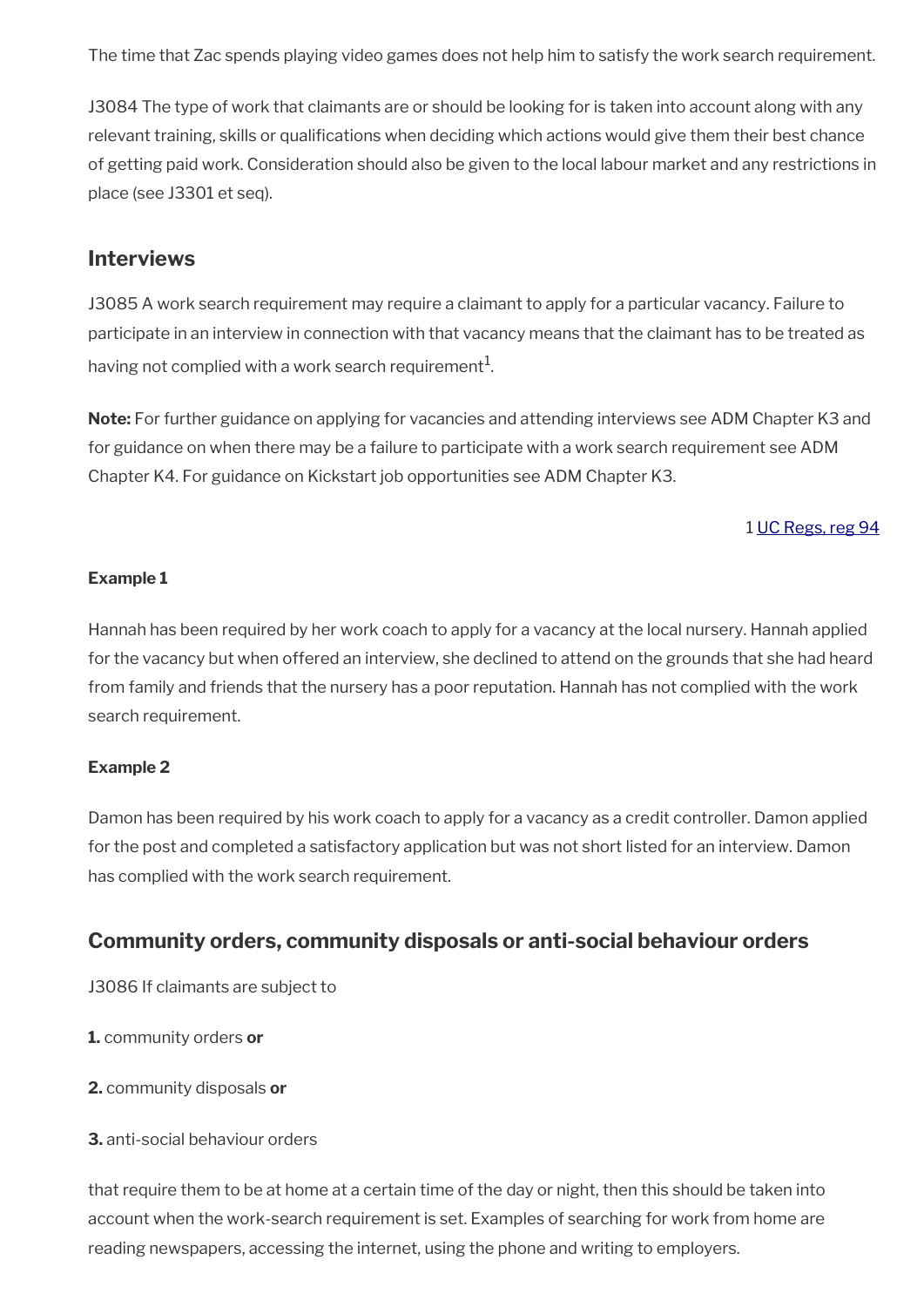**Note:** This would only be if it was reasonable and achievable in the claimant's circumstances and should not incur the claimant extra costs For example, consideration would have to be given as to whether the claimant has access to an IAD at home to access the internet. Or for example it may be too expensive for the claimant to contact multiple employers using a mobile phone. Each case would be considered on its own merits, facts and circumstances as to what is reasonable. For further guidance on what may be considered reasonable see ADM Chapter K2 (Good reason).

# <span id="page-28-0"></span>**Skills, qualifications, abilities and limitations**

J3087 Claimants'

**1.** skills **and** 

- **2.** qualifications and
- **3.** abilities **and**
- **4.** limitations

may affect the type of action that they can reasonably be expected to take.

J3088 Claimants with

- **1.** mental impairments **or**
- **2.** physical impairments **or**
- **3.** communication difficulties or

### **4.** learning difficulties

may not be able to cope with the amount or type of job search that could reasonably be expected of a claimant in similar circumstances without these disabilities or diffculties.

**Note:** In every individual case where there are indicators of the conditions listed at J3088 **1.** to **4.**, extra care should be taken when setting requirements to ensure all the claimant's circumstances are fully taken into account and the claimant fully understands what is expected of them and by when and any potential consequences of failure (sanctions). Also see the guidance at J3250 et seq regarding complex needs.

J3089 Some claimants may not be able to make many personal visits to employers or employment agencies because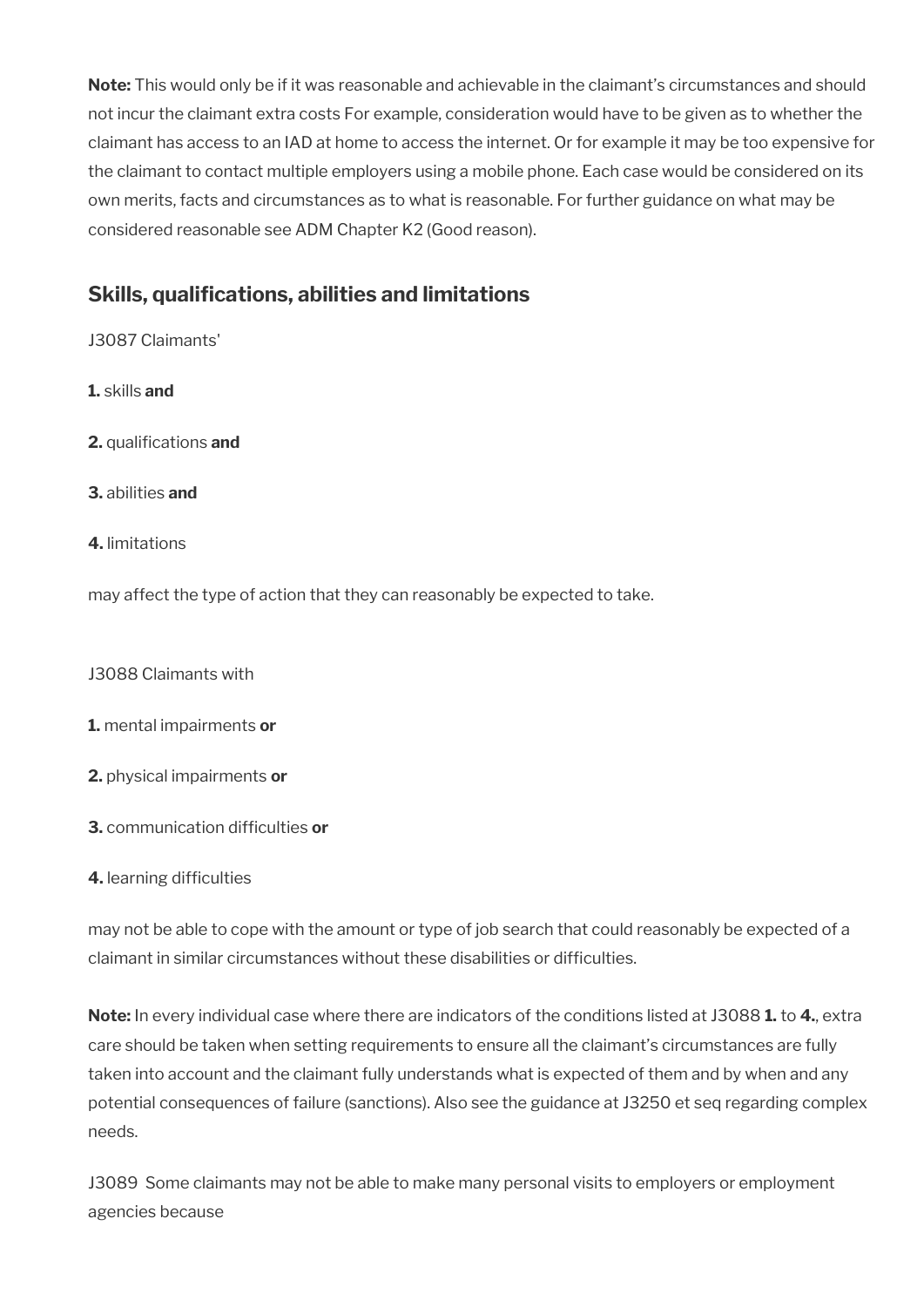**1.** of travelling difficulties or

**2.** they may need to make travelling arrangements well in advance.

However they should still take whatever action they can reasonably be expected to take, allowing for their impairments, the impact on their physical, mental and emotional well-being and the facilities available to them.

J3090 If claimants are illiterate they cannot reasonably be expected to write to employers or read advertisements. But they could

**1.** arrange for someone else to help them search for work, for example by passing on information about suitable job advertisements **and** 

**2.** take other action that they can reasonably be expected to take, for example visiting or telephoning employers' premises or sites.

Care should be taken to ensure any expectations are well managed and all the claimant's circumstances are fully taken into account when setting any requirements or expectations of what claimant's can do. All requirements must be reasonable and achievable for the individual. Work coaches should ensure claimants are clear on the potential consequences if they fail to comply with any accepted requirements.

## <span id="page-29-0"></span>**Action taken in previous weeks**

J3091 The action that claimants took in previous weeks to search for work often affect what they can reasonably be expected to do in the week in question. For example, if claimants have already written to employers enquiring about vacancies, and they

**1.** are still awaiting a reply **or** 

**2.** have been told that no work is available

they cannot reasonably be expected to write to that employer again until a reasonable time has passed.

J3092 If claimants

**1.** have already registered with an employment agency or business **and** 

**2.** they have promised to let them know of any suitable vacancies

it is reasonable for claimants to wait, for a time, for the agency to contact them. But there will usually be other action that they could reasonably be expected to take.

J3093 As vacancies are constantly being flled and new vacancies advertised, it may be reasonable to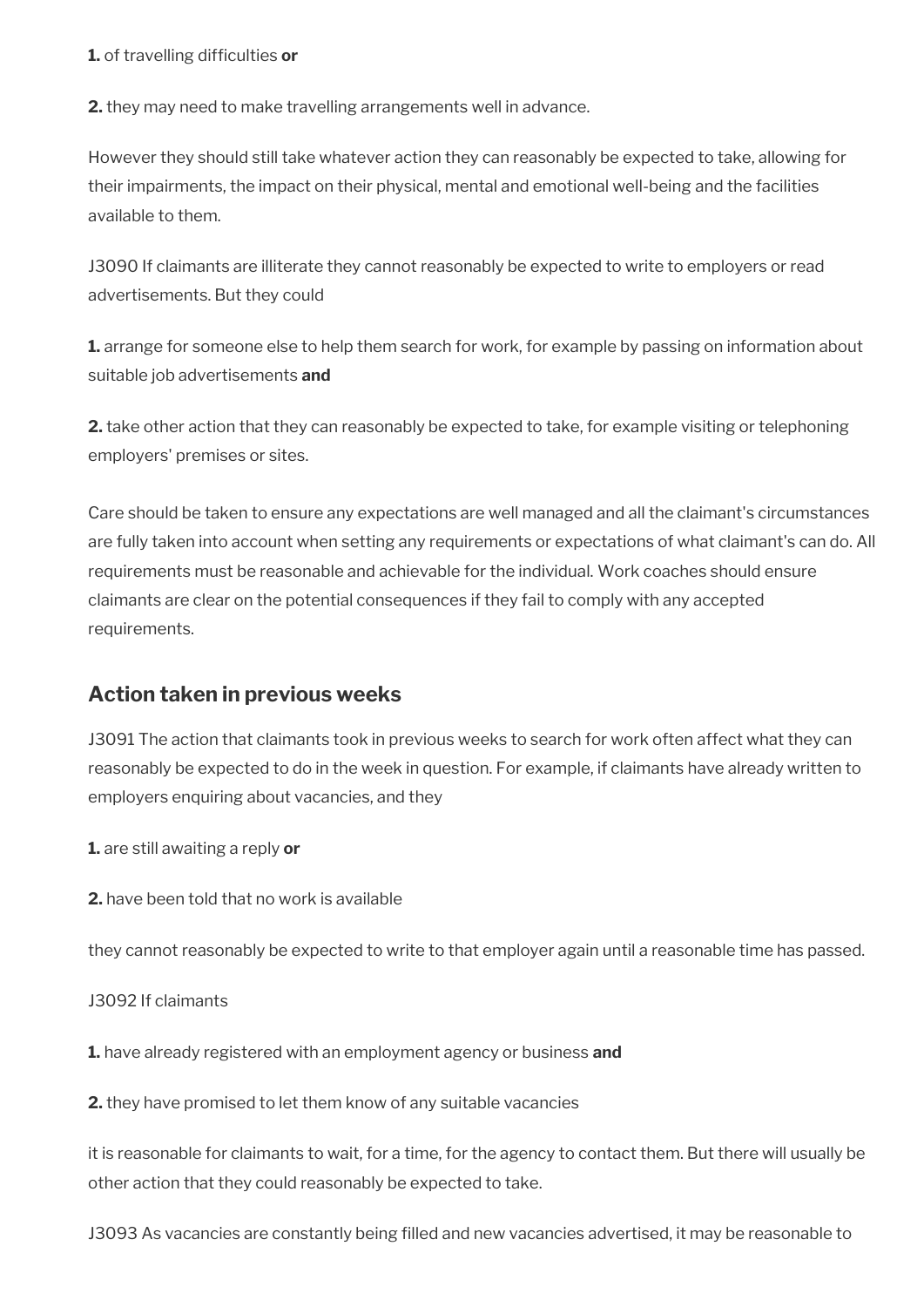expect claimants to

**1.** continue to make use of on line job sites

**2.** visit a local Jobcentre Plus office in the week in question to check whether any new vacancies have been advertised, even if they visited in previous weeks

**3.** apply for a vacancy newly advertised by an employer, even if they are waiting for the result of other applications they have made to that employer.

J3094

## <span id="page-30-1"></span>**Homeless claimants**

J3095 If claimants have nowhere to live

**1.** it may be difficult for them to be contacted by

**1.1** employers **or** 

**1.2** employment agencies **or** 

**1.3** those who may be able to help them find employment

**2.** they may have to spend much of their time in the week in question looking for somewhere to live

**3.** they may not have access to a reliable means of communication (for example, a telephone or internet access)

**4.** a lack of washing or laundry facilities may affect personal presentation

**5.** they may be extremely vulnerable and have complex needs (see J3250 et seq).

These factors should be taken into account in deciding what it was reasonable to expect them to do in any week.

**Note:** Being homeless will usually seriously limit the action claimants can take and have a devastating impact on their wellbeing, physical, mental and emotional state. Claimants will normally have their workrelated requirements turned off whilst they are homeless and will usually have good reason for any failure to comply with any work-related requirements.

J3097 - J3099

## <span id="page-30-0"></span>**Evidence**

J3100 Where there is a doubt about whether a claimant is meeting their work search requirement, the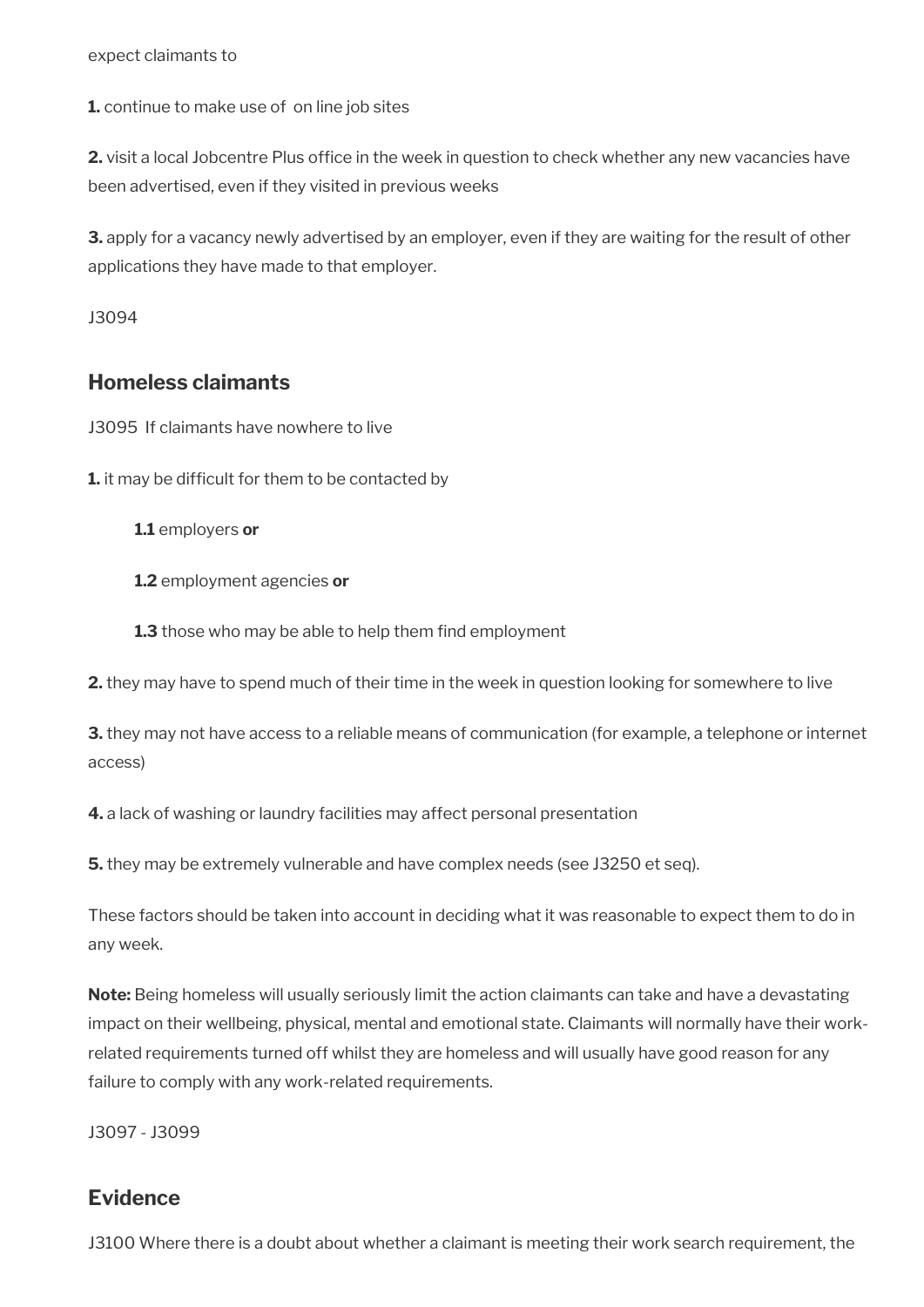case will usually be referred to the DM with

**1.** a copy of the claimant commitment **and** 

**2.** details of any other action to seek work that a work coach has suggested the claimant take in the week or weeks in question **and** 

**3.** evidence of what action the claimant took to seek work in those weeks **and** 

**4.** evidence of what action the claimant took in previous weeks **and** 

**5.** evidence of any advice about searching for work that the work coach had previously given the claimant **and**

**6.** any other relevant evidence from system notes and the claimant's journal.

**Note:** The normal rules of evidence apply (see ADM Chapter A1) and J3102, J3103 and J3105.

J3101 The DM does not have to accept that the action suggested by the work coach is the action that the claimant can reasonably be expected to take to give them their best chance of getting work. For example, the DM may have, or obtain, other evidence that suggests

**1.** it was not reasonable to expect the claimant to take the action expected by the work coach and that action did not offer the claimant their best chance of getting work **or** 

**2.** it would have been reasonable to expect the claimant to take other action (whether or not the claimant took them) and that they offered the claimant their best chance of getting work.

In the absence of such evidence, the DM should accept that the actions expected by the work coach were reasonable and offered the claimant their best chance of obtaining work. However see J3103 regarding evidence and J3105 regarding the burden of proof.

J3102 Evidence of work search includes

**1.** evidence from employers, employment agencies or other bodies that the claimant has contacted

**2.** the claimant's activity on online job sites

**3.** copies of letters, emails or applications that the claimant has sent to employers on-line, by post or in person

**4.** the claimant's uncorroborated written evidence (claimants should keep a record of their job search and other efforts to find work)

**5.** the claimant's own verbal evidence, recorded by the work coach or Jobcentre agent in system records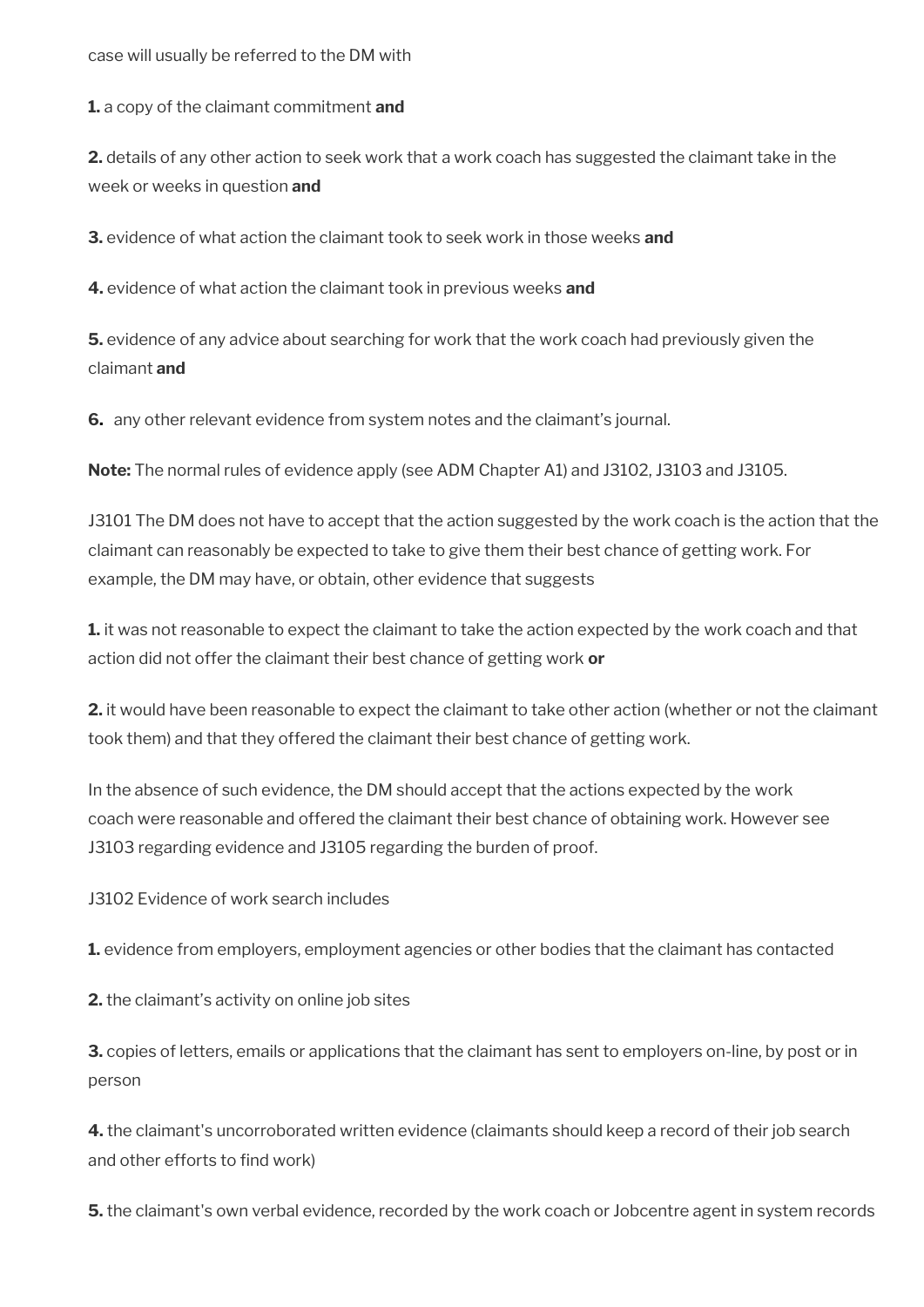**6.** any relevant entries in the claimant's journal pertaining to work search activity.

J3103 Corroboration of the claimant's evidence is not essential (see ADM Chapter A1). DMs should note that

**1.** claimants will not always be able to obtain corroborative evidence if they state that they have

**1.1** "asked around" **or** 

**1.2** applied for jobs that are normally advertised and flled by word of mouth **and** 

**2.** employers do not always reply to written enquiries.

**Note**: The claimant's own statement would be accepted unless there is contradictory or conficting evidence which puts it in doubt or the claimant's statement is inherently improbable, inconsistent or seems unlikely in the circumstances.

J3104

## <span id="page-32-0"></span>**Proof**

J3105 Before determining whether the claimant was meeting the work search requirement in any week the DM

**1.** must decide what the claimant did in that week to search for work **and** 

**2.** may also have to decide what they did to search for work in previous weeks.

The onus is on the claimant to show what steps have been taken $^1$ . However the claimant only has to prove on the balance of probabilities and not beyond all reasonable doubt. The normal principles of evidence and proof apply (ADM Chapter A1).

## 1 [UC, PIP, JSA & ESA \(C&P\) Regs, reg 38\(2\) & \(3\)](https://www.legislation.gov.uk/uksi/2013/376/regulation/38) & [WR Act 12, s 23\(3\)](https://www.legislation.gov.uk/ukpga/2012/5/section/23)

J3106 Determining whether claimants were meeting the work search requirement in any week requires a comparison between

**1.** what they in fact did to search for work in that week **and** 

**2.** what the law required them to do.

J3107 Claimants must take the work search actions that give them the best prospects of securing work. It will not be enough just to spend time looking for a job. They must be doing so in an effective manner.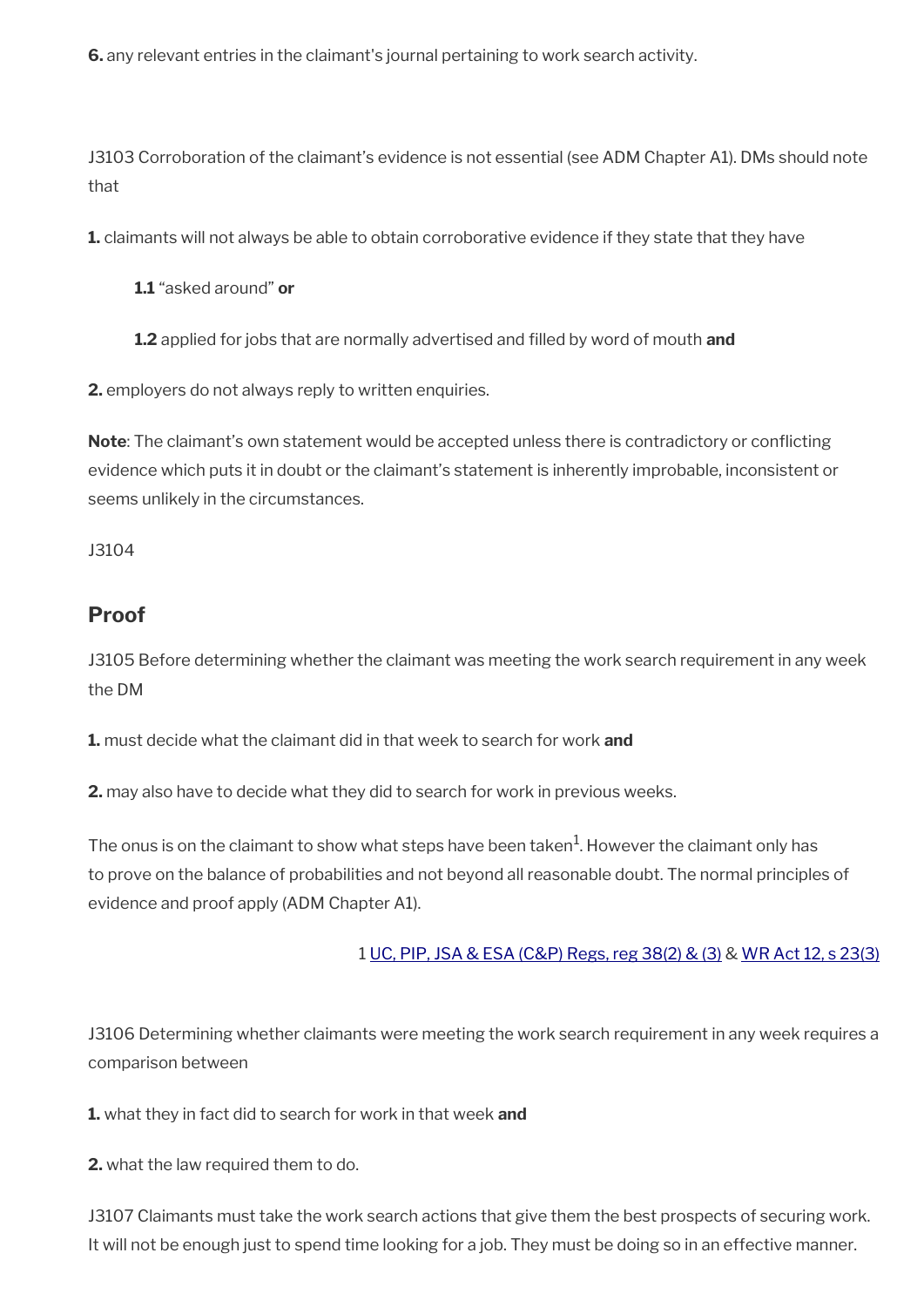However DMs must take into account what is reasonable in the claimant's individual circumstances in light of the local labour market and conditions that may impact looking for work at the relevant time. Also see J3301 and J3111.

J3108 DMs must consider what the claimant did do and why they didn't do more when considering a sanction referral for not meeting their work search requirements. They must ensure that any changes in the claimant's circumstances have been taken into account especially any complex needs, vulnerabilities, health conditions and any emerging changes to their needs along with local labour market conditions and any local or national restrictions in place where adverse conditions may apply, for example coronavirus restrictions. Claimants must be allowed to adhere to public health guidelines and local restrictions. See further guidance at J3250, J3301 and J3311.

**Note:** If the claimant has failed to meet their work search requirements for no good reason a medium level sanction would be applied. For guidance on good reason see ADM Chapter K2 and for guidance on medium level sanctions see ADM Chapter K4.

J3109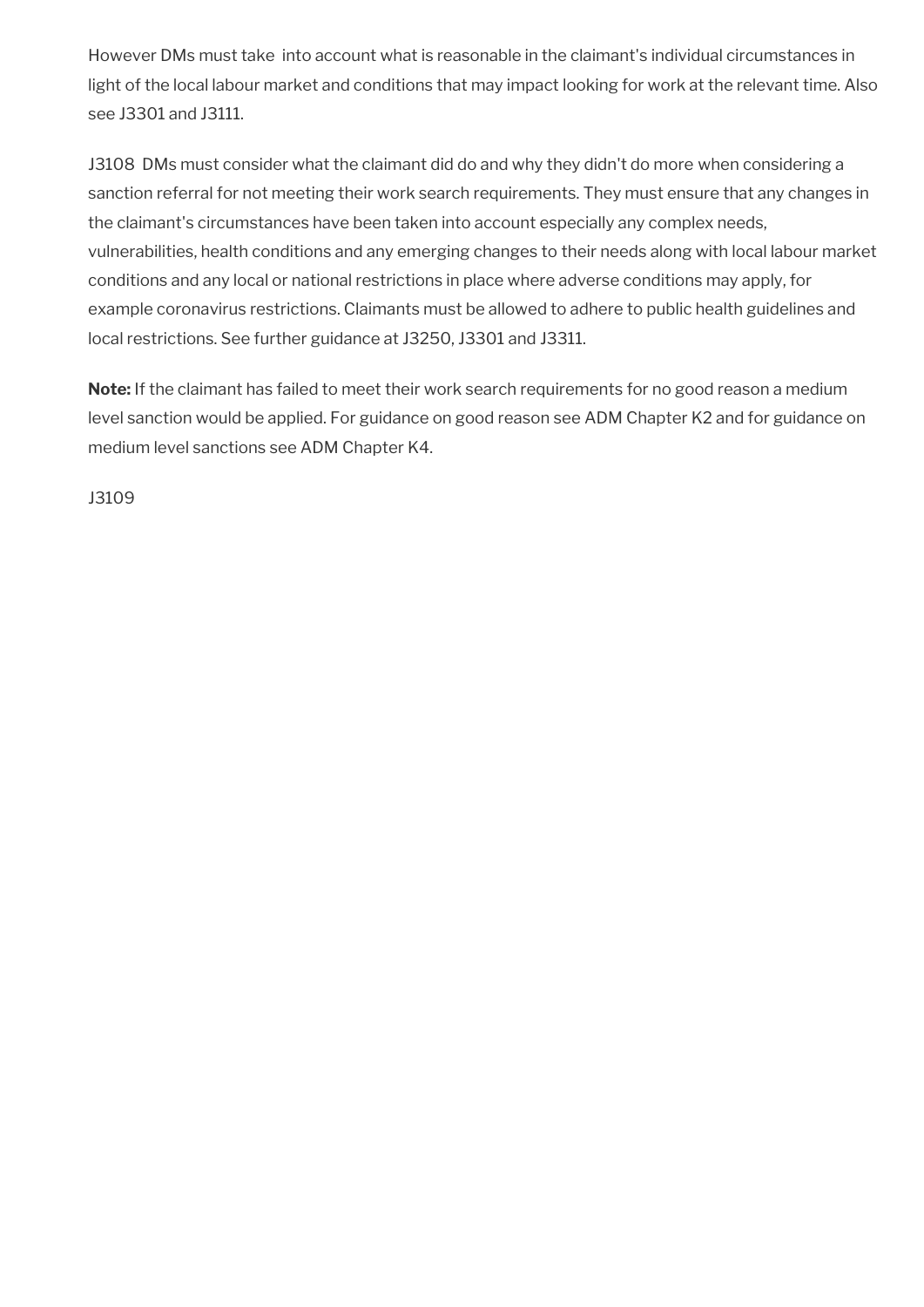# **The work availability requirement J3110 - J3159**

# **The work availability requirement**

[Introduction](#page-7-1) J3110 - J3111

Willing [and able immediately to take up paid work](#page-34-0) J3112 - J3159

## **Introduction**

J3110 A work availability requirement is a requirement that a claimant be available for work $^{\mathrm{1}}$ .

1 [WR Act 12, s 18\(1\)](https://www.legislation.gov.uk/ukpga/2012/5/section/18)

J3111 To be available for work, a claimant must be

**1.** able **and**

**2.** willing

immediately to take up paid work or more paid work or better-paid work $^1\!$ 

1 [WR Act 12, s 18\(2\)](https://www.legislation.gov.uk/ukpga/2012/5/section/18)

## <span id="page-34-0"></span>**Willing and able immediately to take up paid work**

J3112 To be available for employment claimants must

**1.** be available in an active, positive sense **and** 

**2.** draw attention to their availability.

Claimants will not be available for paid work if they are passive and merely wait for someone to find and offer them work $^{\rm 1}$ . See also J3141.

1 [R\(U\) 5/80.pdf](../file/903020/download/R%2528U%2529%25205%252F80.pdf)

J3113 In order to demonstrate that they are willing and able immediately to take up paid work, claimants should

**1.** be physically able to take up work within the appropriate timescale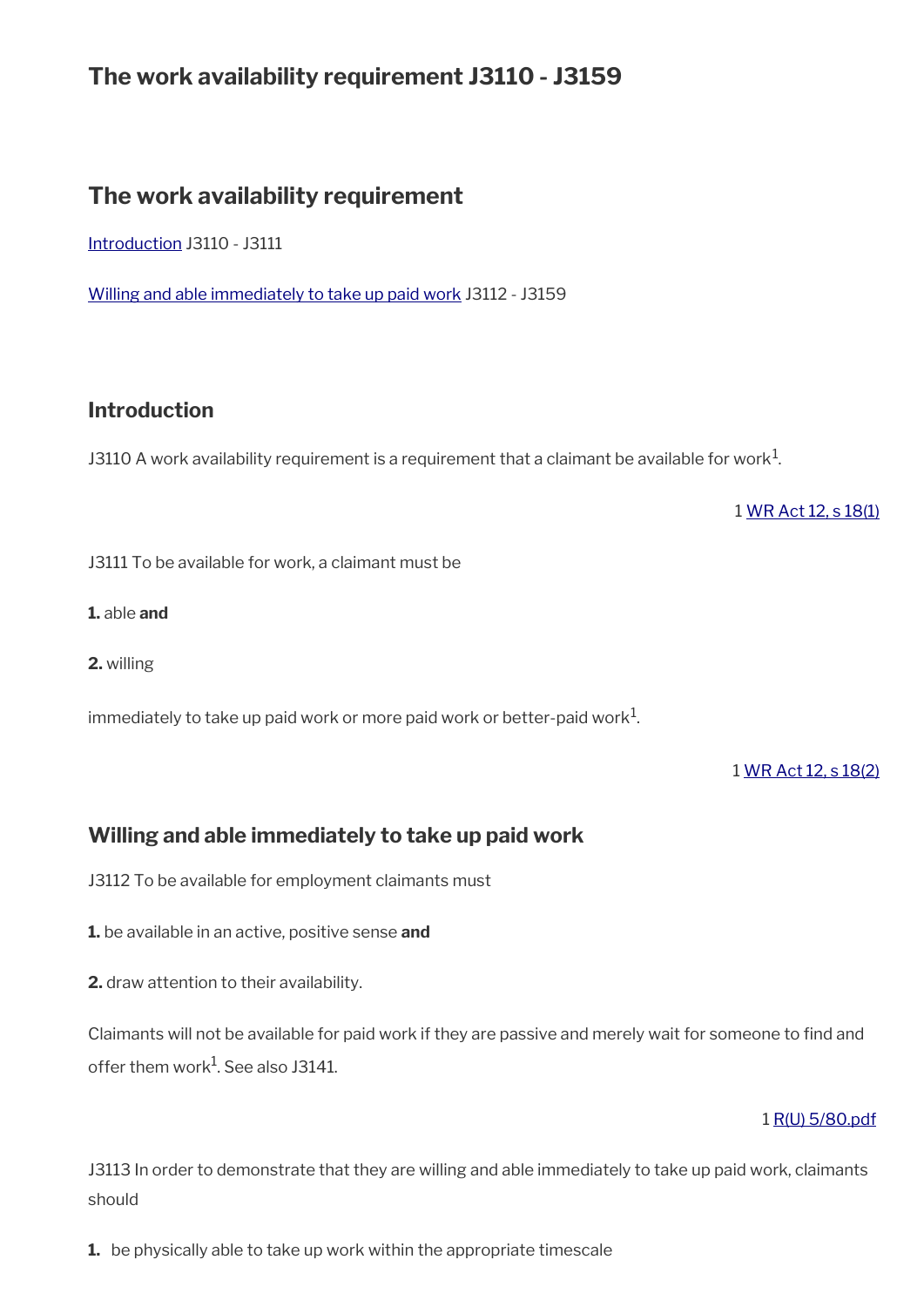- **2.** be contactable (through mail, e-mail or phone) for interviews or work
- **3.** be willing and able to give up any commitments which may interfere with their ability to start work
- **4.** attend all job interviews that have been offered to them

**5.** consider their appearance and behaviour to ensure this does not reduce their prospects of finding paid work.

**Note 1:** 'Immediately' means within a very short space of time but a common sense approach needs to be applied in the context of availability for practical reasons. For example, it should allow the claimant time to wash, dress and have breakfast and travel to the required place but would be inconsistent with allowing a claimant to go away for the weekend without they were contactable and the acceptance they would be able to return to attend an interview or take up a job if required.

**Note 2:** When considering a claimant's appearance (see **5**.), care must be taken not to impose personal standards prejudices, choices or unreasonable requests on the claimant or any activities that may incur costs for the claimant. For further guidance on what might be reasonable regarding appearance and what is acceptable behaviour see ADM Chapter K2.

#### **Example 1**

Karl is in receipt of UC and has a work availability requirement with no limitations. In order to improve his prospects of fnding work as an IT engineer, Karl has enrolled at his own expense on a training course. He did not discuss this with his work coach at the Jobcentre. The training course has cost Karl a signifcant amount of money in fees and Karl says that he is not prepared to take time off the course or give it up in order to attend any job interviews that may arise. The DM determines that Karl is not complying with his work availability requirement.

#### **Example 2**

Kirsty is in receipt of UC and has a work availability requirement with no limitations. Kirsty fails to take up the offer of a job interview the work coach advises her of in her journal for Monday morning. She tells her work coach she had gone away for the weekend to a music festival with friends which had been planned for months and the tickets cost her a lot of money. She says she had pre booked travel tickets to travel home on the Monday morning. Kirsty has failed to comply with the work availability requirement.

J3114 The DM determines whether the

- **1.** type **or**
- **2.** types of employment

that the claimant is available for are paid work $^1\!$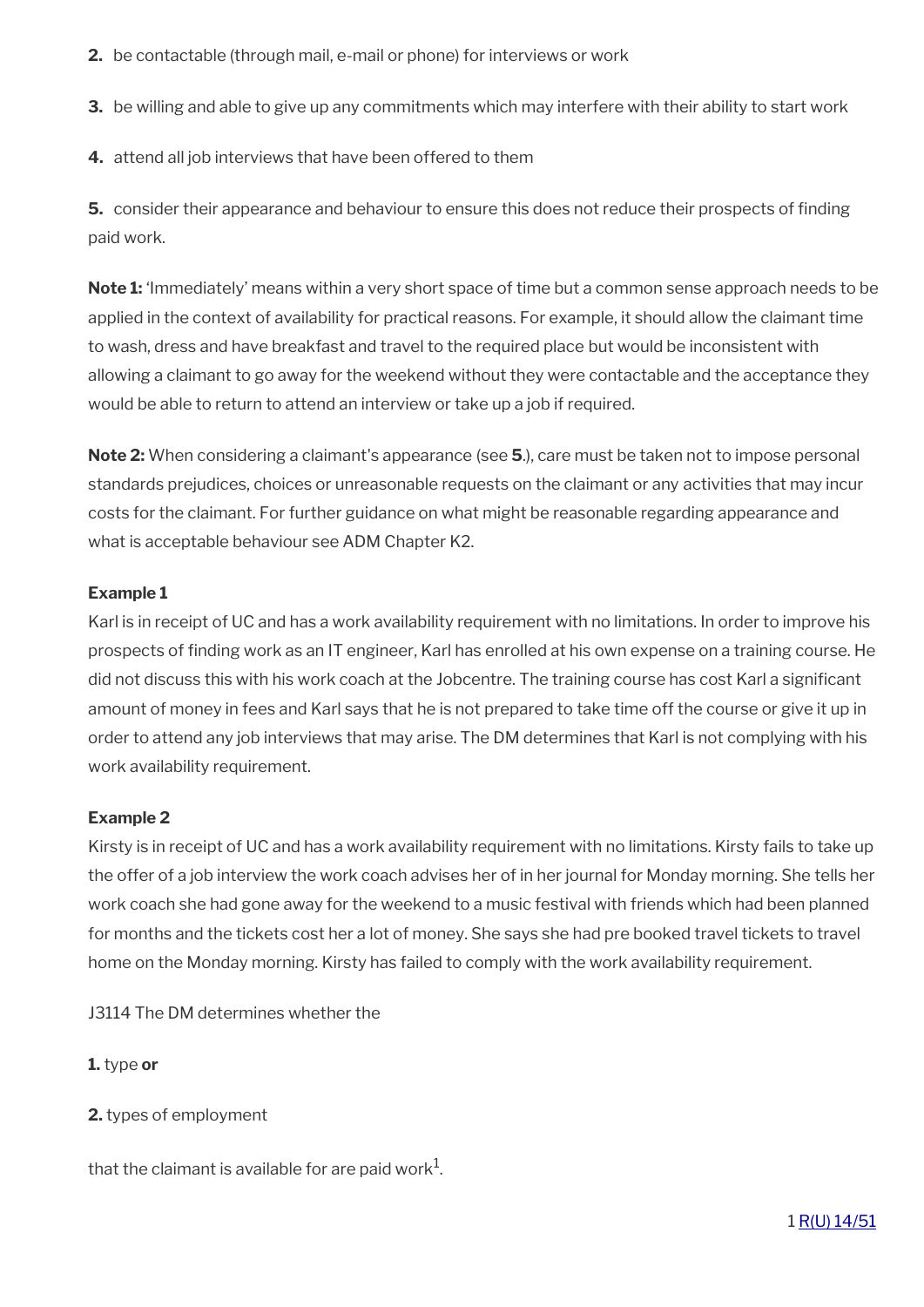J3115 The DM can decide that claimants are not available for paid work, even if they have not refused an offer of work $^1$ .

#### 1 [R\(U\) 44/53](../file/903170/download/R%2528U%2529%252044%252F53.pdf)

J3116 Whether claimants are available for paid work depends on their intentions and attitude towards taking paid work. It should generally be accepted that people are available for paid work if

**1.** they say they are available **and** 

**2.** they do all that is required of them to prove their availability **and** 

**3.** they give the promises that are normally accepted as proving availability **and** 

**4.** there is nothing in their statements or actions to suggest they are not available $^1$ .

**Note:** There may be evidence that claimants have taken action to seek paid work. However they may not be able and willing to start work at once, for example because they are engaged in some other activity that they are unable or unwilling to leave (see J3142). It would be for the DM to consider each case on it's own individual merits, facts and circumstances to determine whether it is reasonable.

1 [R\(U\) 3/65](../file/904839/download/R%2528U%2529%25203%252F65.pdf)

J3117 – J3127

## **Forbidden by law to take paid work**

J3128 To be available for paid work a claimant must be able to take up employment in accordance with the law of the UK $^{\rm 1}$ .

## 1 [R\(U\) 13/57](../file/904843/download/R%2528U%2529%252013%252F57.pdf) ; [R\(U\) 1/82\(T\)](../file/903172/download/R%2528U%2529%25201%252F82%2528T%2529.pdf)

#### **Example 1**

Hassan who does not have a right to live in the UK, is granted a work permit that is valid for one particular type of employment. He is not allowed to take other employment without permission of the HO. When his employment ends he claims UC. Any offer of employment made to Hassan is subject to a work permit being obtained, from the HO, frst. Without obtaining a work permit he is not able to take employment, at once, in accordance with UK legislation. Hassan is not available for work.

#### **Example 2**

Maria from Brazil has a permit to stay in the UK and take up employment. She does not comply with the conditions of the permit and it is withdrawn. Maria is ordered to leave the country by a certain date in a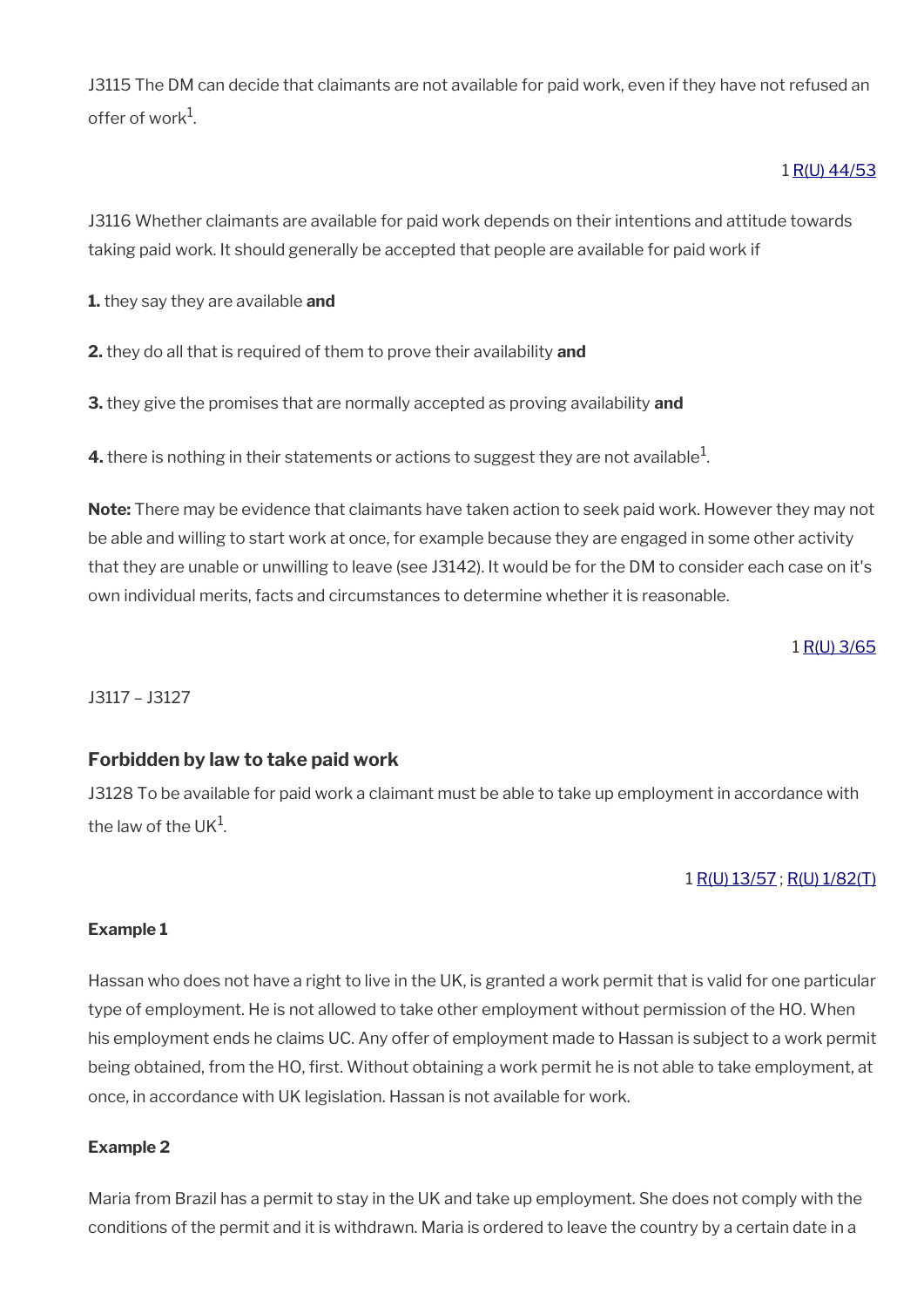deportation order. She is not available for paid work unless the deportation order is revoked and the permit reinstated.

J3129 – J3140

## **Interviews**

J3141 A claimant has to be treated as having not complied with a work availability requirement if the claimant is not

**1.** willing **and**

**2.** able

immediately to attend an interview in connection with getting paid work $^1\!$ 

## 1 [UC Regs, reg 96\(1\)](https://www.legislation.gov.uk/uksi/2013/376/regulation/96)

### **Example 1**

Joff is reluctant to immediately attend a job interview that could result in him getting paid work. He takes the view that he needs to spend time on preparation and research before attending any interview in order to give himself the best chance of success. In any case, Joff thinks that he has a decent prospect of a job interview in about a fortnight's time – he is just waiting for an employer to get back to him - and he wants to concentrate his efforts on that possible interview. Despite being advised by the Jobcentre about the requirement to be willing and able to immediately attend an interview, Joff won't change his mind. The DM determines that Joff does not comply with a work availability requirement.

## **Example 2**

Rory is in receipt of UC. His adviser at the Jobcentre has spotted a vacancy which Rory would be suitable for. The employer wishes to fll the vacancy as quickly as possible and can interview applicants straight away. Rory's adviser contacts Rory about the vacancy and tells him that the employer can see him that afternoon. Rory says he will not attend the interview because he thinks it's too short notice and in any case, he was planning on completing an application form for another vacancy that afternoon. The DM determines that Rory does not comply with a work availability requirement.

## **Treated as having complied with a work availability requirement**

J3142 Even though a claimant is not actually able to immediately take up paid work, a claimant has to be treated as having complied with a work availability requirement where $^{\rm 1}$  they are

**1.** a responsible or relevant carer **or**

**2.** engaged in voluntary work **or**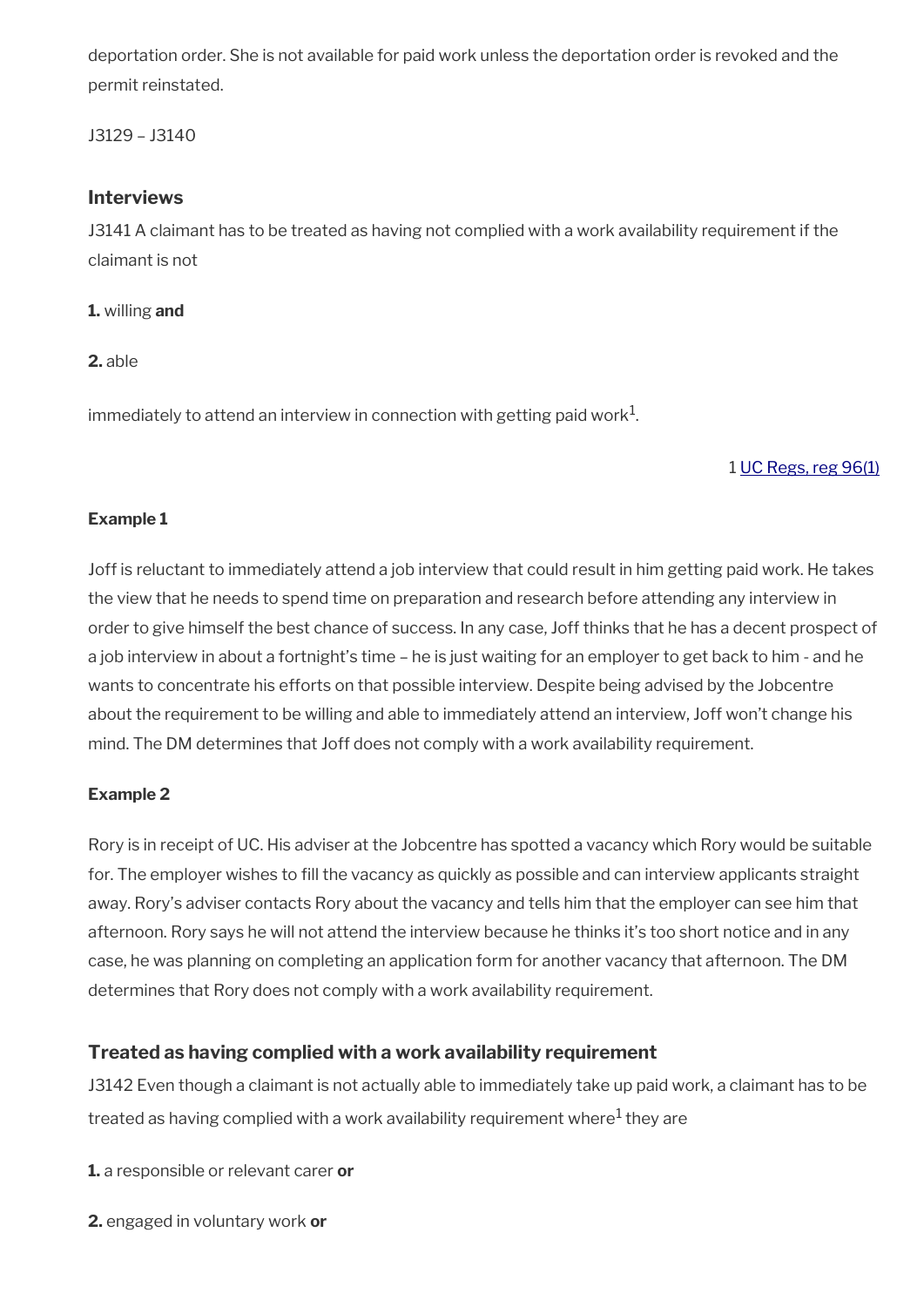**3.** employed under a contract of service.

However certain conditions apply and the following paragraphs provide guidance on those conditions.

1 [UC Regs, reg 96\(2\)](https://www.legislation.gov.uk/uksi/2013/376/regulation/96)

#### **[Carers](https://www.legislation.gov.uk/uksi/2013/376/regulation/96)**

J3143 Where the

**1.** claimant is a

- **1.1** responsible carer **or**
- **1.2** relevant carer **and**

**2.** Secretary of State is satisfied that as a result the claimant needs

**2.1** a period of up to one month to take up paid work **or**

**2.2** up to 48 hours to attend an interview in connection with obtaining paid work

taking into account alternative care arrangements

**and**

**3.** claimant is able and willing to

**3.1** take up paid work **or**

**3.2** attend an interview

on being given notice for the period in **2.1** or **2.2**

then the claimant is to be treated as having complied with a work availability requirement $^1$ .

**Note:** ADM Chapter J2 provides guidance on the nomination of responsible carer and responsible foster parent.

#### 1 [UC Regs, reg 96\(3\)](https://www.legislation.gov.uk/uksi/2013/376/regulation/96)

#### **Example**

Jules and Jim are in receipt of UC. They have a child aged 14 at secondary school. For the purposes of their award of UC, Jules has been nominated as the responsible carer. In order to satisfy her work availability requirement, Jules is not required to be able and willing to immediately take up work. She must, however, be able and willing to attend an interview on 48 hours' notice and take up paid work on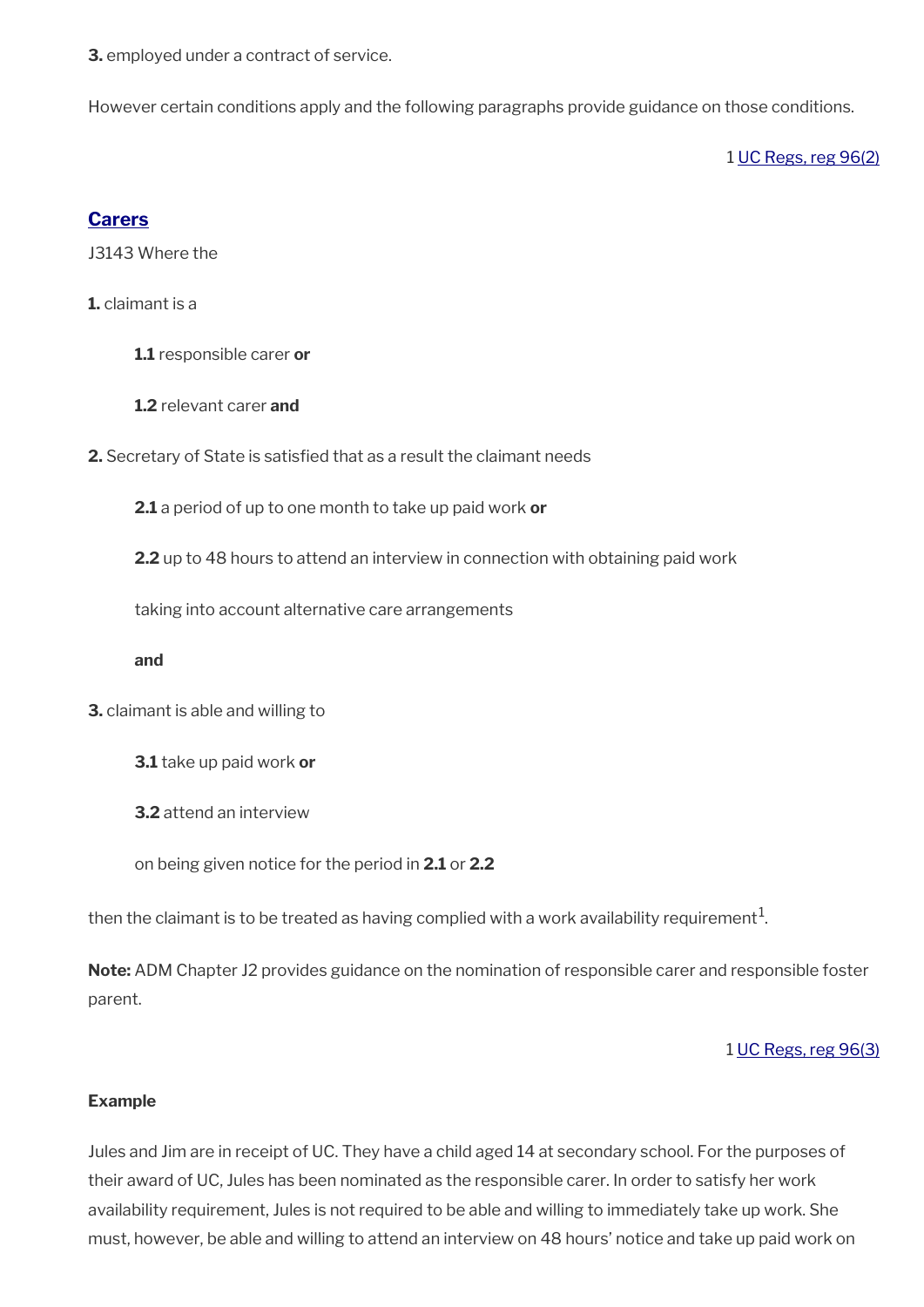one month's notice. If Jules is not able and willing to do this then she does not satisfy the work availability requirement. Jim is required to be able and willing immediately to take up work.

J3144 A relevant carer means $<sup>1</sup>$ </sup>

**1.** a parent of a child who is not the responsible carer but has caring responsibilities for the child **or**

**2.** a person who has caring responsibilities for a person who has a

**2.1** physical **or**

**2.2** mental

impairment which requires such care.

#### 1 [UC Regs, reg 85](https://www.legislation.gov.uk/uksi/2013/376/regulation/85)

#### **Example**

Savvi lives with her mother. Savvi's mother is elderly and is becoming quite forgetful and frail. She needs Savvi's help occasionally through the day. Savvi usually cooks her mother's meals and accompanies her if she has to go anywhere. She also helps her mother in dealing with any official communications, for example, sorting out doctor's appointments and completing beneft forms. Savvi's adviser has agreed that Savvi does not need to be able and willing to immediately take up paid work. Instead she only needs to be able to take up paid work given a month's notice and to attend an interview given 48 hours notice. This is recorded on Savvi's claimant commitment. Savvi is a relevant carer and satisfes the work availability requirement.

## **Voluntary work**

J3145 Where the

- **1.** claimant is doing voluntary work **and**
- **2.** Secretary of State is satisfied that as a result the claimant needs
	- **2.1** a period of up to one week to take up paid work **or**
	- **2.2** up to 48 hours to attend an interview in connection with obtaining paid work **and**
- **3.** claimant is able and willing to
	- **3.1** take up paid work **or**
	- **3.2** attend an interview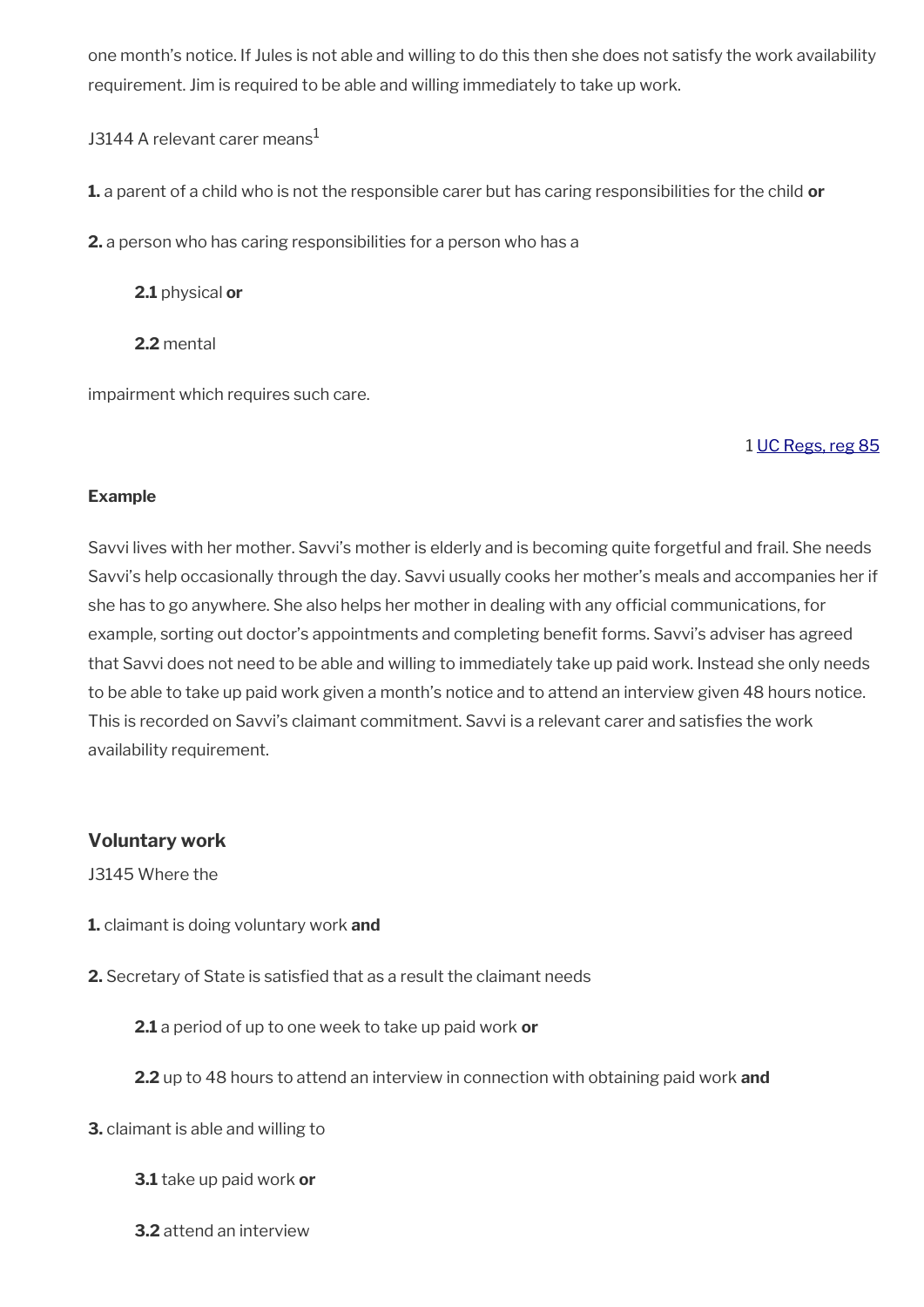then the claimant is to be treated as having complied with a work availability requirement $^1$ .

#### 1 [UC Regs, reg 96\(4\)](https://www.legislation.gov.uk/uksi/2013/376/regulation/96)

#### **Example**

Elizabeth is the secretary of the local sports association. The work is unpaid. As part of her voluntary duties, Elizabeth is heavily involved in all aspects of the administration of the sports association and is often at the club doing paperwork, attending meetings, taking enquiries and tidying up. In addition, Elizabeth helps run the local junior football league. Elizabeth says that, although she can't always immediately take up paid work due to commitments to the sports association, she could attend a job interview if given the appropriate notice of up to 48 hours and take up paid work if given the appropriate notice of up to a week. Elizabeth does comply with a work availability requirement.

J3146 – J3149

#### **Employed under a contract of service**

- J3150 Where the claimant is
- **1.** employed under a contract of service **and**
- **2.** required to give notice to end their contract
	- **2.1** under relevant legislation<sup>1</sup>or
	- **2.2** under the contract of employment **and**
- **3.** able and willing to take up paid work once the notice period has expired **and**
- **4.** able and willing to attend an interview on being given 48 hours notice

then the claimant is to be treated as having complied with a work availability requirement<sup>2</sup>.

#### 1 [ER Act 96, s 86;](https://www.legislation.gov.uk/ukpga/1996/18/section/86) 2 [UC Regs, reg 96\(5\)](https://www.legislation.gov.uk/uksi/2013/376/regulation/96)

#### **Example**

Chris works 16 hours a week for a supermarket. He is not immediately available for other paid work because under his contract of employment Chris is required to give one week's notice. However, he is willing and able to take up other paid work on the expiry of this notice period. Chris is also able and willing to attend a job interview on being given 48 hours' notice. Chris is treated as complying with a work availability requirement so long as he is subject to his contract of employment.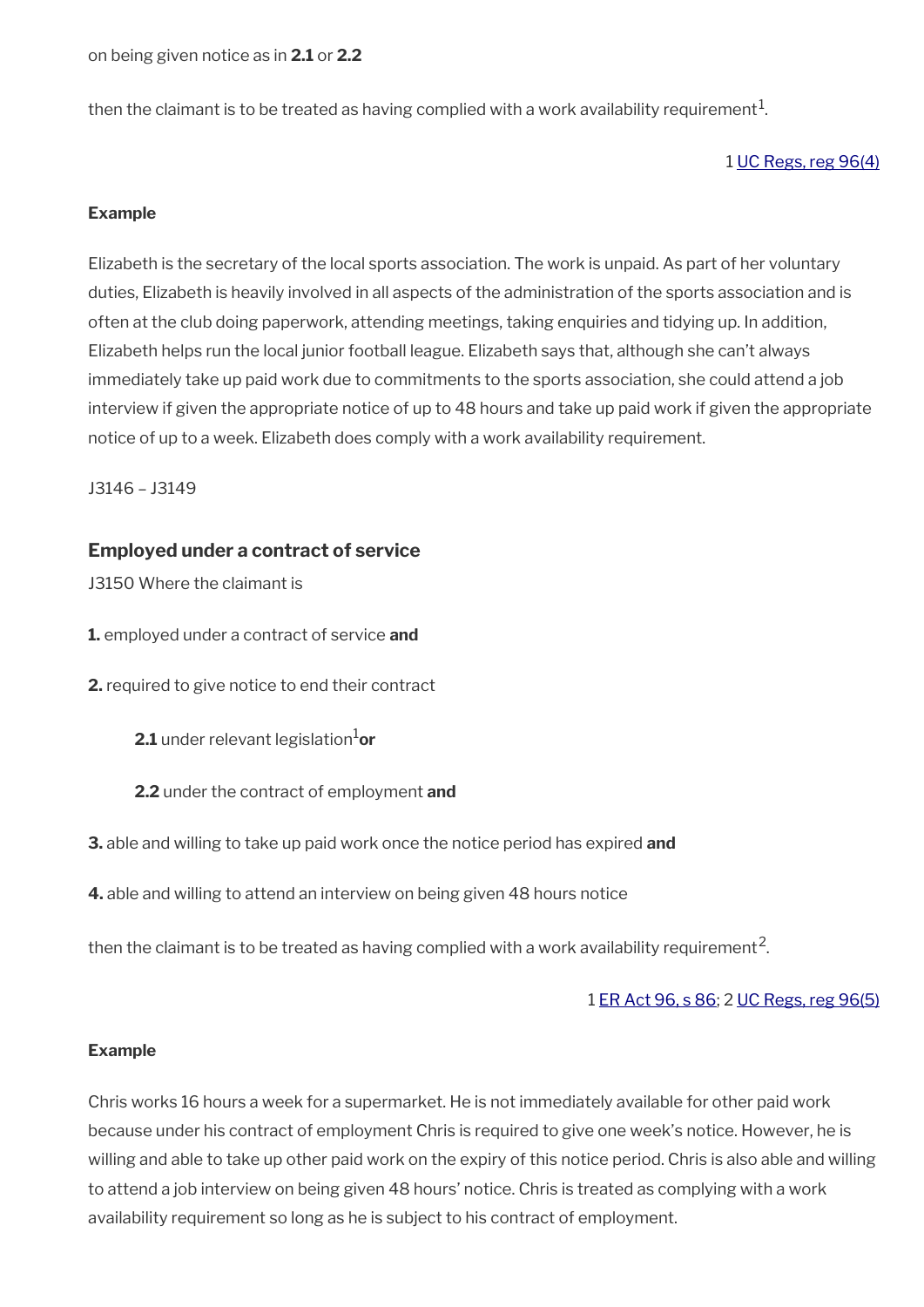J3151 – J3159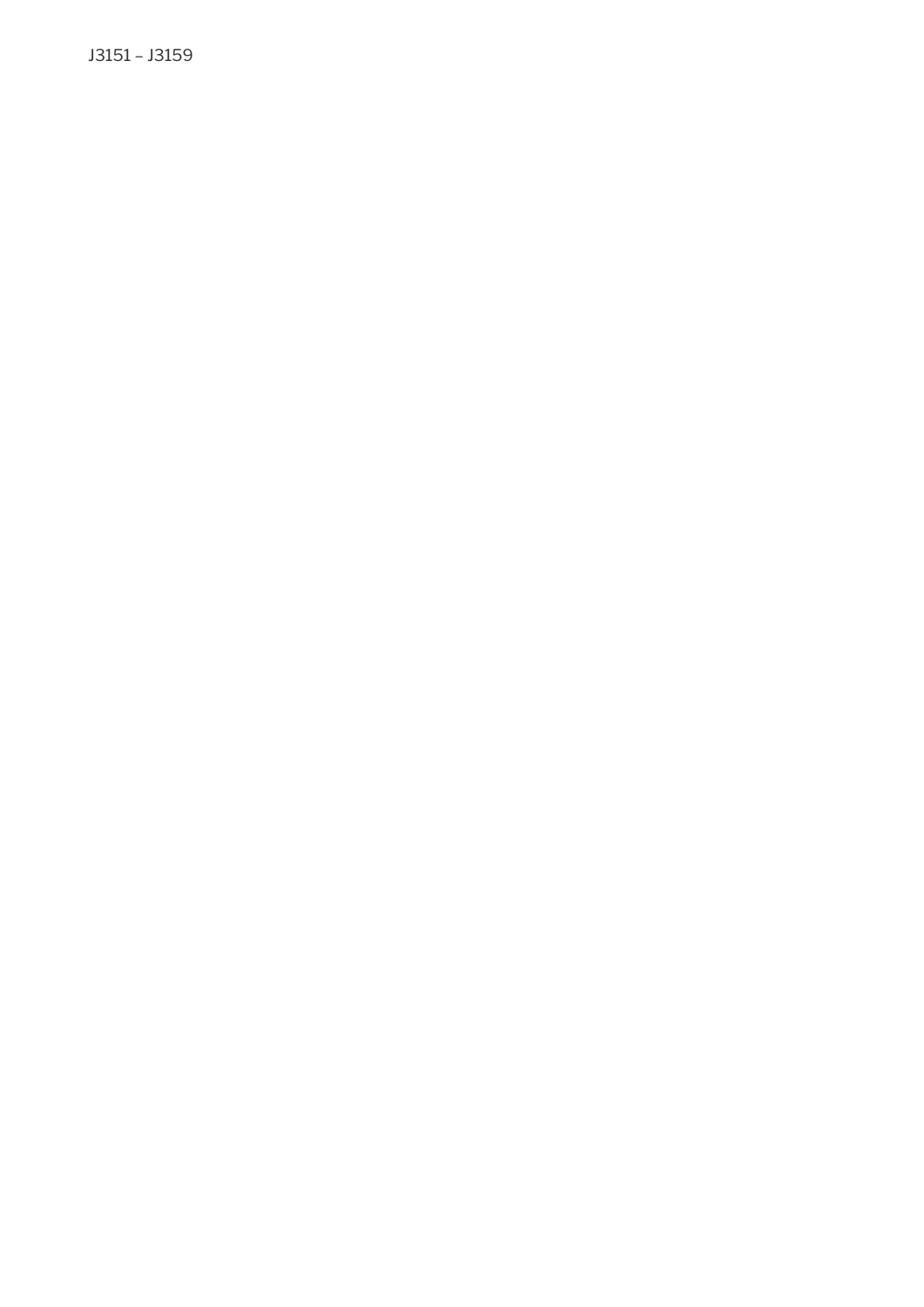# **Limitations on the work search and work availability requirement J3160 - J3179**

## **Limitations on the work search and work availability requirement**

[Introduction](#page-7-0) J3160 [Location](#page-42-0) J3161 - J3162 [Previous paid work](#page-43-0) J3163 - J3166 [Physical and Mental impairments](#page-45-0) J3167 - J3169 [Home schooling](#page-46-0) J3170 - J3175 [Expected hours of work](#page-17-0) J3176 - J3179

## **Introduction**

J3160 In certain circumstances limitations can be imposed on a claimant's

**1.** work search requirement **and**

**2.** work availability requirement $^1$ .

**Note:** As well as prescribed limitations, the work coach should be mindful of all the claimant's individual circumstances and whether any discretionary easements are appropriate particularly where there is any indication of vulnerabilities or complex needs (see J3250) or adverse conditions outside of the claimant's control that could impact what they can reasonably be required to do (see J3301 et seq). For guidance on what may need to be considered during the coronavirus pandemic see J3311.

#### 1 [WR Act 12, s 17\(4\)](http://www.legislation.gov.uk/ukpga/2012/5/section/17) & [18\(3\)](http://www.legislation.gov.uk/ukpga/2012/5/section/18)

## <span id="page-42-0"></span>**Location**

J3161 A work search requirement and a work availability requirement must be limited to work that is in a location which would normally take the claimant a maximum of 90 minutes each way to travel from

**1.** home to the location **and**

**2.** the location to home $^1$ .

**Note:** Travelling time **includes** the time spent waiting for transport connections after the journey has started.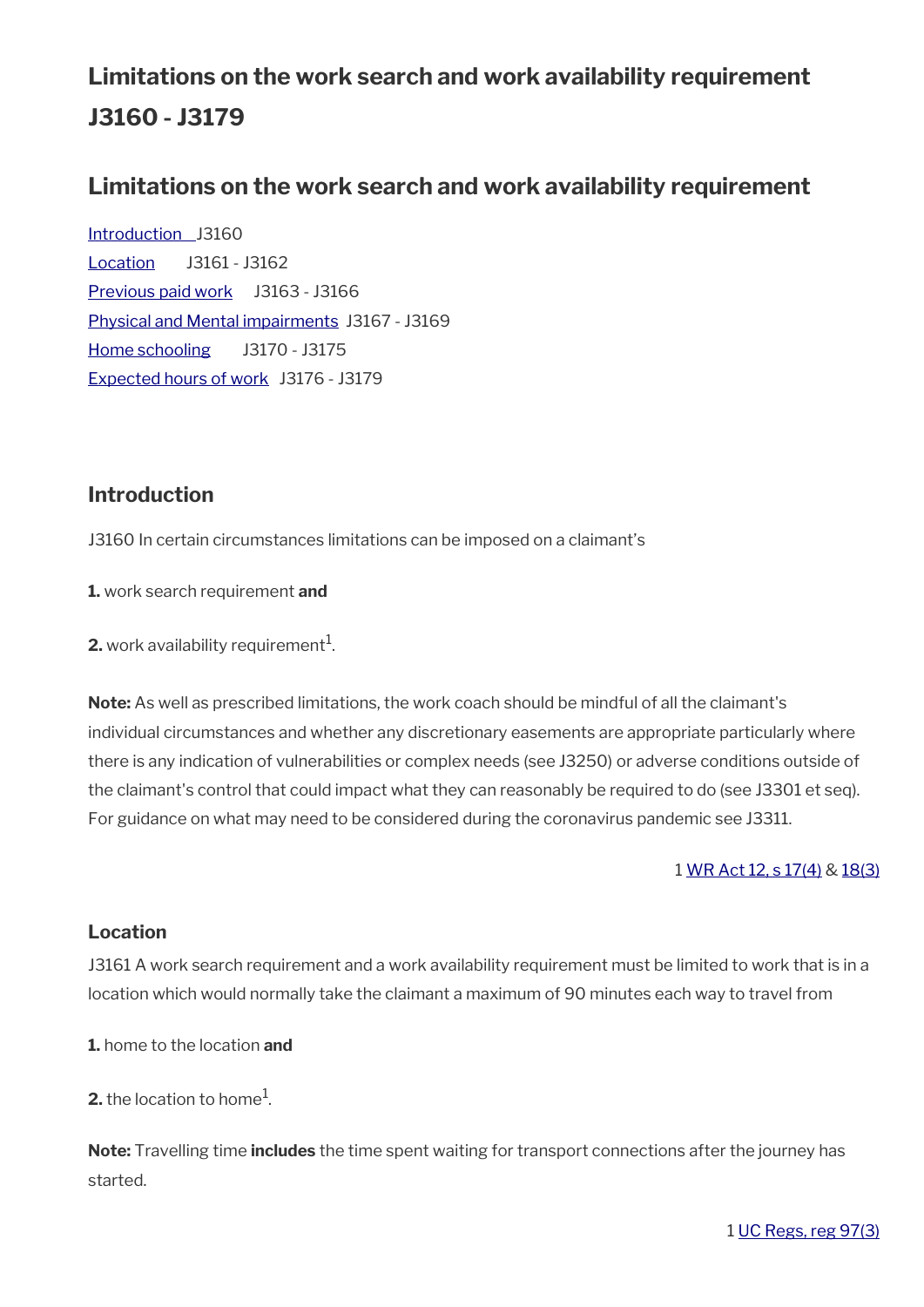J3162 When considering how long it would normally take to travel, regard should be given to

**1.** the claimant's normal method of transport

**2.** the availability of transport such as frequency of public transport and cover in rural areas

**3.** any personal factors, for example a driving ban

**4.** impairments which may cause travelling independently between locations to take longer than it would for someone without such an impairment

**5.** any government imposed restrictions on local travel (for example; only essential local travel restrictions imposed during the coronavirus pandemic), also see J3311.

#### **Example**

Marvin has made a claim for UC and is subject to all work-related requirements. Although Marvin has passed his driving test and has a driving licence, he has no car and is reliant on public transport. Marvin's work search and work availability requirement must be limited to locations which would take him up to 90 minutes to travel to each way by public transport.

#### <span id="page-43-0"></span>**Previous paid work**

J3163 A claimant who has previously carried out work

**1.** of a particular nature **or**

**2.** paid at a particular level

must have their work search requirement and work availability requirement limited to work of that nature or level of pay where the Secretary of State is satisfed that the claimant has reasonable prospects of getting paid work with those limitation(s) $^{\rm 1}$ .

*1 [WR Act 12, s 17\(5\)\(a\) & \(b\)](http://www.legislation.gov.uk/ukpga/2012/5/section/17) & [s 18\(4\)\(a\) & \(b\)](http://www.legislation.gov.uk/ukpga/2012/5/section/18), [UC Regs, reg 97\(4\)](http://www.legislation.gov.uk/uksi/2013/376/regulation/97)*

#### **Example**

Alex has claimed UC after losing his job as a secondary school teacher. Before he was made redundant, he was a main scale teacher with no leadership responsibilities. On making his claim to UC, Alex informed Jobcentre Plus that he wanted to remain in the teaching profession at the same level as he had been before his redundancy. There are a number of secondary schools within 90 minutes travelling distance of where Alex lives. Alex's work coach is satisfed that Alex has reasonable prospects of returning to work as a main scale teacher and so Alex's work search and work availability requirement are limited to that profession for a period calculated as per J3164 from the date of claim to UC.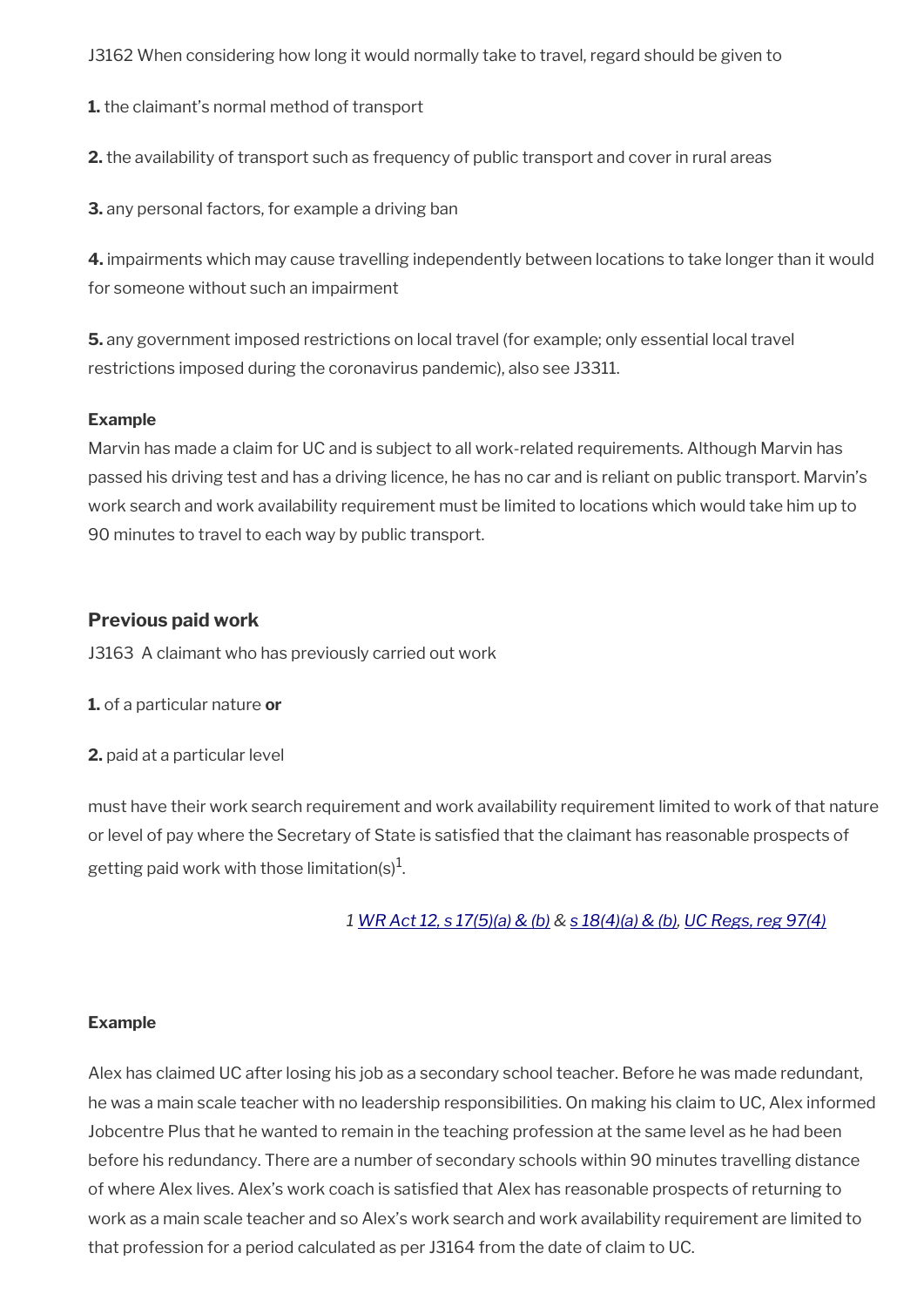#### **Period of limitation**

J3164 The determination to apply the period of limitation in J3163 can be only for a period not exceeding

 **1.** three months if the claim is prior to 8.2.22 (however see the guidance on the transitional provision at

J3166) **or**

**2.** four weeks if the claim is on or after 8.2.22 $^1$ .

**Note:** The limitation is for such period as the Secretary of State thinks appropriate up to the maximum at J3164 **1**. and **2.**

#### *1 [UC Regs, reg 97\(4\)](http://www.legislation.gov.uk/uksi/2013/376/regulation/97)*

## **J3165 The period of limitation1 takes effect from the date**

- **1.** of the claim2**or**
- **2.** on which the claimant ceases work after exceeding the earnings threshold if after the date of claim<sup>3</sup>.

**Note:** See guidance at J3166 if a limitation was already in place on 8.2.22.

#### 1 [UC Regs, reg 97\(4\); 2 reg 97\(5\)\(a\); 3 reg 97\(5\)\(b\)](http://www.legislation.gov.uk/uksi/2013/376/regulation/97)

#### **Example**

Jake claims UC from 14.2.22. He has been made redundant from his job as a computer skills training officer. He wishes to look for work in this field and the work coach is satisfied that there are plenty of opportunities in his locality in this type of work and so thinks Jake has reasonable prospects of getting work soon in the computer skills training sector. Limitations on Jake's work search and work availability requirements are set for four weeks from 14.2.22.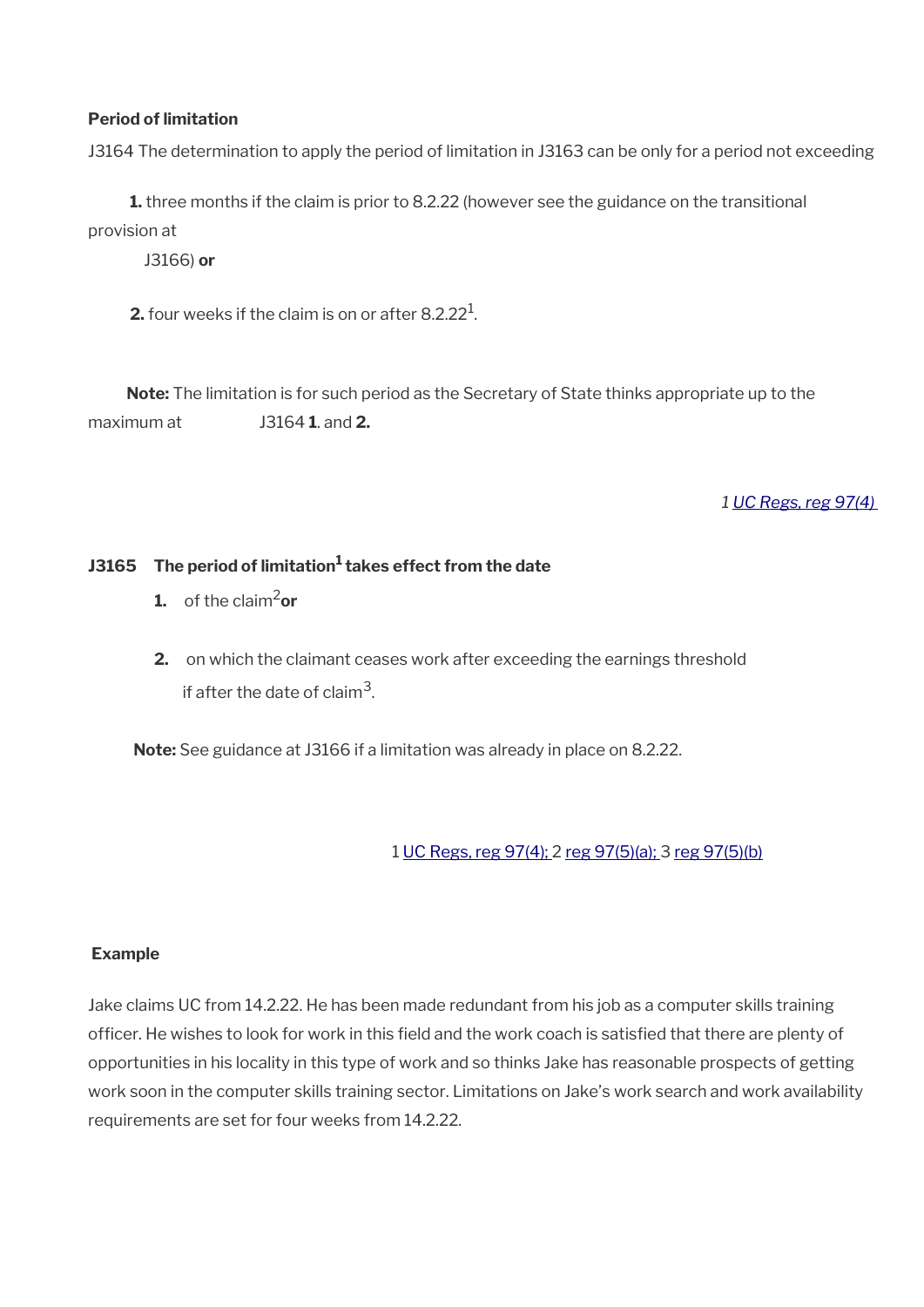#### **Transitional provision**

J3166 Where a work search requirement or work availability requirement is already limited on 8.2.22 the limitation is to end on

**1.** the day before the date on which the limitation no longer applies **or**

**2.** 7.3.22

whichever is soonest<sup>1</sup>.

#### *1 [UC Regs, reg 97\(4\)](https://www.legislation.gov.uk/uksi/2013/376/regulation/97)*

#### **Example**

Lizzy was made redundant from her job as a personal trainer at a local gym and claims UC from 10.1.22. She has already applied for several vacancies at other gyms in her locality and the work coach is satisfed she has a reasonable prospect of getting another job as a personal trainer and so applies a limitation on her work search and work availability requirements for 3 months. Lizzy is still claiming UC on 8.2.22 so the limitation is lifted from 7.3.22. From 8.3.22 no limitation will apply and Lizzy will have to extend her work search and work availability to other jobs.

#### <span id="page-45-0"></span>**Physical and mental impairments**

J3167 A claimant who demonstrates that

**1.** they have a

**1.1** physical **or**

**1.2** mental impairment **and**

**2.** their ability to carry out work

- **2.1** of a particular nature **or**
- **2.2** in particular locations

is substantially adversely affected due to the impairment, must not have a work search requirement or work availability requirement related to work of that nature or in those locations $^1\!$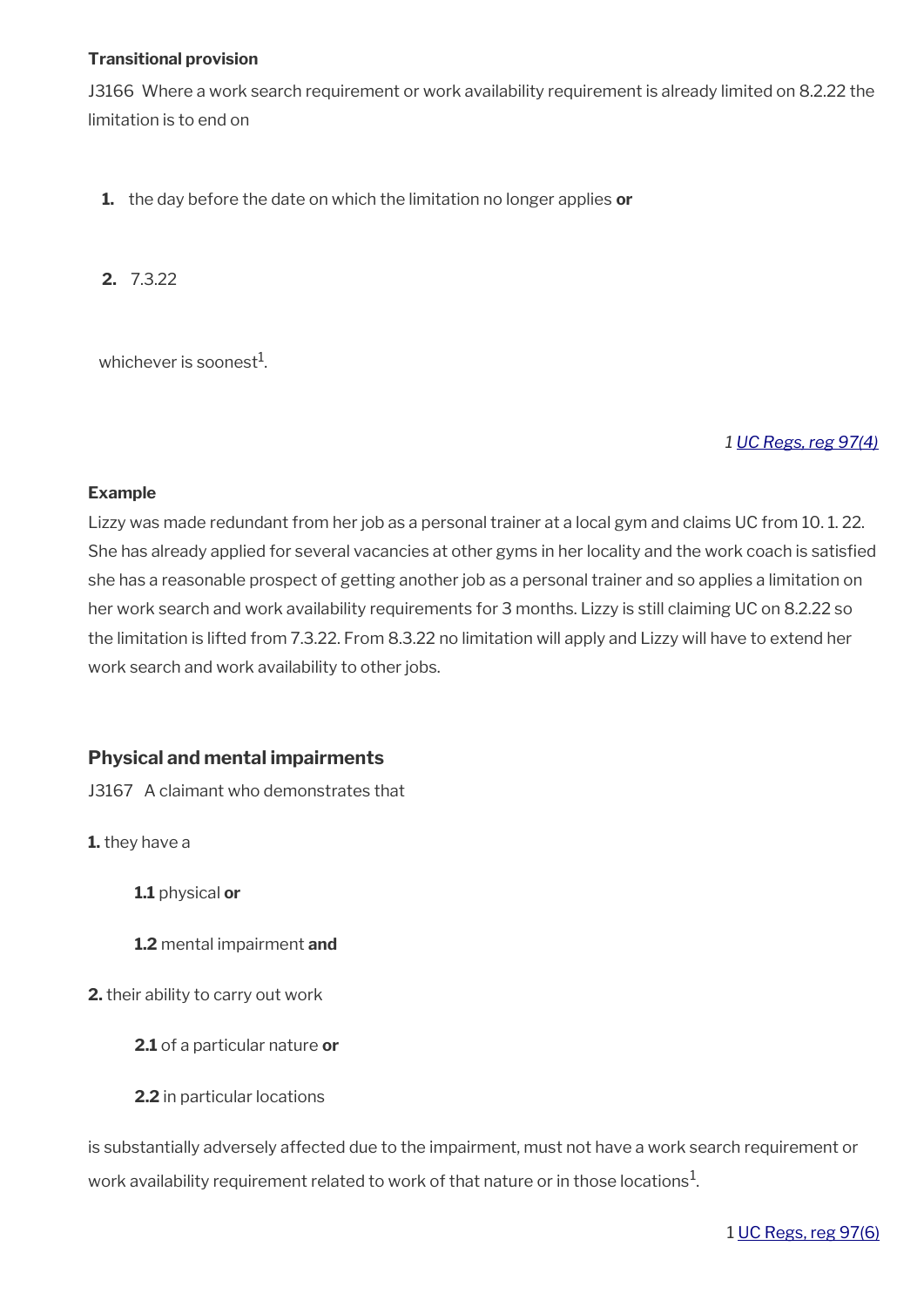#### <span id="page-46-0"></span>**Home schooling**

J3170 If a claimant wants to home school their children then normally no special provision is given to reduce work search or work availability requirements, on that basis alone, compared with parents of children of the same age who are conventionally schooled.

J3171 If the claimant is the 'responsible carer' for the children $^1$ , any work search and/or work availability requirements expected of the claimant would ordinarily be limited to the number of hours that is determined to be their expected number of 'looking for work' hours per week<sup>2.</sup> This takes into account a claimant who is the responsible carer for a child who has not reached compulsory school age, as well as those who have, but who are under 13-years-of-age, to limit their availability to the hours the children are at school. However, see J3172.

**Note:** There is no right to Home-Schooling in the Education Act.

#### 1 [UC Regs, reg 97\(2\)](http://www.legislation.gov.uk/uksi/2013/376/regulation/97); 2 [reg 88](http://www.legislation.gov.uk/uksi/2013/376/regulation/88)

J3172 An exception to this would be if home-schooling is required in an emergency, rather than out of conviction or dissatisfaction with the local schools which would be on a more permanent basis, but because the school is closed temporarily. Discretionary easements could be applied to allow parents to do home-schooling until such time as the school is open again. For example; the school is shut due to fre or food damage or due to national imposed government restrictions such as during the coronavirus pandemic. See further guidance at J3250, J3301 and J3311.

**Note:** The DM would consider all the facts and circumstances of the individual case to determine what is reasonable in the circumstances.

#### **Example**

Faye claims UC. She is a single parent and has 4 children between the ages of 6 and 16 for whom she is the responsible carer. Normally her work search and availability requirements are tailored to school hours. However, due to an outbreak of positive tests of coronavirus at the school where her 2 youngest children attend and recent lockdown restrictions imposed, the school has been closed and the children are expected to be home schooled. Faye's work search and availability requirements are switched off until such time as the school reopens.

J3173 - J3175

## **Expected hours of work**

J3176 If a claimant has limited their expected hours of work on the grounds of

**1.** being a relevant carer **or**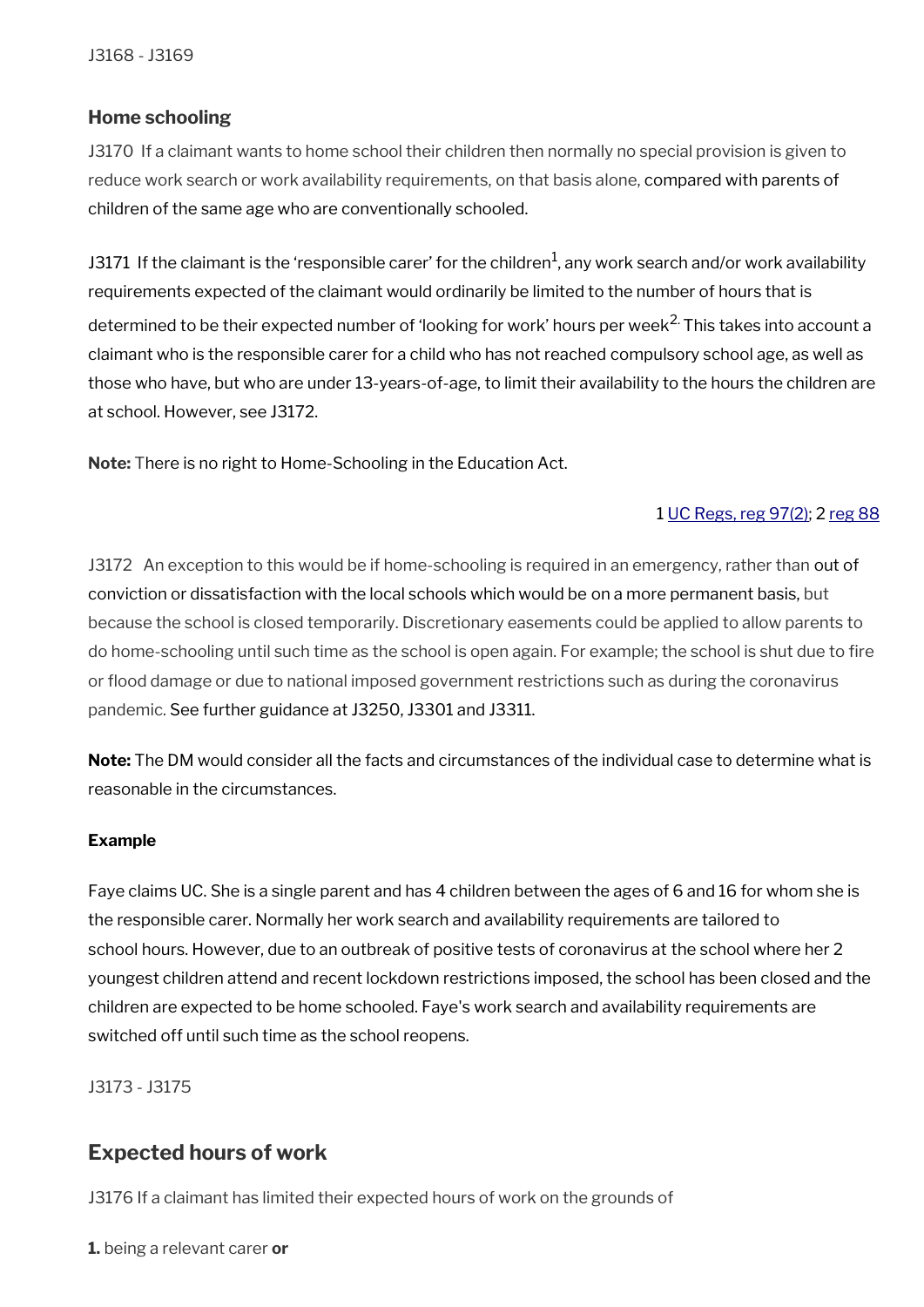**2.** being a responsible carer **or**

**3.** having a physical or mental impairment

then their work search requirement and work availability requirement must be limited to the same number of hours per week<sup>1</sup>. **J3062** et seq provides guidance on the exceptions to the expected number of hours of work.

### 1 [UC Regs, reg 97\(2\)](http://www.legislation.gov.uk/uksi/2013/376/regulation/97)

#### **Example**

Carrie is the responsible carer for her son, Joe who is aged 14. As a result of having to care for Joe, Carrie's agreed expected weekly hours of work are 30. Carrie's work search and work availability requirement are therefore also limited to 30 hours a week of paid work. Carrie need only be available for paid work of 30 hours a week and need only spend 30 hours a week searching for this work.

J3177 – J3179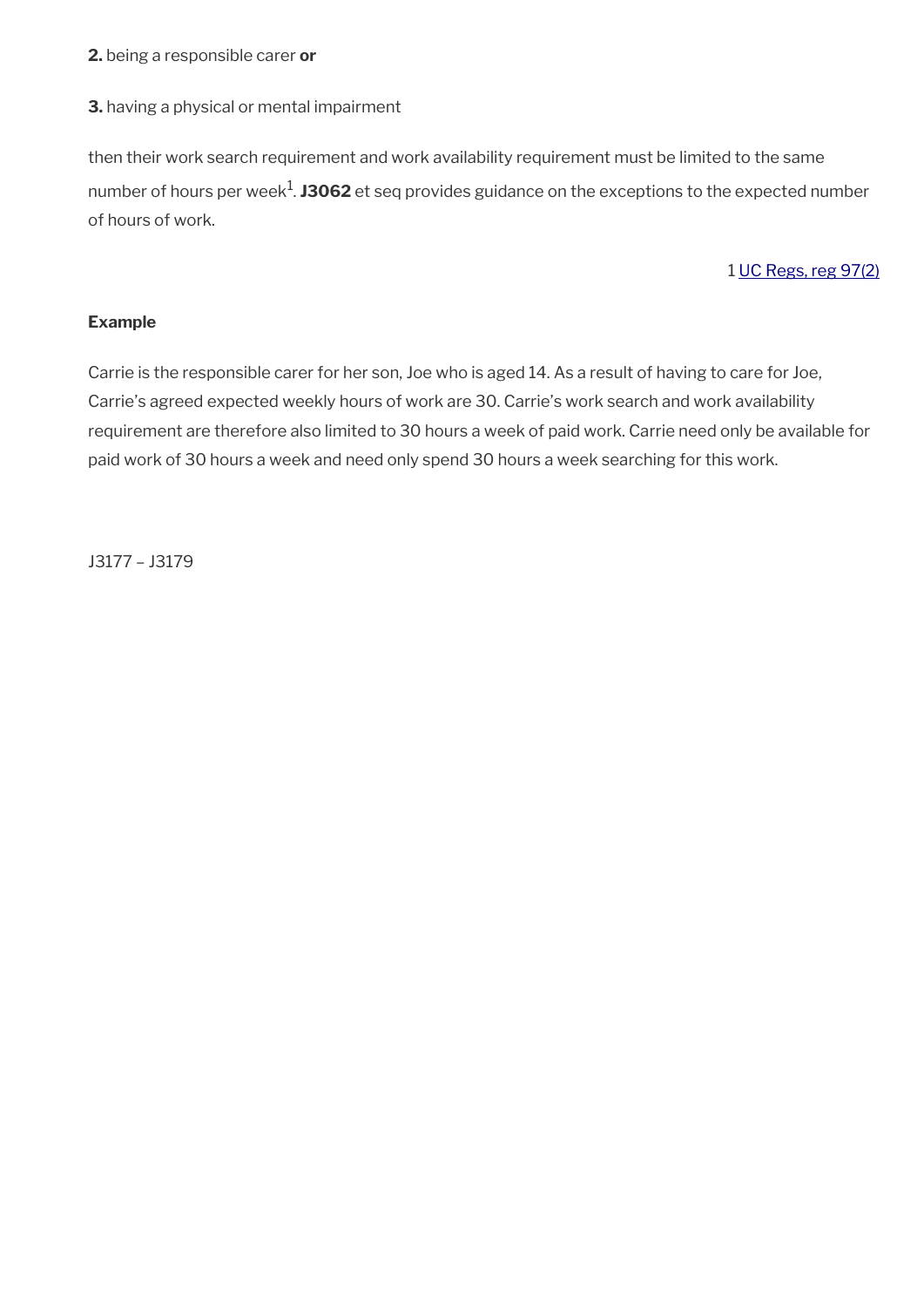## **Imposition of work-related requirements J3180 - J3249**

## **Imposition of work-related requirements**

[Claimants with no requirements imposed on them: domestic violence](#page-48-0) J3180 - J3191

[Circumstances in which requirements must not be imposed](#page-53-0) J3192 - J3225

[Unreasonable to comply with a work search or work availability requirement](#page-59-0) J3226 - J3230

[Work-related requirements in continuing periods of sickness](#page-63-0) J3231 - J3232

[Monthly earnings](#page-64-0) J3233 - J3249

## <span id="page-48-0"></span>**Claimants with no requirements imposed on them: domestic violence**

J3180 In certain circumstances a claimant who has been a recent victim of domestic violence cannot have any work-related requirements imposed on them and any existing requirement ceases. A recent victim of domestic violence means a person who has had domestic violence

**1.** threatened **or**

2. inflicted

upon them in the last six months $^{\rm 1}$ .

1 [UC Regs, reg 98\(2\)](http://www.legislation.gov.uk/uksi/2013/376/regulation/98)

J3181 The domestic violence has to have been inflicted or threatened against the claimant by the<sup>1</sup>

**1.** claimant's

**1.1** partner **or** 

**1.2** former partner if the claimant is no longer a member of a couple **or**

**2.** claimant's

**2.1** grandparent

**2.2** grandchild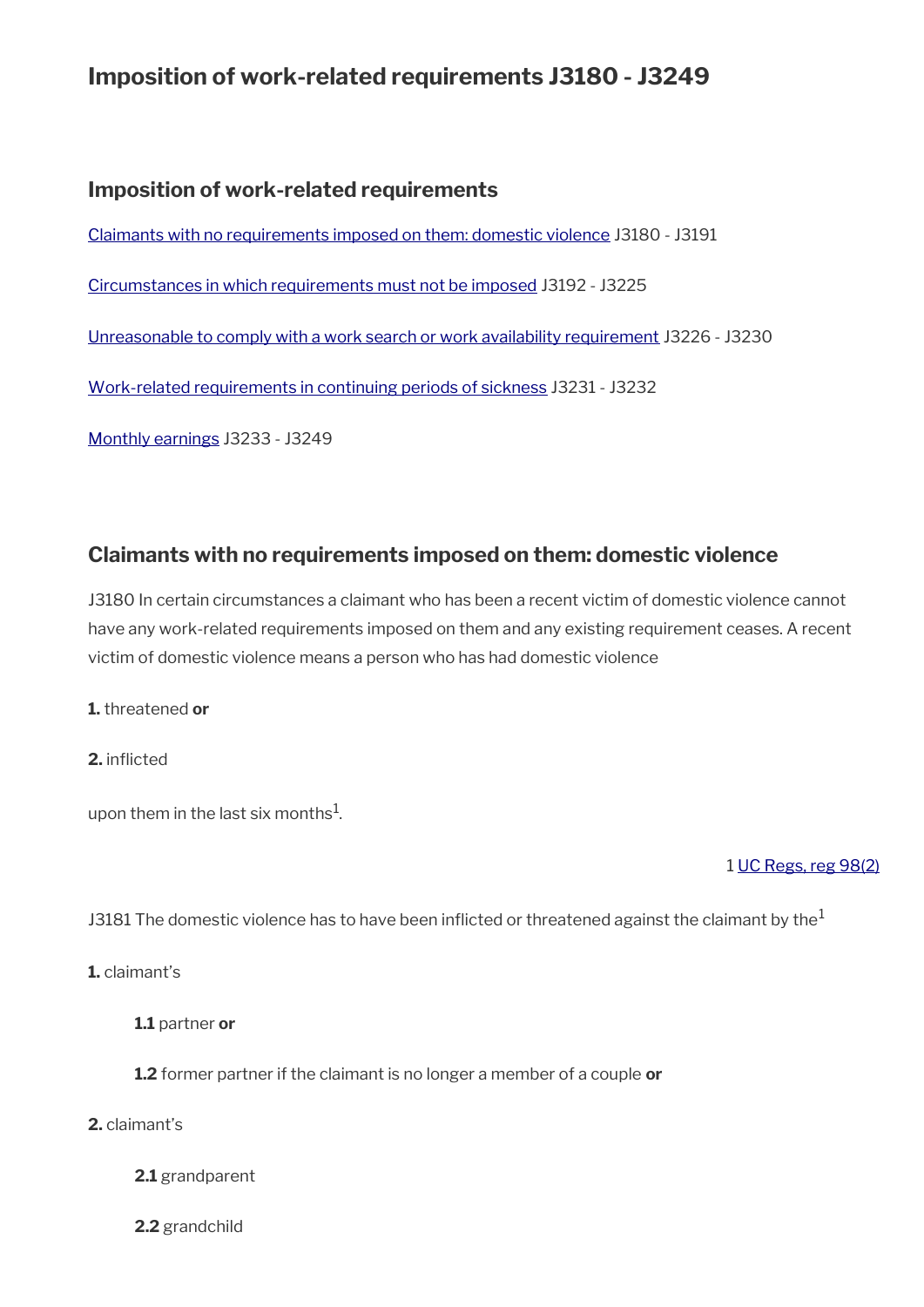**2.3** parent

- **2.4** parent-in-law
- **2.5** son

**2.6** son-in-law

- **2.7** daughter
- **2.8** daughter-in-law
- **2.9** step-parent
- **2.10** step-son
- **2.11** step-daughter
- **2.12** step-brother
- **2.13** step-sister
- **2.14** brother
- **2.15** brother-in-law
- **2.16** sister
- **2.17** sister-in-law.

**Note:** For any of the people listed at **2.1** to **2.17.** This also includes their partner if they are a member of a couple<sup>2</sup>.

1 [UC Regs, reg 98\(3\)\(a\)](http://www.legislation.gov.uk/uksi/2013/376/regulation/98); 2 [reg 98\(4\)](http://www.legislation.gov.uk/uksi/2013/376/regulation/98)

## **Definitions**

J3182 In paras **J3180** to **J3190** a number of terms are defned.

## **Domestic violence**

J3183 Domestic violence means $^1$  any incident or pattern of incidents of controlling behaviour, coercive behaviour, violence or abuse including (but not limited to)

**1.** psychological abuse

**2.** physical abuse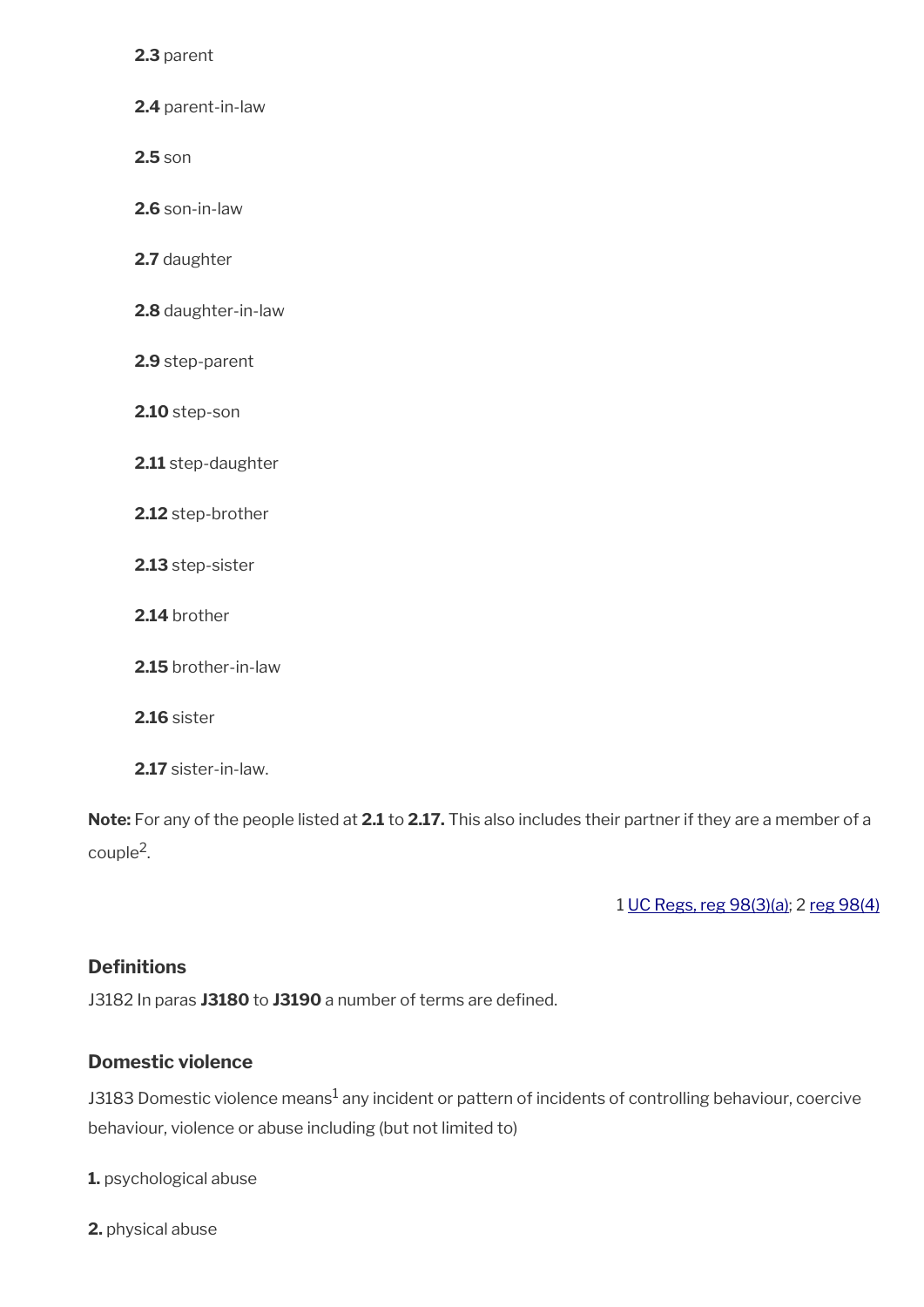**3.** sexual abuse

**4.** emotional abuse

#### **5.** fnancial abuse

regardless of the gender or sexuality of the victim. The Appendix to this Chapter provides examples of domestic violence.

**Note 1:** Coercive behaviour means<sup>2</sup> an act of assault, humiliation, intimidation or other abuse that is used to harm, punish or frighten the victim.

 $\mathsf{Note} \, 2$ : Controlling behaviour means $^3$  an act designed to make the victim subordinate or dependent by isolating them from sources of support, exploiting their resources and capacities for personal gain, depriving them of the means needed for independence, resistance or escape or regulating their everyday behaviour

#### 1 [UC Regs, reg 98\(4\)](http://www.legislation.gov.uk/uksi/2013/376/regulation/98); 2 [reg 98\(4\); 3](http://www.legislation.gov.uk/uksi/2013/376/regulation/98) [reg 98\(4\)](http://www.legislation.gov.uk/uksi/2013/376/regulation/98)

#### **Example 1**

Abdul and Gita are married. Gita threatens Abdul with a kitchen knife during an argument after Abdul tells her that he wishes to give up work and return to education. She doesn't actually use the knife but it is intended to frighten Abdul. This is an example of coercive behaviour.

#### **Example 2**

Susan is married to Jim. Jim does not allow Susan to contact her parents or other members of her family. Jim tells Susan that she cannot communicate with them in any way unless he gives her permission. This is an example of controlling behaviour because Jim is isolating Susan from a source of support.

#### **Health care professional**

J3184 In J3185 a HCP means<sup>1</sup> a person who is a member of a profession regulated under relevant legislation<sup>2</sup>.

#### 1 [UC Regs, reg 98\(4\);](http://www.legislation.gov.uk/uksi/2013/376/regulation/98)

#### 2 [National Health Service Reform and Health Care Professions Act 2002, s 25\(3\)](http://www.legislation.gov.uk/ukpga/2002/17/section/25)

#### **Person acting in an official capacity**

J3185 A person acting in an official capacity means<sup>1</sup>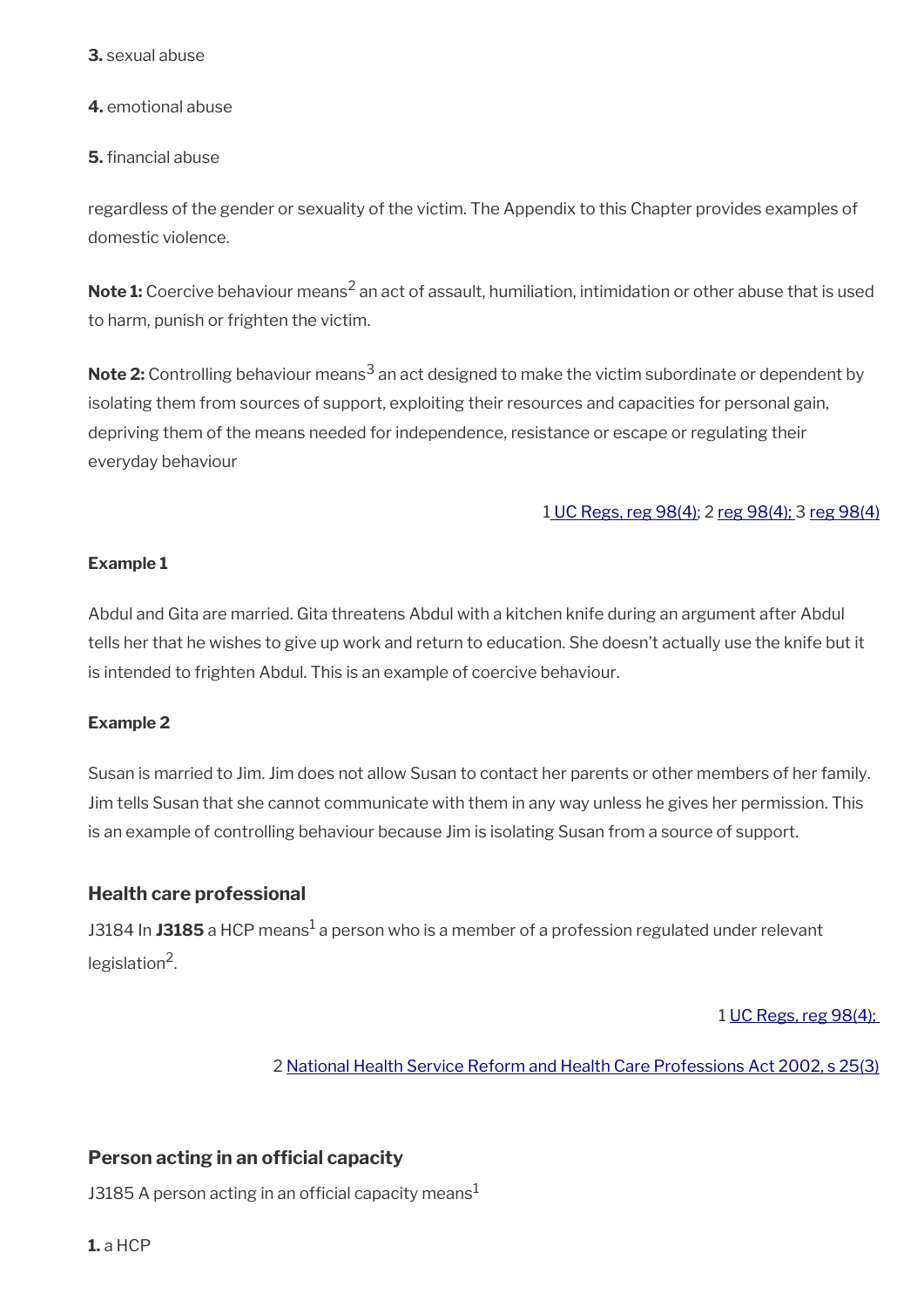**2.** a police officer

**3.** a registered social worker

**4.** the claimant's employer

**5.** a representative of the claimant's trade union

**6.** any public, voluntary or charitable body which has had direct contact with the victim in connection with domestic violence.

1 [UC Regs, reg 98\(4\)](http://www.legislation.gov.uk/uksi/2013/376/regulation/98)

#### **Registered social worker**

J3186 Registered social worker means $^1$ a person registered as a social worker on a register maintained by the

**1.** Health and Care Professions Council

**2.** Social Care Wales

**3.** Scottish Social Services Council

**4.** Northern Ireland Social Care Council.

1 [UC Regs, reg 98\(4\)](http://www.legislation.gov.uk/uksi/2013/376/regulation/98)

## **Victims of domestic violence**

J3187 Where a claimant has recently been a victim of domestic violence and the circumstances in **J3190** apply then

**1.** any work-related requirement imposed on them ceases to have effect for a period of 13 consecutive weeks1**and**

**2.** the Secretary of State must not impose any other work-related requirement on that claimant during that 13 week period<sup>2</sup>.

**Note:** Also see the guidance at J3250 et seq regarding discretionary easements where the domestic violence is out-with the 13 week period.

1 [UC Regs, reg 98\(1\)\(a\)](http://www.legislation.gov.uk/uksi/2013/376/regulation/98); 2 [reg 98\(1\)\(b\)](http://www.legislation.gov.uk/uksi/2013/376/regulation/98)

J3188 Where the claimant in J3187

**1.** is subject to all work-related requirements **and**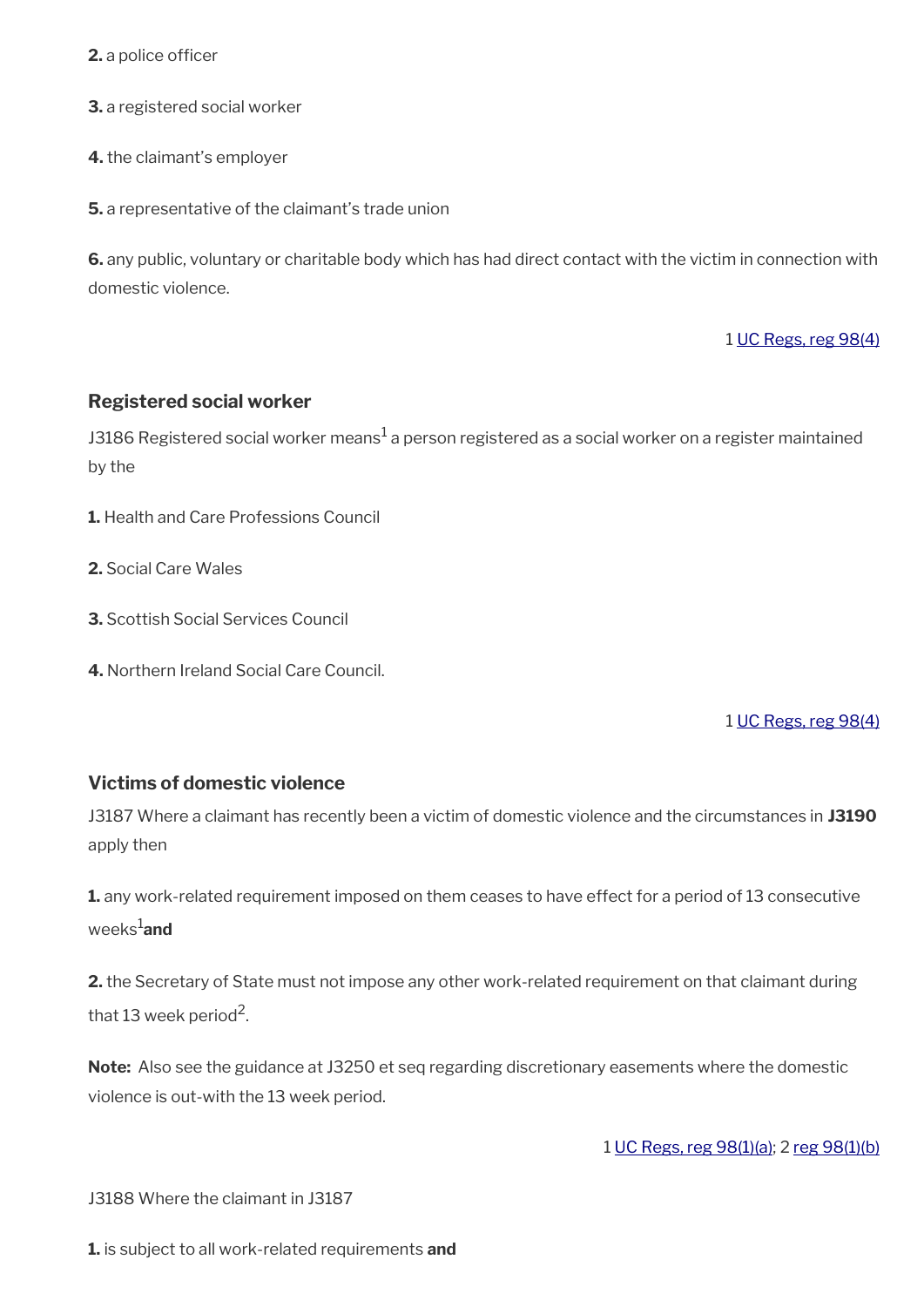**2.** has been a recent victim of domestic violence **and**

**3.** is the responsible carer of a child

then no work search or work availability requirement can be imposed on the claimant for a further period of 13 weeks beginning on the day after the period referred to in **J3187** expires<sup>1</sup>.

#### 1 [UC Regs, reg 98\(1A\)](http://www.legislation.gov.uk/uksi/2013/376/regulation/98)

J3189 The 13 week period in **J3187 1.** begins on the date that the claimant notifed the Secretary of State of the threatened or inflicted domestic violence $^1\!\!$ 

### 1 [UC Regs, reg 98\(1\)\(a\)](http://www.legislation.gov.uk/uksi/2013/376/regulation/98)

J3190 In order for the easement in **J3187** to apply, the claimant

**1.** must notify the Secretary of State in the specified manner that domestic violence has been

**1.1** inficted on **or**

**1.2** threatened against

them during the period of six months ending on the day of the notification<sup>1</sup>and

**2.** must not have the benefit of this easement for a period of 12 month period immediately prior to the date of the notification<sup>2</sup>and

**3.** must not on the date of the notification be living at the same address as the person who inflicted or threatened the domestic violence3**and**

**4.** must provide evidence as soon as possible (and no later than one month from the date of the notification) from a person acting in an official capacity that shows that

**4.1** their circumstances are consistent with having had domestic violence inficted or threatened against them during the six month period ending on the date of the notifcation **and**

**4.2** they made contact with the person acting in an official capacity regarding the incident during the six month period $^4$ .

#### 1 [UC Regs, reg 98\(3\)\(a\);](http://www.legislation.gov.uk/uksi/2013/376/regulation/98) 2 [reg 98\(3\)\(b\);](http://www.legislation.gov.uk/uksi/2013/376/regulation/98) 3 [reg 98\(3\)\(c\);](http://www.legislation.gov.uk/uksi/2013/376/regulation/98) 4 [reg 98\(3\)\(d\)](http://www.legislation.gov.uk/uksi/2013/376/regulation/98)

J3191 In order for the full 13 week easement to apply, evidence must be supplied within the timescale described in **J3190 4.**. If evidence is not supplied within this limit then the easement ends after one month after the claimant notifes the Secretary of State as in **J3190 1.** However, also see the guidance on complex needs at J3250 regarding discretionary easements.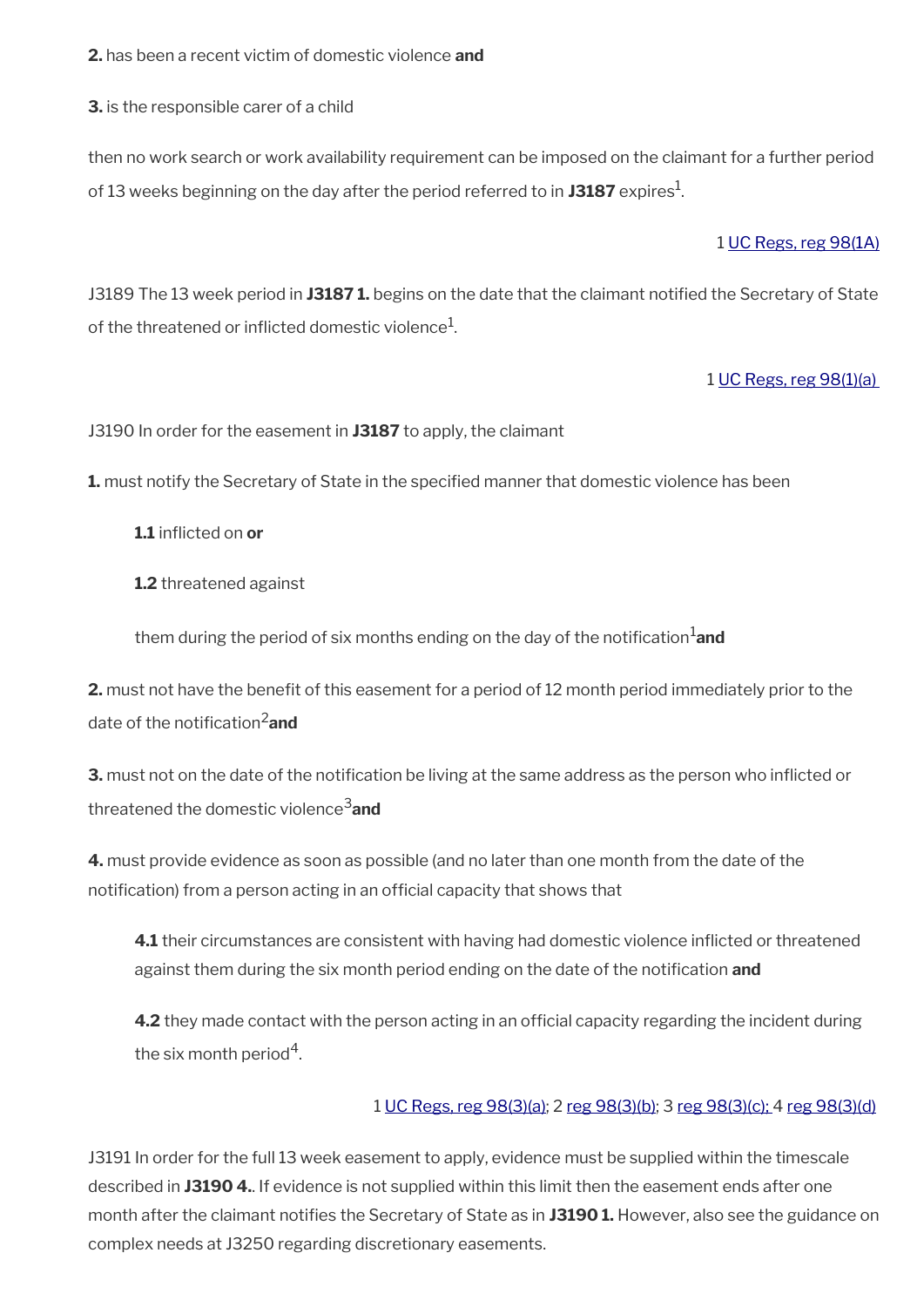#### **Example 1**

Harry is in receipt of UC and is in the all work-related requirements group. He notifes the Jobcentre that his partner Tom attacked him in their home and that the police are dealing with the incident. Harry and Tom share the same house and neither intends to move out. The DM determines that the domestic violence easement cannot apply to Harry because at the date of the notification Harry was living at the same address as Tom.

#### **Example 2**

Angela is in receipt of UC and is in the all work-related requirements group. She reports to the Jobcentre on 1.7.13 that her then partner physically attacked her two weeks earlier and that he has now moved out of the family home. The DM determines that the work-related requirements imposed on Angela do not apply for four weeks from 1.7.13 to 31.7.13 (both dates inclusive). Angela must also supply before 1.8.13 evidence from a person acting in an official capacity that demonstrates that her circumstances are consistent with her notification of 1.7.13. If this is done then no work-related requirements can be imposed on Angela for a further nine weeks the period 1.8.13 to 29.9.13. Therefore, the total easement, if evidence is supplied, is 13 weeks.

## <span id="page-53-0"></span>**Circumstances in which requirements must not be imposed**

#### **[\[See memo ADM 6/18\]](http://intranet.dwp.gov.uk/manual/advice-decision-making-adm/06-18-universal-credit-work-related-requirements-work-pilot-scheme-and-amendment-regulations-2015)**

J3192 In certain circumstances the Secretary of State must not impose a work search requirement on claimants in the all work-related requirements group<sup>1</sup> and any existing requirements cease for as long as the circumstances apply<sup>2</sup> . So long as those circumstances apply then the claimant **also** does not have to be able and willing to immediately take up work or attend an interview $^{\mathsf{3}}$ .

#### 1 [UC Regs, reg 99\(1\)\(a\);](http://www.legislation.gov.uk/uksi/2013/376/regulation/99) 2 [reg 99\(2\);](http://www.legislation.gov.uk/uksi/2013/376/regulation/99) 3 [reg 99\(1\)\(b\)](http://www.legislation.gov.uk/uksi/2013/376/regulation/99)

J3193 The circumstances where J3192 applies are where

**1.** the claimant is attending a court or tribunal as a party to any proceedings or as a witness<sup>1</sup>

**2.** the claimant is a prisoner<sup>2</sup>

**3.** the claimant is temporarily absent from GB for a period not expected to (and does not) exceed six months because they are

**3.1** receiving medical treatment outside GB **or**

**3.2** receiving medically approved convalescence or care as a result of an illness or disability which they had in GB **or**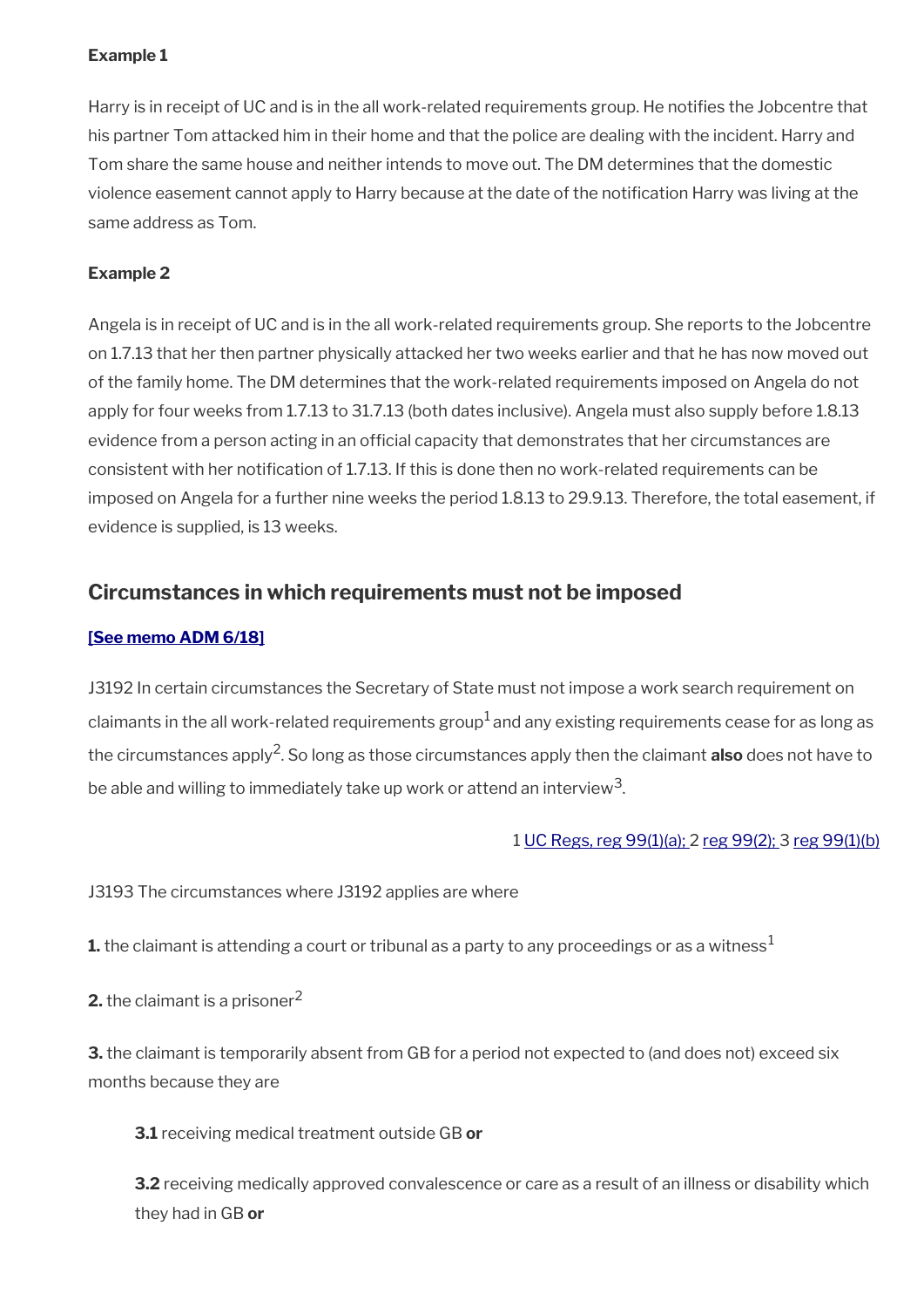**3.3** taking their partner, child or qualifying young person for whom they are responsible outside GB for medical treatment or for medically approved convalescence or care<sup>3</sup>

**4.** it is within six months of the death of  $4$ 

**4.1** the claimant's partner, where the claimant was the member of a couple **or**

**4.2** a child or qualifying young person for whom the claimant or their partner is responsible for **or**

**4.3** a child of whom the claimant is the parent

**5.** the claimant is receiving and participating in a structured recovery orientated course of

**5.1** alcohol **or**

**5.2** drug

dependency treatment for a period of up to six months<sup>5</sup>

**6.** the claimant is under protection due to their involvement in investigations or proceedings for a period of up to three months<sup>6</sup>

**7.** the claimant is engaged in an activity in the nature of a public duty approved by the Secretary of State<sup>7</sup>.

> 1 [UC Regs, reg 99\(3\)\(a\); 2 reg 99\(3\)\(b\);](http://www.legislation.gov.uk/uksi/2013/376/regulation/99) 3 [reg 99\(3\)\(c\);](http://www.legislation.gov.uk/uksi/2013/376/regulation/99) 4 [reg 99\(3\)\(d\);](https://www.legislation.gov.uk/uksi/2013/376/regulation/99) 5 [reg 99\(3\)\(e\);](https://www.legislation.gov.uk/uksi/2013/376/regulation/99) 6 [reg 99\(3\)\(f\);](http://www.legislation.gov.uk/uksi/2013/376/regulation/99) [Serious Organised Crime and Police Act 2005, s 82;](http://www.legislation.gov.uk/ukpga/2005/15/section/82) 7 [UC Regs, reg 99\(3\)\(g\)](http://www.legislation.gov.uk/uksi/2013/376/regulation/99)

## **Attending a court or tribunal**

J3194 Where the claimant attends a court or tribunal as a

**1.** party to the proceedings **or**

#### **2.** witness

then a work search requirement must not be imposed and the claimant **also** does not have to be able and willing to immediately take up work or attend an interview $^1\!\!$ . Tribunal means any tribunal listed in specific legislation<sup>2</sup>.

1 [UC Regs, reg 99\(3\)\(a\);](http://www.legislation.gov.uk/uksi/2013/376/regulation/99) 2 [reg 99\(7\);](http://www.legislation.gov.uk/uksi/2013/376/regulation/99) [Tribunal and Inquiries Act 1992, Sch 1](http://www.legislation.gov.uk/ukpga/1992/53/schedule/1)

## **Prisoners**

J3195 A prisoner $^1$  is a person detained in custody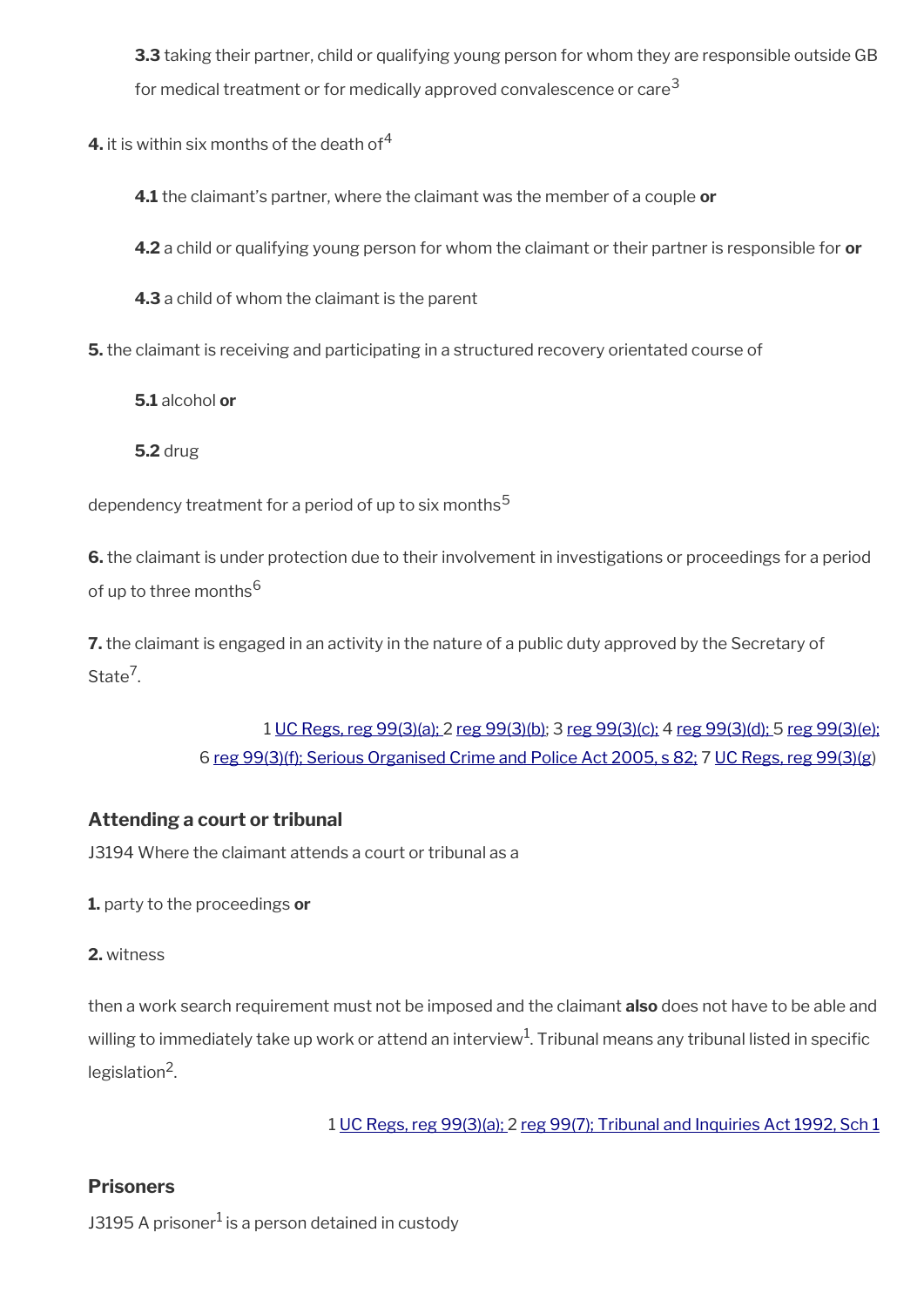**1.** following sentence to a term of imprisonment by a criminal, civil or military court, and includes a person

**1.1** temporarily removed from prison to hospital **or** 

**1.2** living outside the prison under a pre-release employment scheme<sup>2</sup>or

**1.3** released on temporary licence which may be allowed for a variety of reasons including

**1.3.a** home leave **or** 

**1.3.b** attendance at rehabilitation courses **or** 

**1.3.c** work during the daytime **or** 

**2.** on remand awaiting trial or awaiting sentence upon conviction. This includes people temporarily removed from prison to hospital **or**

**3.** released early under the End of Custody Licence arrangements.

ADM Chapter E3 provides further guidance on prisoners.

#### 1 [UC Regs, reg 2\(1\)](http://www.legislation.gov.uk/uksi/2013/376/regulation/2); 2 [R\(I\) 9/75](../file/889278/download/R%2528I%2529%25209%252F75.pdf)

J3196 A prisoner must not have a work search requirement imposed on them and the claimant **also** does not have to be able and willing to immediately take up work or attend an interview $^{\mathrm{1}}$ .

#### 1 [UC Regs, reg 99\(3\)\(b\)](http://www.legislation.gov.uk/uksi/2013/376/regulation/99)

#### **Temporarily absent from GB**

J3197 Where a claimant is temporarily absent from GB solely because they are

**1.** receiving medical treatment abroad under the supervision of a qualifed practitioner **or**

**2.** undergoing medically approved convalescence or care following treatment for an illness or condition where the claimant had that illness or condition before leaving GB **or**

**3.** accompanying their partner or a child or qualifying young person for whom they are responsible for medical treatment or medically approved convalescence or care

then a work search requirement must not be imposed and the claimant **also** does not have to be able and willing to immediately take up work or attend an interview  $^{\mathrm{1}}$ .

#### 1 [UC Regs, reg 99\(3\)\(c\)](http://www.legislation.gov.uk/uksi/2013/376/regulation/99) & [reg 11\(3\)](http://www.legislation.gov.uk/uksi/2013/376/regulation/11)

J3198 The period of absence from GB cannot be expected to and does not exceed six months $^{\mathrm{1}}$ .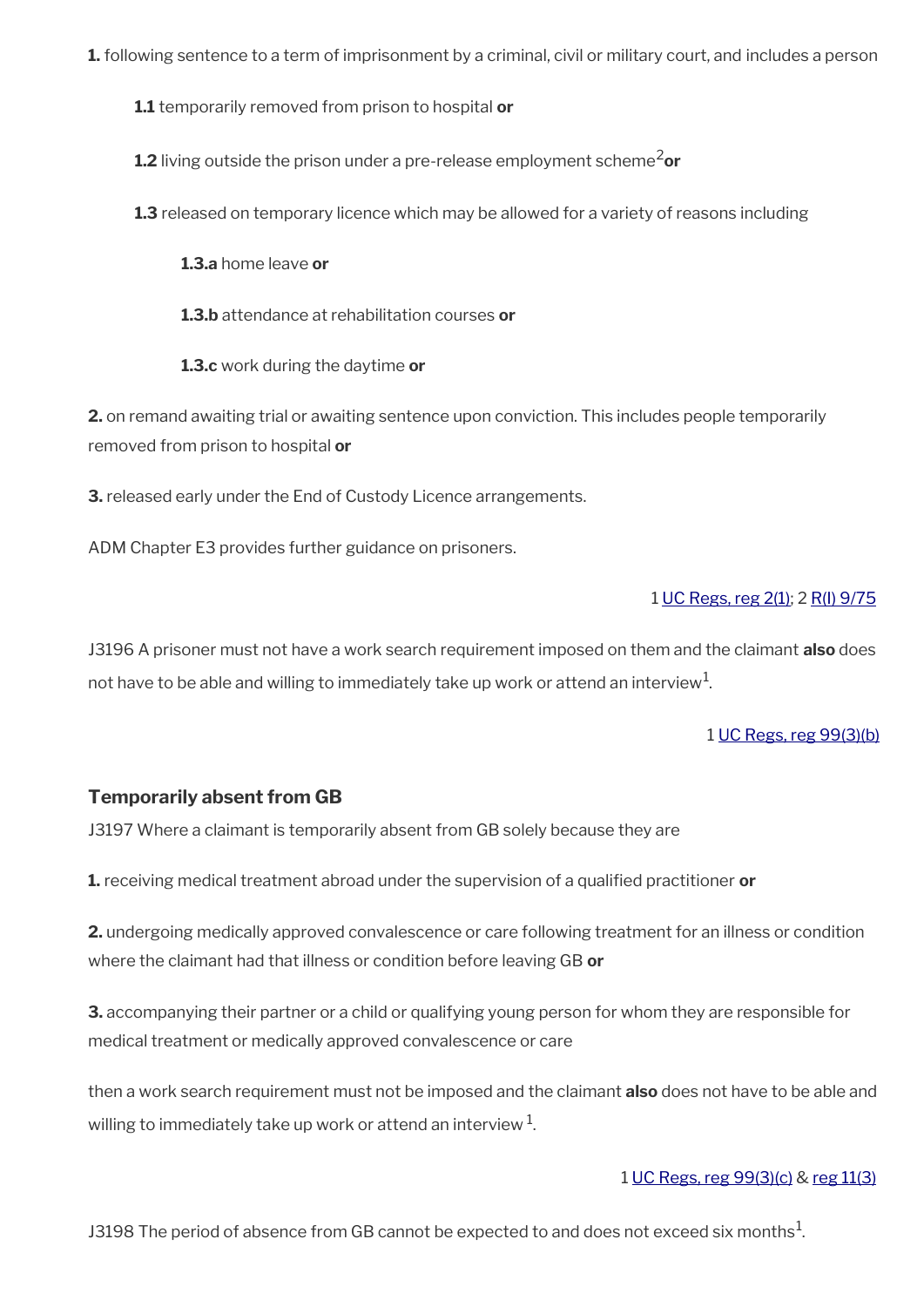J3199 Guidance on deciding on whether an absence is temporary can be found ADM Chapter **C1**.

#### **Within six months of a death**

J3200 Where it is within six months of the death of

**1.** the claimant's partner<sup>1</sup>or

**2.** a child or qualifying young person $^2$  for whom the

**2.1** claimant **or**

**2.2** claimant's partner

is responsible **or**

**3.** a child, for whom the claimant is the parent<sup>3</sup>

a work search requirement must not be imposed and the claimant **also** does not have to be able and willing to immediately take up work or attend an interview.

1 [UC Regs, reg 99\(3\)\(d\)\(i\);](http://www.legislation.gov.uk/uksi/2013/376/regulation/99) 2 [reg 99\(3\)\(d\)\(ii\);](http://www.legislation.gov.uk/uksi/2013/376/regulation/99) 3 [reg 99\(3\)\(d\)\(iii\)](http://www.legislation.gov.uk/uksi/2013/376/regulation/99)

J3201 A child means $^1$  a person aged under 16. For guidance on what a qualifying young person is, see ADM Chapter E2.

1 [WR Act 12, s 40](http://www.legislation.gov.uk/ukpga/2012/5/section/40)

#### J3202

#### **Structured recovery orientated course**

J3203 For a period of up to six months a claimant who is receiving and participating in a structured recovery orientated course of

**1.** alcohol **or**

#### **2.** drug

addiction treatment<sup>1</sup> cannot have a work search requirement imposed on them and the claimant **also** does not have to be able and willing to immediately take up work or attend an interview.

1 [UC Regs, reg 99\(3\)\(e\)](http://www.legislation.gov.uk/uksi/2013/376/regulation/99)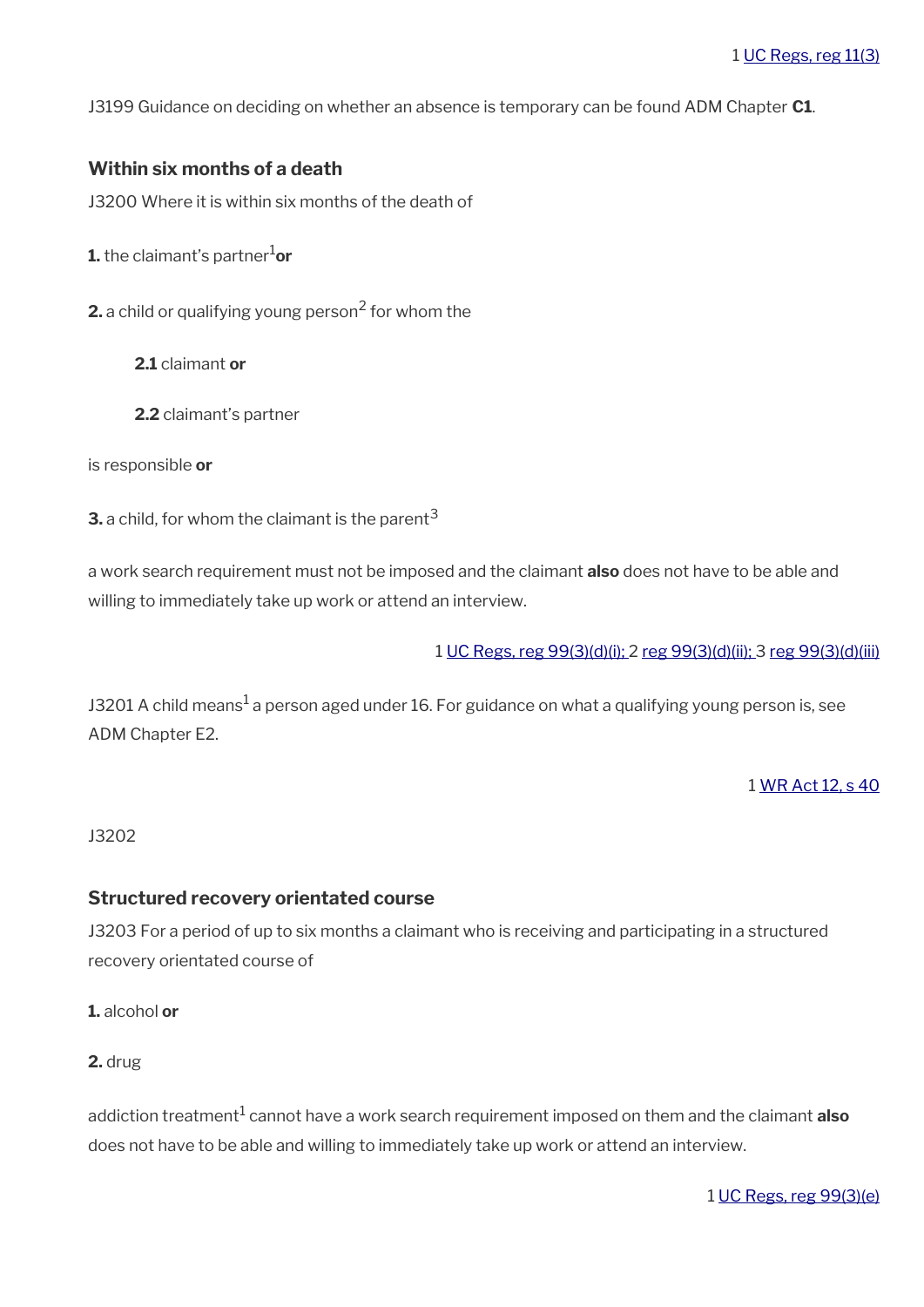## **Protection of persons involved in investigations and proceedings**

J3204 For a period of up to three months a work search requirement cannot be imposed on a claimant who is under protection whilst involved in a criminal investigation or proceedings<sup>1</sup>. The claimant **also** does not have to be able and willing to immediately take up work or attend an interview.

#### 1 [UC Regs, reg 99\(3\)\(f\)](http://www.legislation.gov.uk/uksi/2013/376/regulation/99)

#### **Example**

Joey has provided the police with information relating to a gang that he was an associate of. The gang is believed by the police to be involved in criminal activity. The police also believe that, as a result of providing this information, Joey is at risk from intimidation and attack by gang members. The police have therefore arranged for Joey to be placed under protection. For a period of up to three months whilst these arrangements are in place, a work search and a work availability requirement cannot be imposed on Joey.

J3205 The protection arrangements have to be made by a provider under relevant legislation $^{\rm 1}$ .

#### 1 [Serious Organised Crime and Police Act 2005, s 82](http://www.legislation.gov.uk/ukpga/2005/15/section/82)

J3206 Where the 3 month period has come to an end but the claimant is still under protection then DMs can consider applying J3226 **2.2**.

## **Engaged in a public duty**

J3207 Where the claimant is engaged in an activity which the Secretary of State has approved as being in the nature of a public duty then a work search requirement cannot be imposed<sup>1</sup>. The claimant **also** does not have to be able and willing to immediately take up work or attend an interview

#### 1 [UC Regs, reg 99\(3\)\(g\)](http://www.legislation.gov.uk/uksi/2013/376/regulation/99)

J3208 Examples of public duties which the Secretary of State may approve include

- **1.** volunteer firefighters
- **2.** lifeboat volunteers

**3.** special constables.

J3209 – J3214

## **Unfit for work**

J3215Where a claimant

**1.** is unfit for work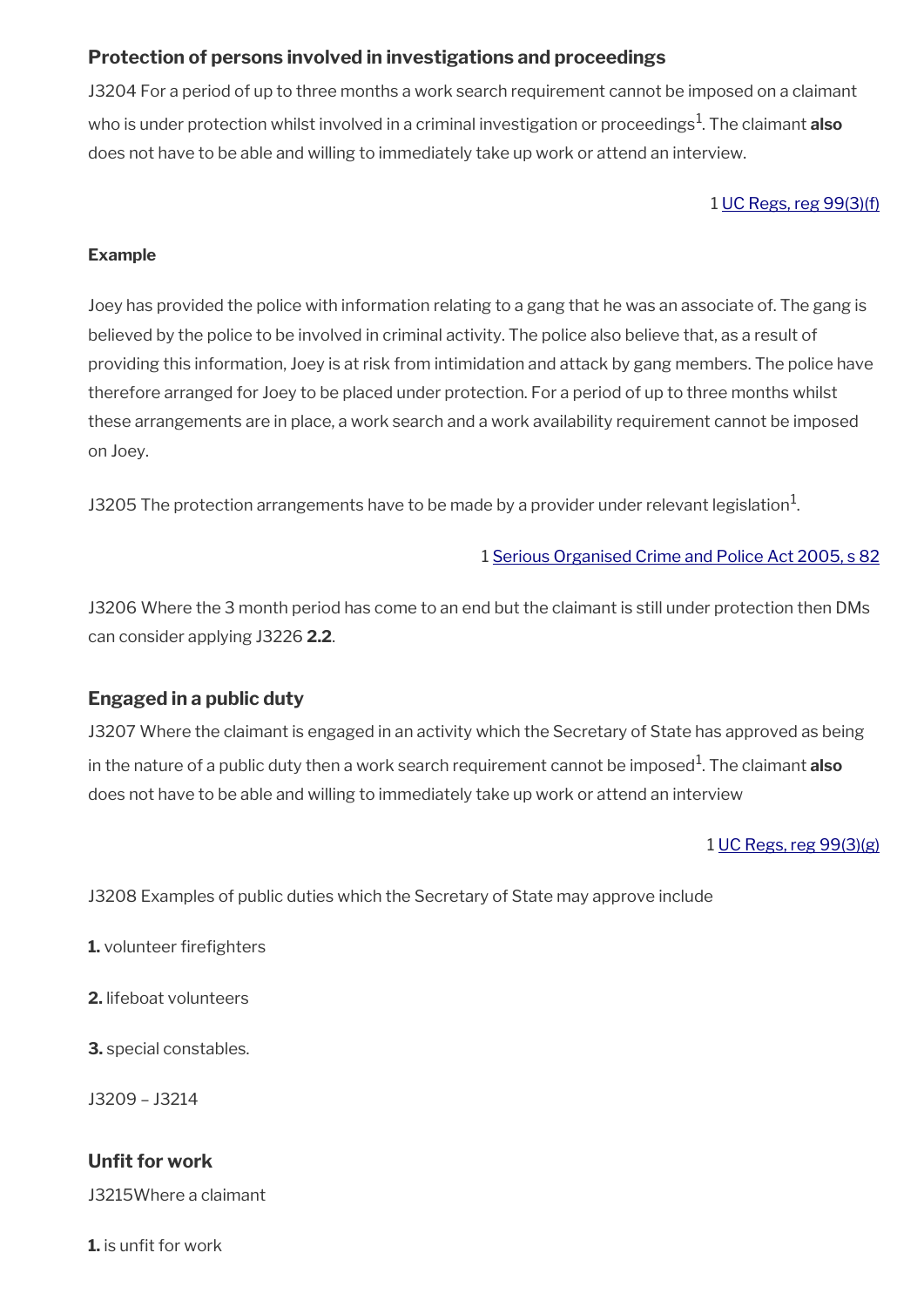**1.1** for a maximum of 14 consecutive days from the date that evidence in **2.** is provided **and**

- **1.2** for no more than two periods in any period of 12 months **and**
- **2.** provides

**2.1** for the first 7 days of when they are unfit for work, a self-certificate and

**2.2** for any further days, a doctor's note<sup>1</sup>

then a work-search requirement cannot be imposed on the claimant<sup>2</sup> and any work search requirement that has previously been imposed must come to an end. The claimant **also** does not have to be able and willing to immediately take up work or attend an interview.

1 [SS \(Med Ev\) Regs, Schedule 1, Part 1;](http://www.legislation.gov.uk/uksi/1976/615/schedule/1) 2 [UC Regs, reg 99\(4\)](http://www.legislation.gov.uk/uksi/2013/376/regulation/99)

**Note:** see ADM **J3231** where the illness continues beyond the WCA.

#### **Example**

Lou is in the all work-related requirements group. He provides a self-certificate to say that he is unfit for work due to 'flu for five days. The work-related requirements that Lou was subject to no longer apply so long as he is within the period covered by the self-certificate.

J3216 – J3219

#### **Where a child is affected by death or violence**

J3220 Where the claimant is the responsible carer of a child and in the last 24 months there has been significant disruption to the claimant's normal child care responsibilities due to $<sup>1</sup>$ </sup>

**1.** the death of

**1.1** a person who was previously the responsible carer of that child **or**

**1.2** a parent of that child **or**

**1.3** a brother or sister of that child **or**

**1.4** any other person who, at the time of their death, normally lived in the same accommodation as that child and was not a person who was liable to make payments on a commercial basis in respect of that accommodation **or**

**2.** the child has been the victim of, or witness to, an incident of violence or abuse and the claimant is not the perpetrator of that violence or abuse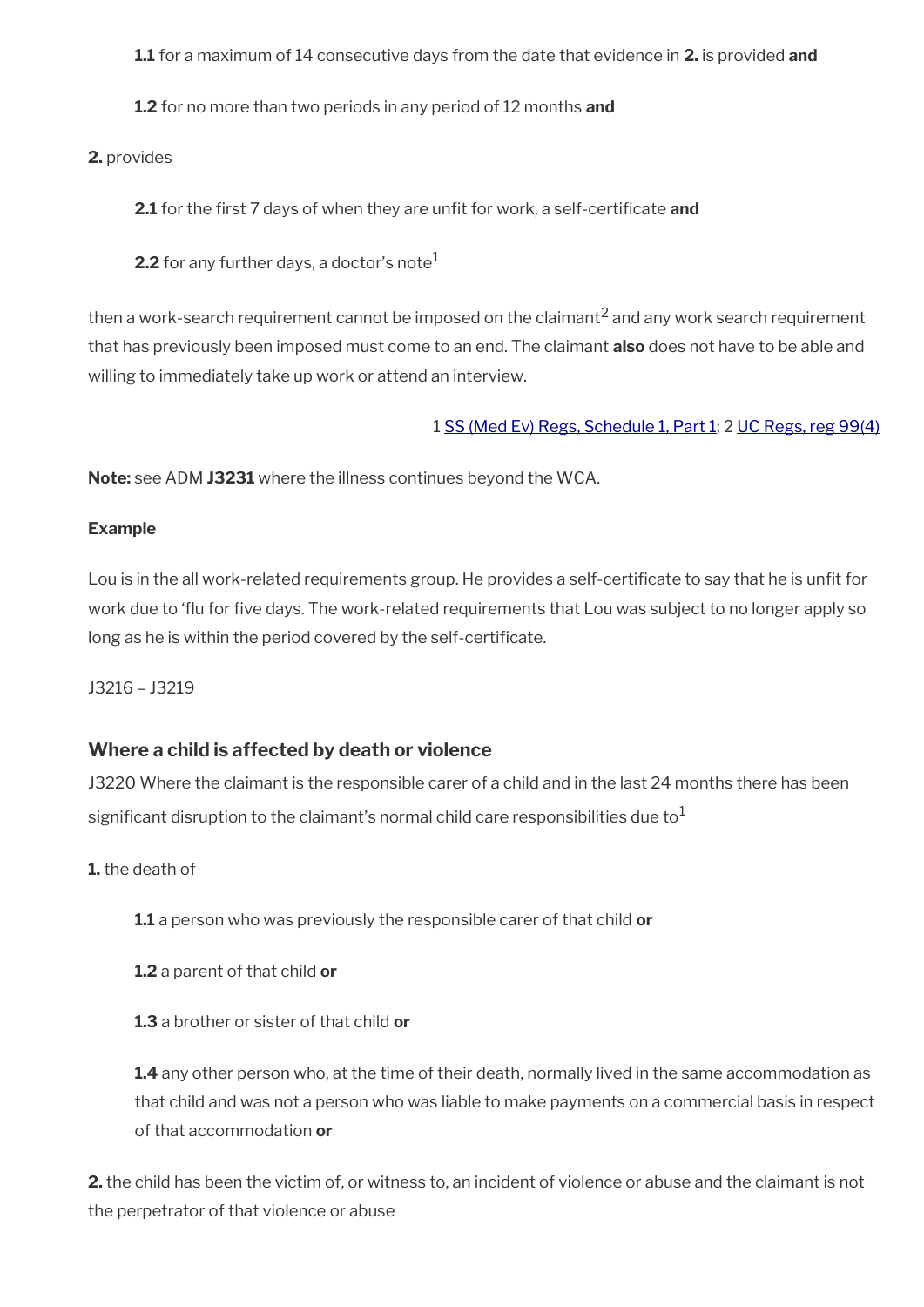then a work search requirement must not be imposed on the claimant for the period(s) specifed in  $\,$   $\,$  **J3221** $^2$ . Any existing requirements cease to apply $^3$  and the claimant also does not have to be able and willing to immediately take up work or attend an interview during such period(s) $^{\mathsf{4}}$ .

#### 1 [UC Regs, reg 99\(4A\);](http://www.legislation.gov.uk/uksi/2013/376/regulation/99) 2 [reg 99\(1\)\(a\); 3](http://www.legislation.gov.uk/uksi/2013/376/regulation/99) [reg 99\(2\);](http://www.legislation.gov.uk/uksi/2013/376/regulation/99) 4 [reg 99\(1\)\(b\)](http://www.legislation.gov.uk/uksi/2013/376/regulation/99)

J3221 The requirements must not be imposed for more than one period of a month in each of the four consecutive periods of six months following the event $^1$ . Each period of one month begins on the date specified by the Secretary of State after the claimant has informed the DWP of their circumstances $^2\!$ . The Secretary of State has to be satisfed that the circumstances do apply to the claimant.

#### 1 [UC Regs, reg 99\(4B\); 2 reg 99\(4C\)](http://www.legislation.gov.uk/uksi/2013/376/regulation/99)

#### **Example**

Jackie is the responsible carer of her child Alison. A doubt has arisen regarding Jackie's work search. Jackie is normally required to spend 20 hours a week looking for work. However, it would appear that she has not done that in the week commencing 30<sup>th</sup> November. When asked why she hasn't complied with her work search requirement, Jackie reveals that Alison has been very upset over the death of her brother Sam. Sam died eight months ago and Alison has suddenly become profoundly affected by it to the point where she is unwilling to go to school, will not communicate with her family and friends and is not sleeping or eating properly. This disruption has affected Jackie's work search with her spending time talking with Alison's school and a bereavement support group. The DM decides that Jackie's work related requirements should be lifted for a period of one month from 30<sup>th</sup> November. This means that no question of sanction or good reason arises.

J3222 If in respect of the same event, the guidance at ADM **J3187** or **J3200** applies to the claimant, then the period of one month is to run concurrently with any other period where requirements have not been imposed<sup>1</sup>.

1 [UC Regs, reg 99\(4B\)](http://www.legislation.gov.uk/uksi/2013/376/regulation/99) 

J3223 – J3225

## <span id="page-59-0"></span>**Unreasonable to comply with a work search or work availability requirement**

J3226 Where the Secretary of State is satisfed that it would be unreasonable for the claimant to comply with a work search requirement (including one that has been limited) because the claimant is

**1.** carrying out<sup>1</sup>

**1.1** a work preparation requirement **or**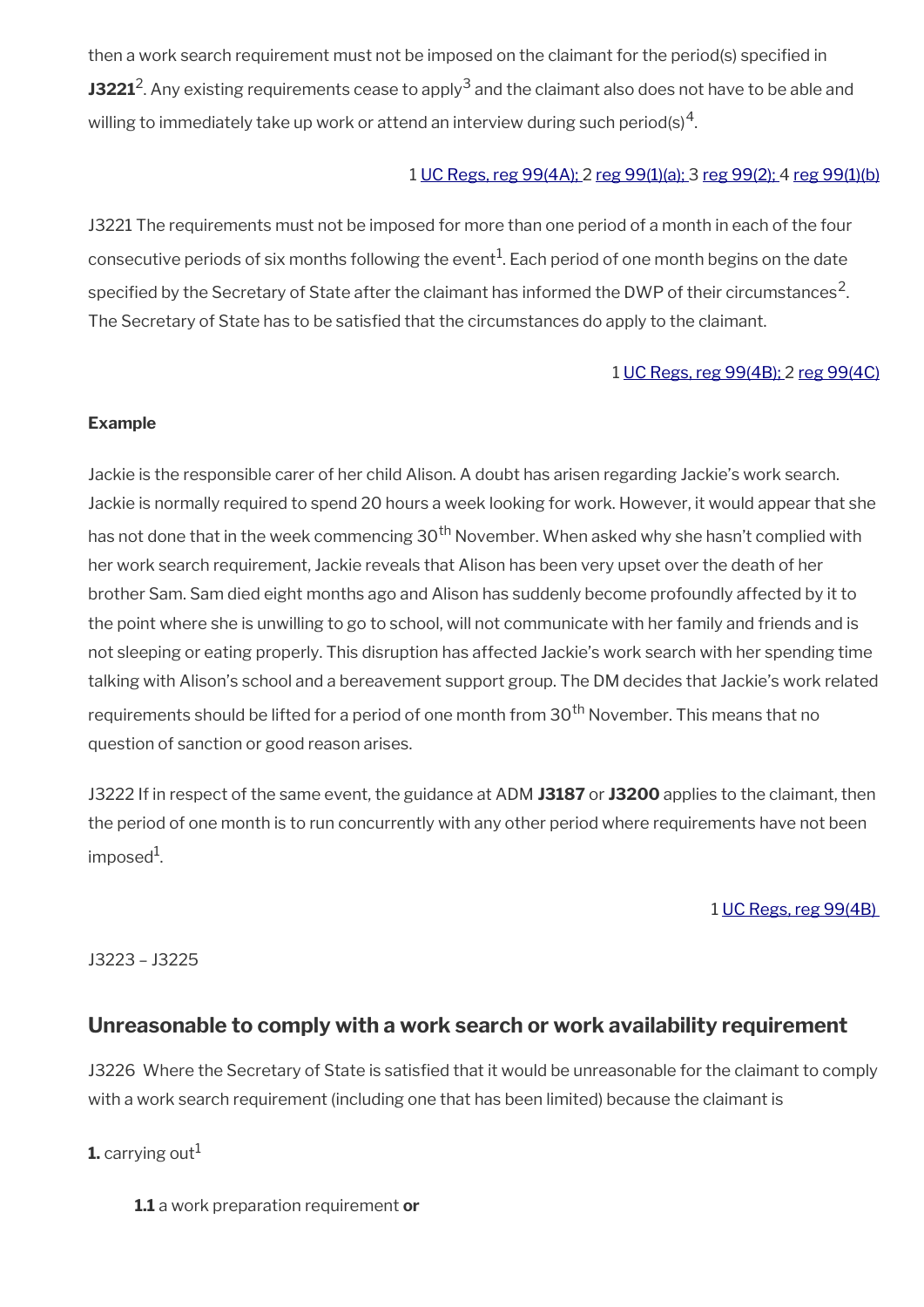#### **1.2** voluntary work preparation **or**

#### **2.** responsible for<sup>2</sup>

**2.1** temporary childcare responsibilities **or**

**2.2** dealing with a domestic emergency or funeral arrangements or other temporary circumstances **or**

**3.** unfit for work for<sup>3</sup>

**3.1** a period longer than 14 consecutive days **or**

**3.2** more than two such periods in any period of 12 months

and, where requested, has provided medical evidence

then the claimant cannot have a work search requirement imposed on them and any work search requirement previously imposed ceases to have effect from the date on which the circumstances in **1.**, **2.** or  $\mathbf{3.}$  apply<sup>4</sup>.

#### 1 [UC Regs, reg 99\(5\)\(a\); 2 reg 99\(5\)\(b\); 3](http://www.legislation.gov.uk/uksi/2013/376/regulation/99) [reg 99\(5\)\(c\); 4](http://www.legislation.gov.uk/uksi/2013/376/regulation/99) [reg 99\(2A\)](http://www.legislation.gov.uk/uksi/2013/376/regulation/99)

**Note 1:** The provision of medical evidence as in **J3226 3.** does not automatically exclude a claimant from work-related activity, provided that it is appropriate and reasonable to that claimant, taking into account the claimant's health condition and capabilities. A claimant should accept a claimant commitment refecting those activities and can be sanctioned for failing to undertake any accepted work-related activity.

**Note 2:** In every case care should be taken to make sure any indicators of complex needs or vulnerabilities are fully taken into account when considering what may be reasonable with regard to any work-related requirement. See further guidance at J3250 et seq.

**Note 3:** Each claimant has to fully understand what is required of them, by when, and the consequences of failing to comply in order to meet the public law principles of fairness – for further guidance see ADM Chapter K1.

#### **Example 1**

As part of a voluntary work preparation requirement, Donny is doing a week's jobshadowing at an accountancy frm. This has been agreed with his adviser because Donny wants to work in accountancy. Whilst performing this jobshadow, no work search requirement can be imposed on Donny because the DM is of the view that it would not be reasonable to comply with one whilst taking part on the jobshadow.

#### **Example 2**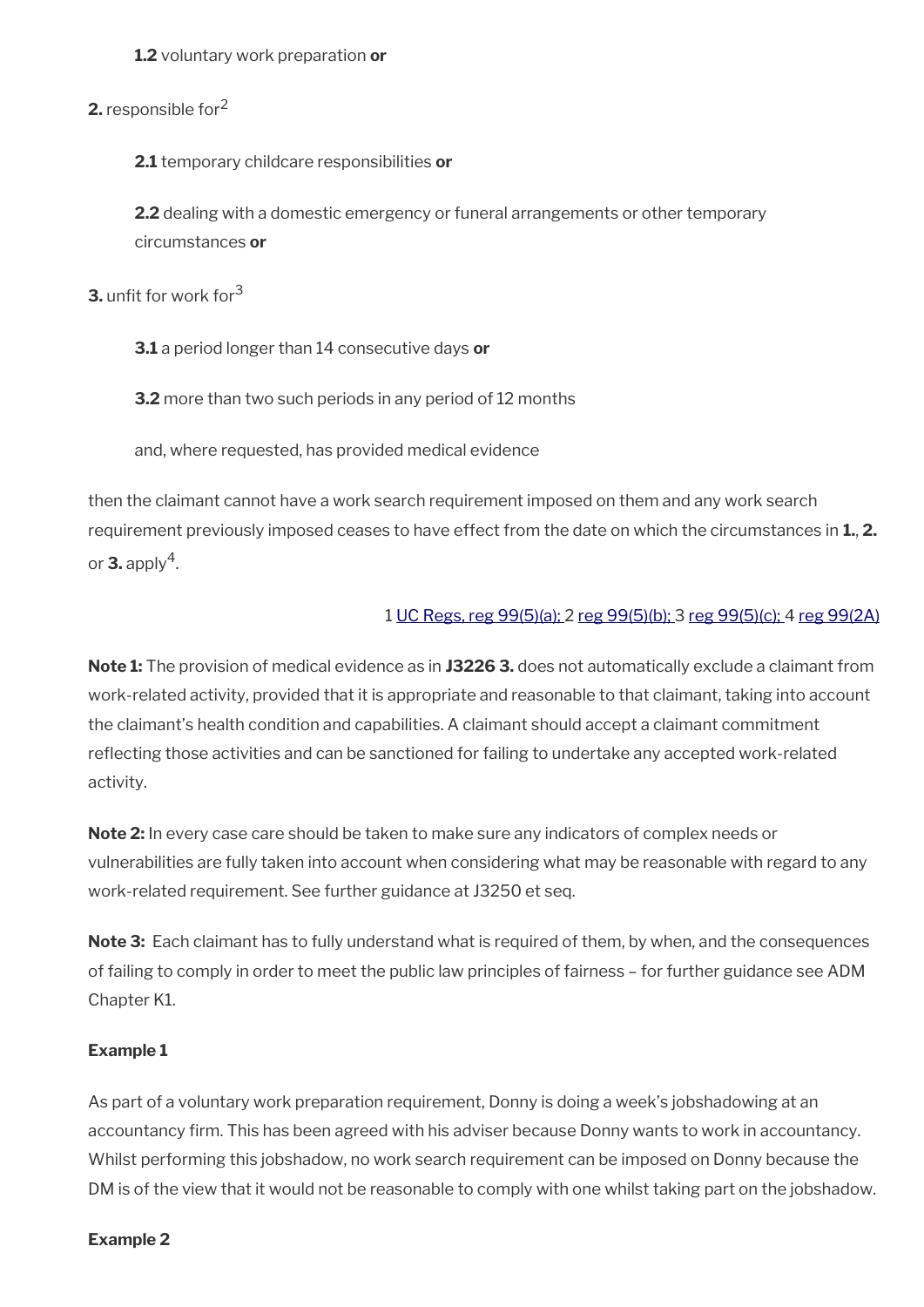Sally is in receipt of UC and is subject to all work-related requirements. Following an argument with her parents, Sally has been told to leave the family home. She has nowhere to go and has been sleeping rough whilst trying to find somewhere to live. She has now been given a place in a direct access hostel until something more permanent can be found (these hostels are intended for stays of a few days). Whilst Sally is dealing with this temporary situation and staying in the hostel no work search requirement can be imposed. If Sally's stay in the hostel continues then enquiries should be made as to why and consideration should be given to continue to extending the period of time that Sally is not required to comply with her work search requirement. Also see the guidance at J3250 et seq on complex needs.

#### **Example 3**

Ryan is in receipt of UC and is subject to all work-related requirements. Ryan has a minor cycling accident resulting in some broken fingers and his Doctor gives him a fit note for four weeks. This is his first period of sickness whilst in receipt of UC. Ryan's work search and availability requirements do not apply for the first 14 days of certified sickness. The DM however decides that it would be reasonable for Ryan to comply with appropriate work search activities from day 15 of his certifed period of illness. Ryan accepts a new claimant commitment refecting this and understands he may face a sanction if he fails to comply with any required activities.

#### **Example 4**

Mandy is in receipt of UC and is subject to all work-related requirements. Mandy suffers from depression and begins to submit medical evidence from her Doctor. This is the first sickness she has declared whilst in receipt of UC. Mandy's work search and availability requirements do not apply for the first 14 days of certifed sickness. The DM initially decides that it would be unreasonable to impose any further worksearch activity upon the claimant and the WCA process begins. After 10 weeks the DM considers that Mandy can undertake some work preparation activity, even though she is not expected to look for work at this stage. This helps Mandy feel more positive and focused to look for work. Although, Mandy is still submitting medical evidence, her condition has improved, and she agrees to undertake restricted (for 20 hours a week) work-search activity. Mandy accepts a claimant commitment refecting this and understands she may face a sanction if she fails to comply with this activity. However the situation is kept under constant review for any signs of a sudden change in Mandy's mental health where easements may once more need to be applied.

J3227 There may be situations where the imposition of a work availability requirement should be looked at separately from the imposition of a work search requirement. **J3228** – **J3230** provides guidance on this flexibility.

J3228 Where **J3226** applies then the Secretary of State may also be satisfed that it would be unreasonable to require the claimant to comply with a work availability requirement (including one that has been limited) to be able and willing to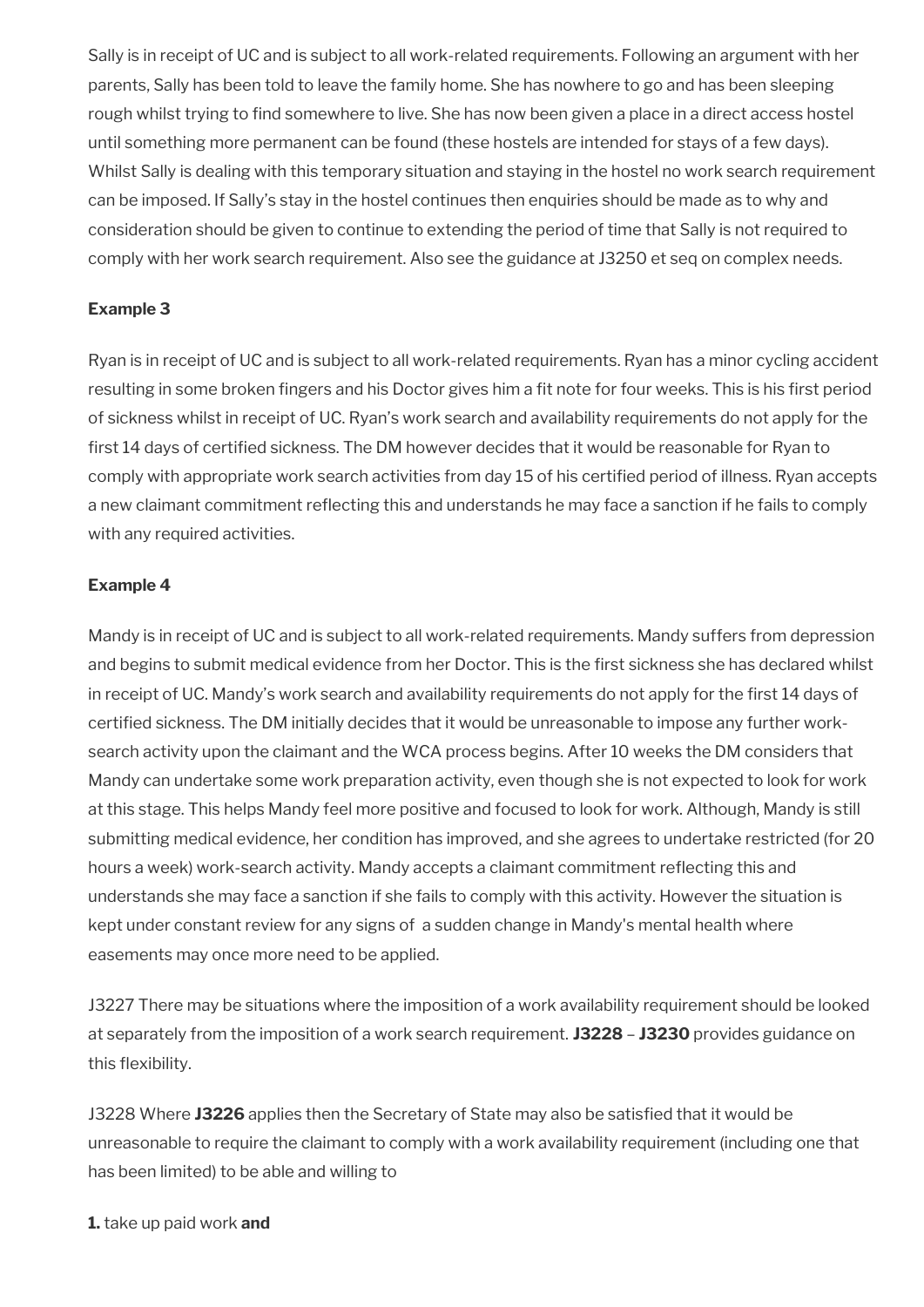**2.** attend an interview $^1$ .

"Able and willing to take up work" under a work availability requirement here means able and willing to take up paid work or to attend an interview once **J3226** no longer applies<sup>2</sup>.

#### 1 [UC Regs, reg 99\(5A\);](http://www.legislation.gov.uk/uksi/2013/376/regulation/99) 2 [reg 99\(2B\)](http://www.legislation.gov.uk/uksi/2013/376/regulation/99)

#### **Example 1**

Chester has claimed UC. When he made his claim for UC, he indicated that he considers himself too ill for work on the grounds of depression. He has now medical evidence in the form of a self certifcate and a note from his doctor to support this. Chester's doctor has provided a note to say that Chester should refrain from work for eight weeks. The DM has decided that Chester should undergo the WCA. For the first 14 days of certified sickness, no requirement to be able and willing immediately to take up paid work and no work search requirement can be imposed. Whilst Chester is waiting for his WCA, from the 15<sup>th</sup> day of sickness, the DM decides that it is unreasonable to require Chester to comply with a work availability and work search requirement. However, the DM decides that Chester must take part in a work focused interview by telephone to assess the level of support and frequency of interventions he will need.

### **Example 2**

Chester is claiming UC for the third time in a 12 month period, due to sickness. He has submitted a fit note which covers the first 14 days of this episode of recurring depression. He is not automatically exempt from the requirement to be available immediately for work or to search for work, even for the frst 14 days of sickness. But the DM decides that it would be unreasonable to require Chester to comply with a work availability and work search requirement during this period.

J3229 Where **J3226** applies then the Secretary of State may also be satisfed that it would be

**1.** unreasonable to require the claimant to comply with a work availability requirement to be able and willing to take up paid work **and**

**2.** reasonable to require the claimant to comply with a work availability requirement to be able and willing to attend an interview.

This includes where a work availability requirement is limited $1$ 

#### 1 [UC Regs, reg 99\(5B\)](http://www.legislation.gov.uk/uksi/2013/376/regulation/99)

J3230 "Able and willing to take up work" under a work availability requirement for the purposes of **J3229** means<sup>1</sup>

**1.** able and willing to take paid work once J3229 no longer applies **and**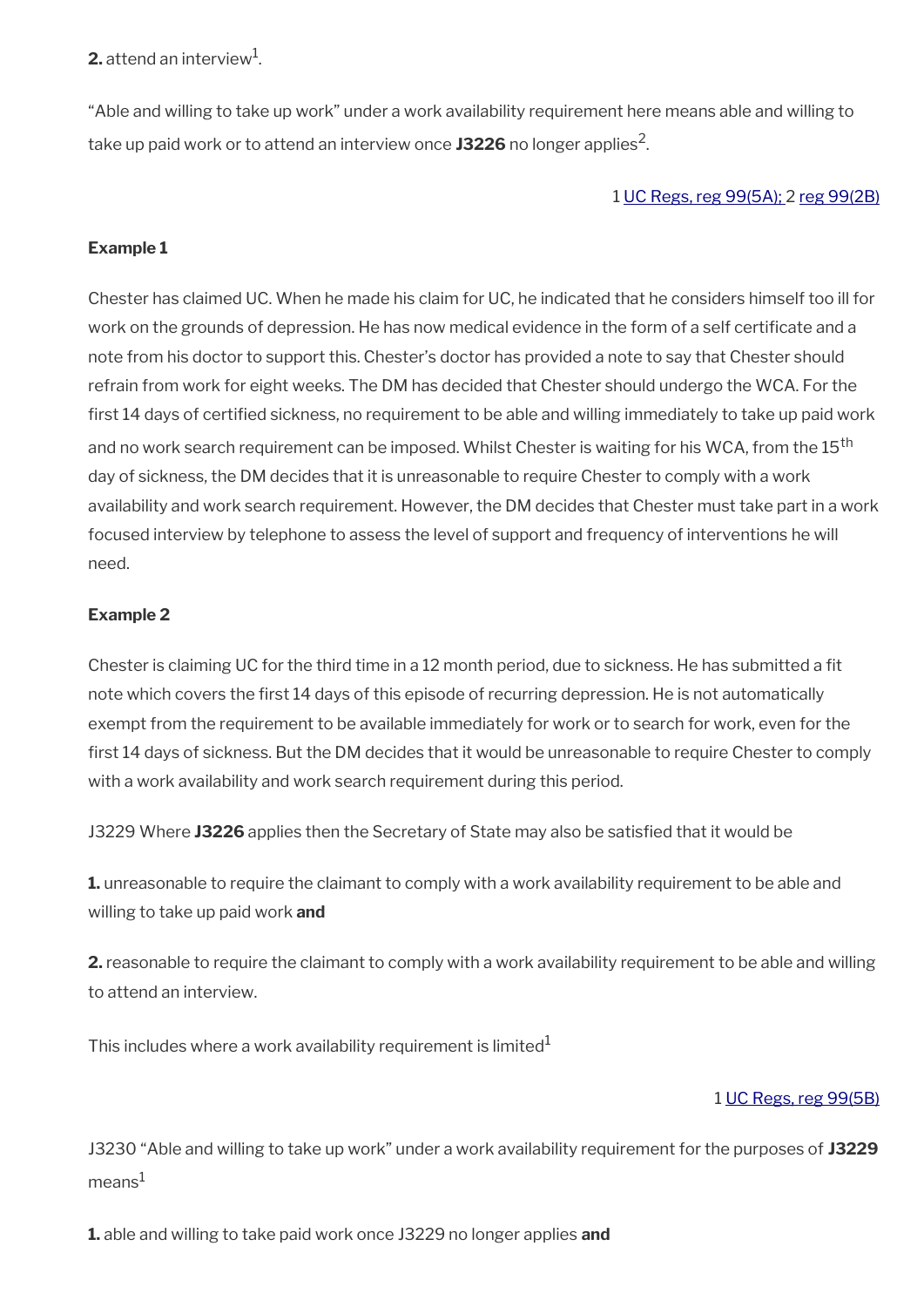**2.** able and willing to attend an interview before the circumstances in **J3229** no longer apply.

#### 1 [UC Regs, reg 99\(2C\)](http://www.legislation.gov.uk/uksi/2013/376/regulation/99)

#### **Example**

Clare is subject to work related requirements. Her daughter Chloe has been excluded from school until further notice following an incident. Chloe is to remain away from school until the incident has been investigated. Despite every effort, Clare has been unable to sort out other arrangements to look after Chloe and so has to be at home with her. Whilst Chloe is excluded from school, Clare is not required to comply with her work search requirement but the DM thinks that it is reasonable to require Clare to be available to attend an interview.

## <span id="page-63-0"></span>**Work-related requirements in continuing periods of sickness**

J3231 **[\[See memo ADM 6/18\]](http://intranet.dwp.gov.uk/manual/advice-decision-making-adm/06-18-universal-credit-work-related-requirements-work-pilot-scheme-and-amendment-regulations-2015)** Where it has been determined that the claimant

**1.** does not have LCW or LCWRA following the application of the WCA **or**

**2.** has been found not to have LCW or LCWRA following an assessment under ESA legislation<sup>1</sup>or

**3.** is treated as not having LCW or LCWRA<sup>2</sup>and

**4.** they continue to submit medical evidence of that condition **and**

**5.** in the opinion of the Secretary of State the condition they are suffering from is the same **or**

**6.** substantially the same as the condition they were suffering from before the claimant was determined/ treated as not having LC or LCWRA

then the Secretary of State can impose any **appropriate and reasonable** work-related requirement, taking into account their health condition and current capabilities.

**Note:** When considering setting any work-related requirements care should be taken to ensure all the claimants circumstances are fully taken into account and in particular any health conditions and be mindful of any indicators that may mean the claimant is particularly vulnerable or may have complex needs which means easements can be applied. See J3250 et seq.

1 [ESA Regs 13, regs 15](http://www.legislation.gov.uk/uksi/2013/379/regulation/15) & [30;](http://www.legislation.gov.uk/uksi/2013/379/regulation/30) 2 [UC Regs, reg 43\(3\)](http://www.legislation.gov.uk/uksi/2013/376/regulation/43) & [44\(2\),](http://www.legislation.gov.uk/uksi/2013/376/regulation/44) [reg 39\(1\)\(b\)](http://www.legislation.gov.uk/uksi/2013/376/regulation/39) & [40\(1\)\(b\)](http://www.legislation.gov.uk/uksi/2013/376/regulation/40)

J3232 Work search and work-related requirements will not be imposed where

**1.** the claimant is referred for another WCA **or**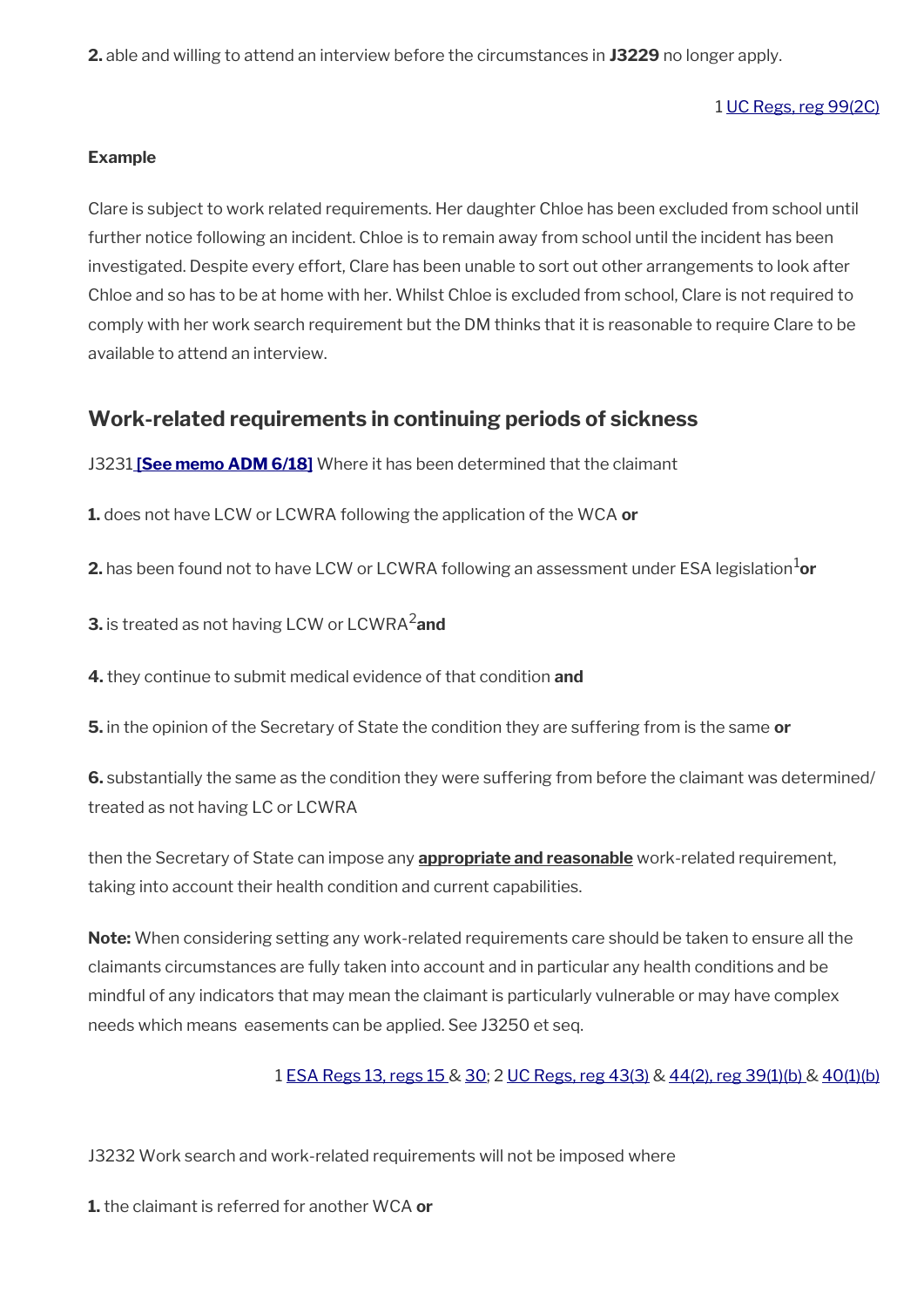$\bm{2}.$  the Secretary of State determines that it would be unreasonable $^1$  for the claimant to comply with such a requirement (see **J3226**).

#### 1 [UC Regs, reg 99\(5\),](http://www.legislation.gov.uk/uksi/2013/376/regulation/99) [JSA Regs 13, reg 16\(4\)](http://www.legislation.gov.uk/uksi/2013/378/regulation/16)

#### **Example 1**

Hilary is in receipt of UC and reports that she is suffering from a back condition (her frst period of sickness whilst in receipt of UC). She provides a self-certifcate for the frst seven days, followed by a Doctor's note as medical evidence for a further seven days. No work search and work availability requirements are imposed for the first 14 days of sickness. Hilary's condition continues and two weeks later she submits another self-certificate for the first seven days, followed by a Doctor's note. No work search or availability requirements are imposed for a further 14 days. Hilary's work coach decides that from the 15th day of this second period of illness and in addition to work-focused interview and work preparation requirements, Hilary can undertake some reasonable work-related activity and her work search and work availability requirements are tailored appropriately. Hilary agrees a revised CC and the WCA process begins.

Following application of the WCA, Hilary is found not to have LCW. She continues to provide medical evidence of her back condition, which is substantially the same condition. The work coach decides that in addition to work-focused interview and work preparation requirements, it is reasonable for Hilary to continue to undertake further work-related activity and her work search and work availability requirements are revised, still taking into account her health condition. Hilary agrees a new CC refecting those changed requirements.

#### **Example 2**

Hilary (as in Example 1) is found not to have LCW following the application of the WCA. Her health condition continues and in addition to work-focused interview and work preparation requirements, her previously agreed work search and work availability requirements continue. Four weeks later Hilary has a fall and badly fractures her wrist. She begins to submit medical evidence of this new condition. The Secretary of State decides that this is a substantially new medical condition and decides that it would be unreasonable to impose any work-search or work availability requirements for three weeks. After the 21st day and in addition to work-focused interview and work preparation requirements, her work coach decides it would be reasonable to revise Hilary's work search and work availability requirements, taking into account her current capabilities and health condition. Hilary agrees a revised CC refecting those. The WCA process begins again to determine whether Hilary has LCW or LCWRA for this new condition.

## <span id="page-64-0"></span>**Monthly earnings**

J3233 **[\[See memo ADM 6/18\]](http://intranet.dwp.gov.uk/manual/advice-decision-making-adm/06-18-universal-credit-work-related-requirements-work-pilot-scheme-and-amendment-regulations-2015)** The work search or work availability requirement must not be imposed where<sup>1</sup> the claimant has monthly earnings, or if the claimant is a member of a couple, the couple combined monthly earnings, that are equal to or more than the following amount multiplied by 52 and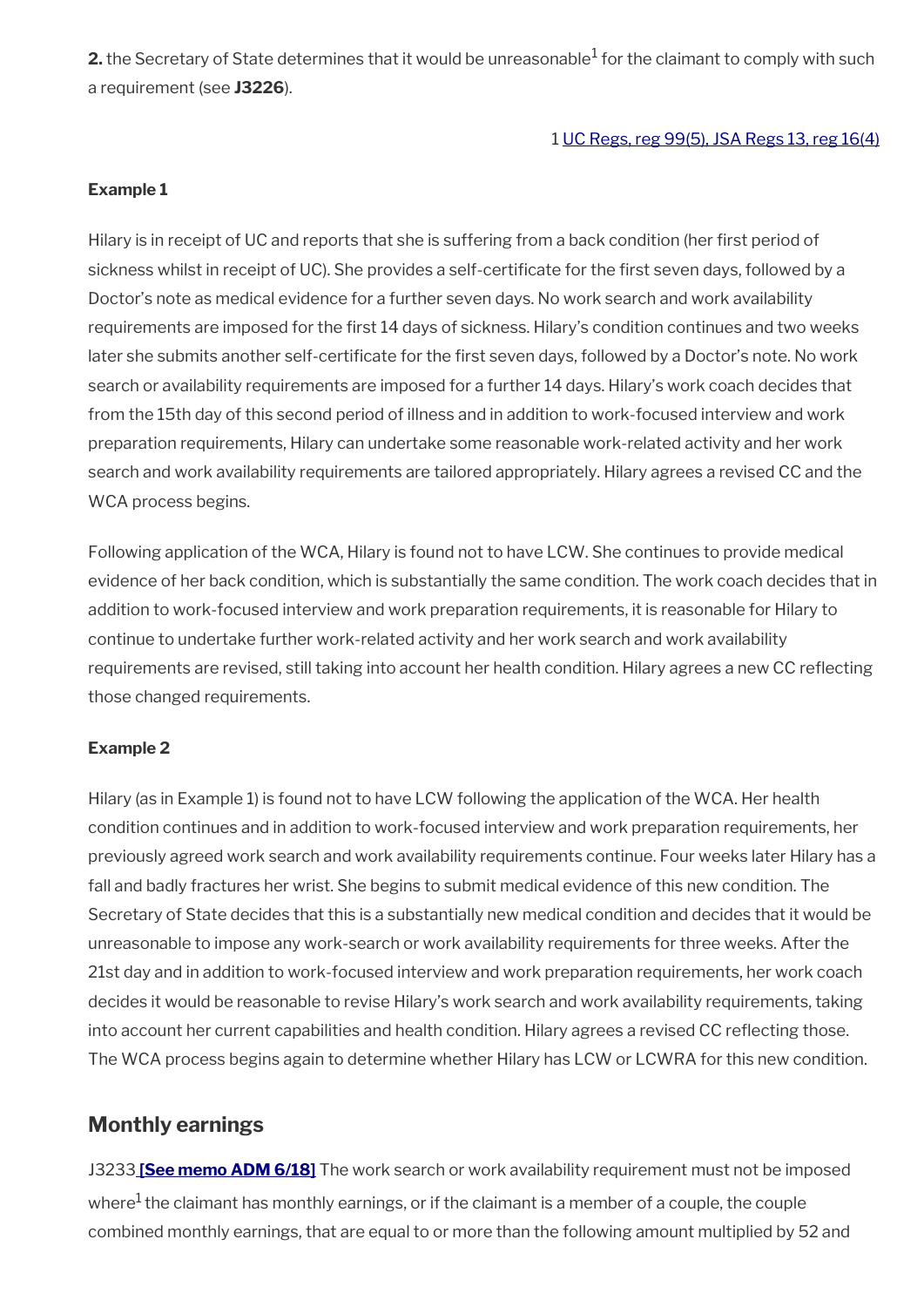**1.** for a single claimant, £5 plus the applicable amount of the JSA personal allowance for a single person aged 25 or over **or**

**2.** where the claimant is a member of a couple, £10 plus the applicable amount of the JSA personal allowance for a couple where both members are aged 18 or over.

The reference amount applicable to a claimant or joint claimants is referred to as the "Administrative Earnings Threshold".

**Note:** The work search or work availability requirement must not be imposed where the claimant has been determined to be in gainful self-employment and to whom the minimum income floor applies.

#### 1 [UC Regs, reg 90\(5\)](http://www.legislation.gov.uk/uksi/2013/376/regulation/90)

#### **Example 1**

Rene is a single claimant in receipt of UC and is subject to all work-related requirements. Rene starts work in a café and receives net monthly earnings of £390 a month. The monthly JSA personal allowance for a person aged 25 or over applying the guidance in J3231 is £335.40. Rene's earnings are in excess of the Administrative Earnings Threshold (currently  $£5+£72.40 \times 52 \div 12$ ) therefore a work search and a work availability requirement cannot now be imposed on him.

**Note:** for the purposes of calculating earnings thresholds, any fraction should be rounded **down** to the nearest whole pound $1$ 

#### **Example 2**

Richard is a single claimant in receipt of UC and is subject to all work-related requirements. Richard is self-employed as an IT consultant. Richard has been determined to be in gainful self-employment and the minimum income floor applies. Therefore a work search and a work availability requirement cannot be imposed on him.

1 [UC Regs, reg 6\(1A\)\(a & b\)](http://www.legislation.gov.uk/uksi/2013/376/regulation/6)

J3234 – J3249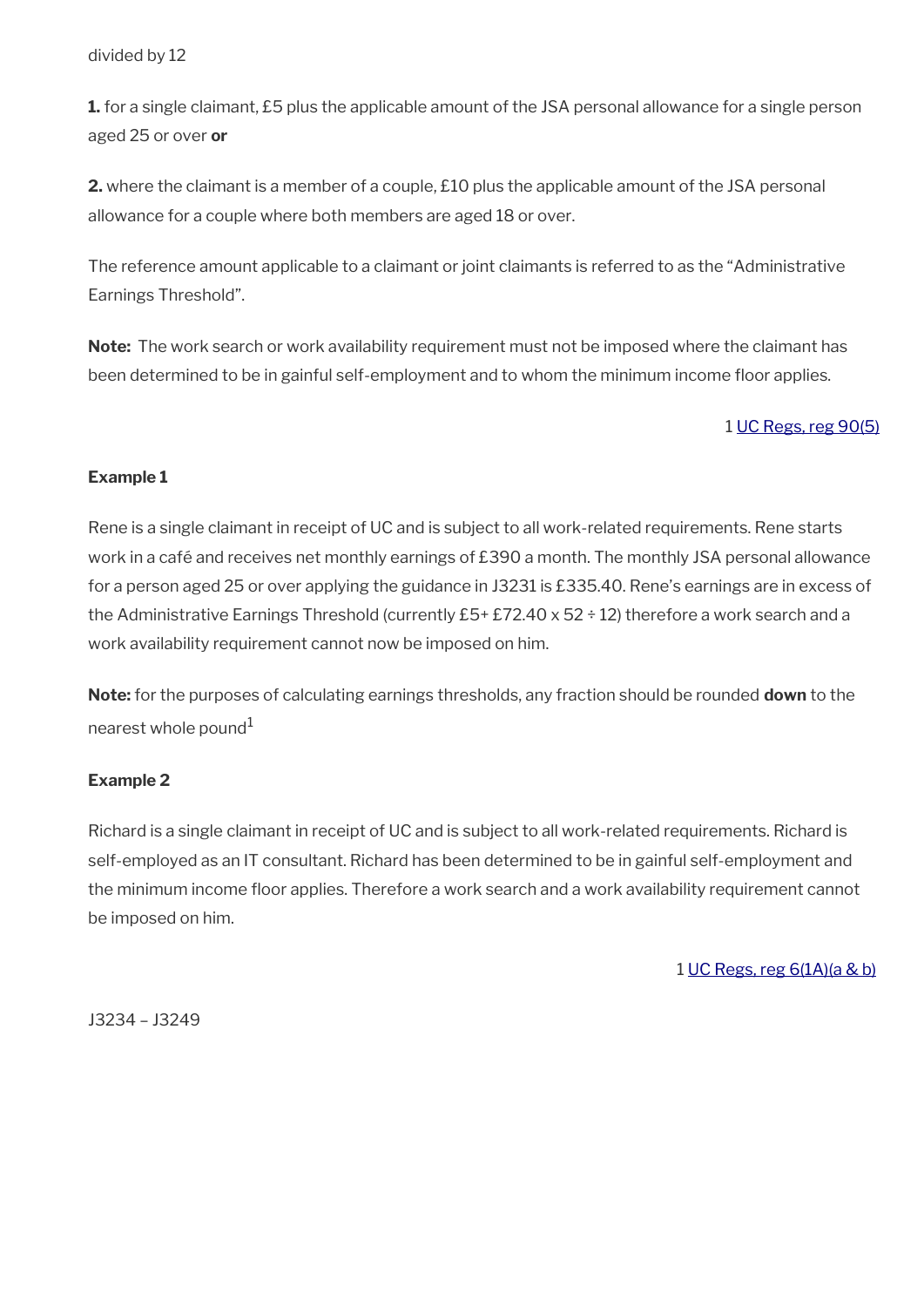## **Discretionary easement of work-related requirements J3250 - J3300**

[Discretionary easement of work-related requirements](#page-66-0) J3250 - J3252

[Complex needs](#page-67-0) J3253 - J3300

## <span id="page-66-0"></span>**Discretionary easement of work-related requirements**

J3250 Claimants with complex needs may need additional support if their ability to undertake workrelated requirements is disrupted for a temporary period of time due to their personal circumstances. In such cases the work coach can temporarily suspend conditionality requirements where

**1.** the claimant's needs are recognised as requiring a specific easement (for example domestic violence) which is prescribed for in legislation<sup>1</sup>or

**2.** it is unreasonable to expect the claimant to complete their requirements for a certain period of time (a discretionary easement).

#### 1 [UC Regs, reg 95 – 99](http://www.legislation.gov.uk/uksi/2013/376/part/8/chapter/1/crossheading/the-workrelated-requirements)

J3251 At any time where a claimant has complex needs (see **J3253**), a discretionary easement can be applied to work-related requirements if

**1.** the claimant has needs that require it **and**

**2.** complying with their work related requirements would be unreasonable in the circumstances.

J3252 In such cases the work coach or DM can temporarily suspend conditionality requirements for a

**1.** short, medium, or long period of time **or** 

**2.** for recurring periods

depending upon the claimant's individual needs and providing the claimant can provide evidence to support their need (see **J3255**).

**Note:** DMs are reminded that the normal rules regarding evidence apply. The claimant does not need to provide physical supporting evidence to corroborate their account of events unless there is conficting or contradictory evidence that puts their account of events in doubt or their story is inherently improbable, inconsistent or seems unlikely in the circumstances. For full guidance on Evidence see ADM Chapter A1.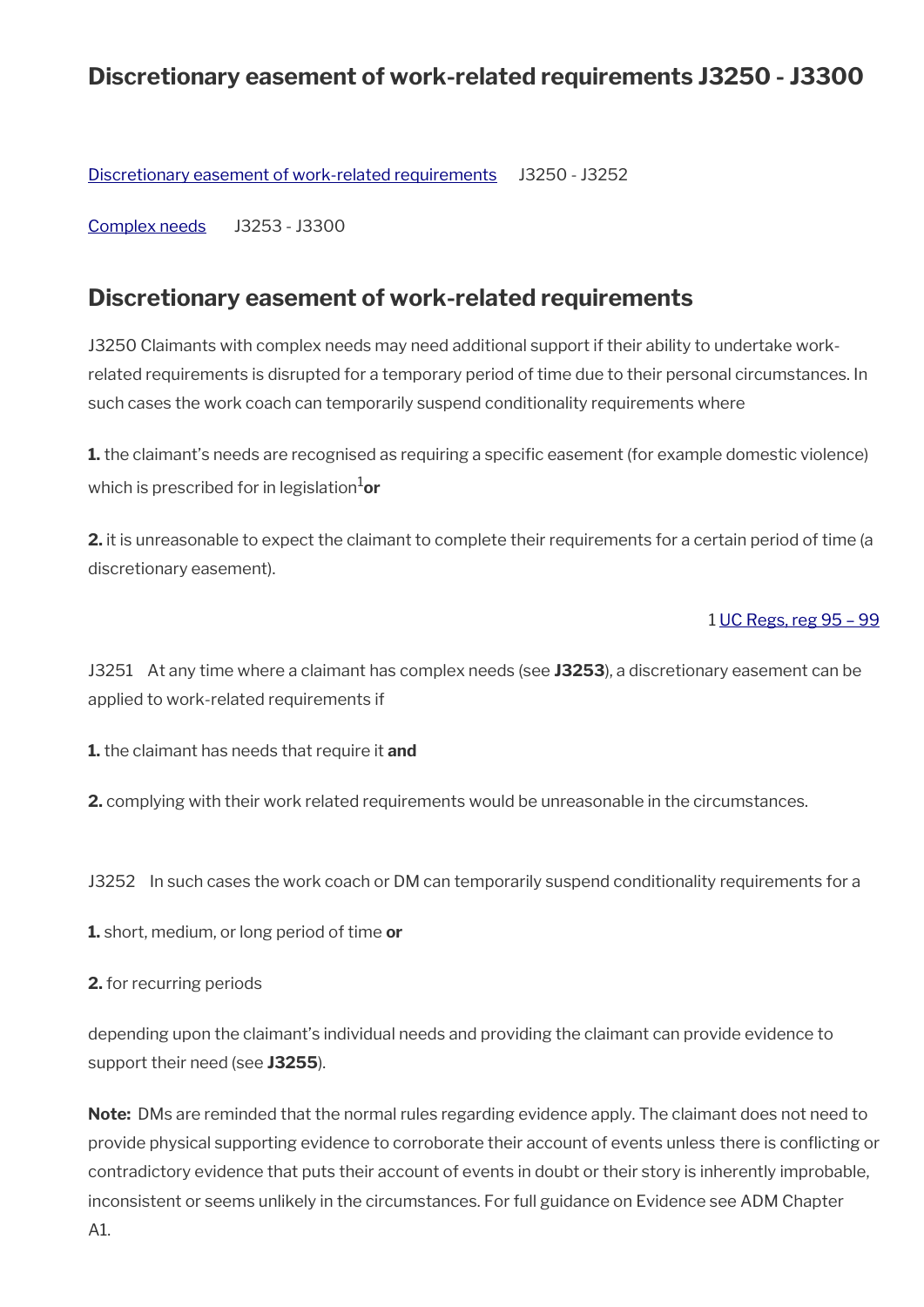## <span id="page-67-0"></span>**Complex needs**

J3253 Complex needs means the claimant is experiencing some difficult life event or personal circumstances that mean it would be unreasonable to expect them to meet their current work-related requirements. These could include:

- **1.** a sudden illness
- **2.** emergency/necessary care for a dependant child
- **3.** homelessness
- **4.** being a victim of harassment or bullying
- **5.** substance or alcohol addiction
- **6.** mental health issues (e.g. low self confidence and self esteem, anxiety state or depression)
- **7.** care leavers
- **8.** language or cultural barriers
- **9.** bereavement
- **10.** violence
- **11.** ex offenders or criminals
- **12.** declaration of suicide attempt or self harm
- **13.** discrimination (e.g. due to race, colour, religion, sexual orientation, gender etc.)
- **14.** coronavirus restrictions (**see Note 2**).

**Note 1:** This list is not exhaustive. It is for the DM to consider all the individual facts and circumstances and personal situation of the claimant.

**Note 2:** It is imperative that claimant's are allowed to adhere to local and national restrictions in place and follow public health advice and guidance with regard to coronavirus restrictions. It is also crucial that work coaches are sensitive to the impact of coronavirus restrictions and public health guidelines on a claimant who is otherwise experiencing vulnerabilities, health conditions and complex needs. Also see guidance at J3311.

**Note 3:** See further guidance at J3331 regarding Afghan citizens who are in temporary housing.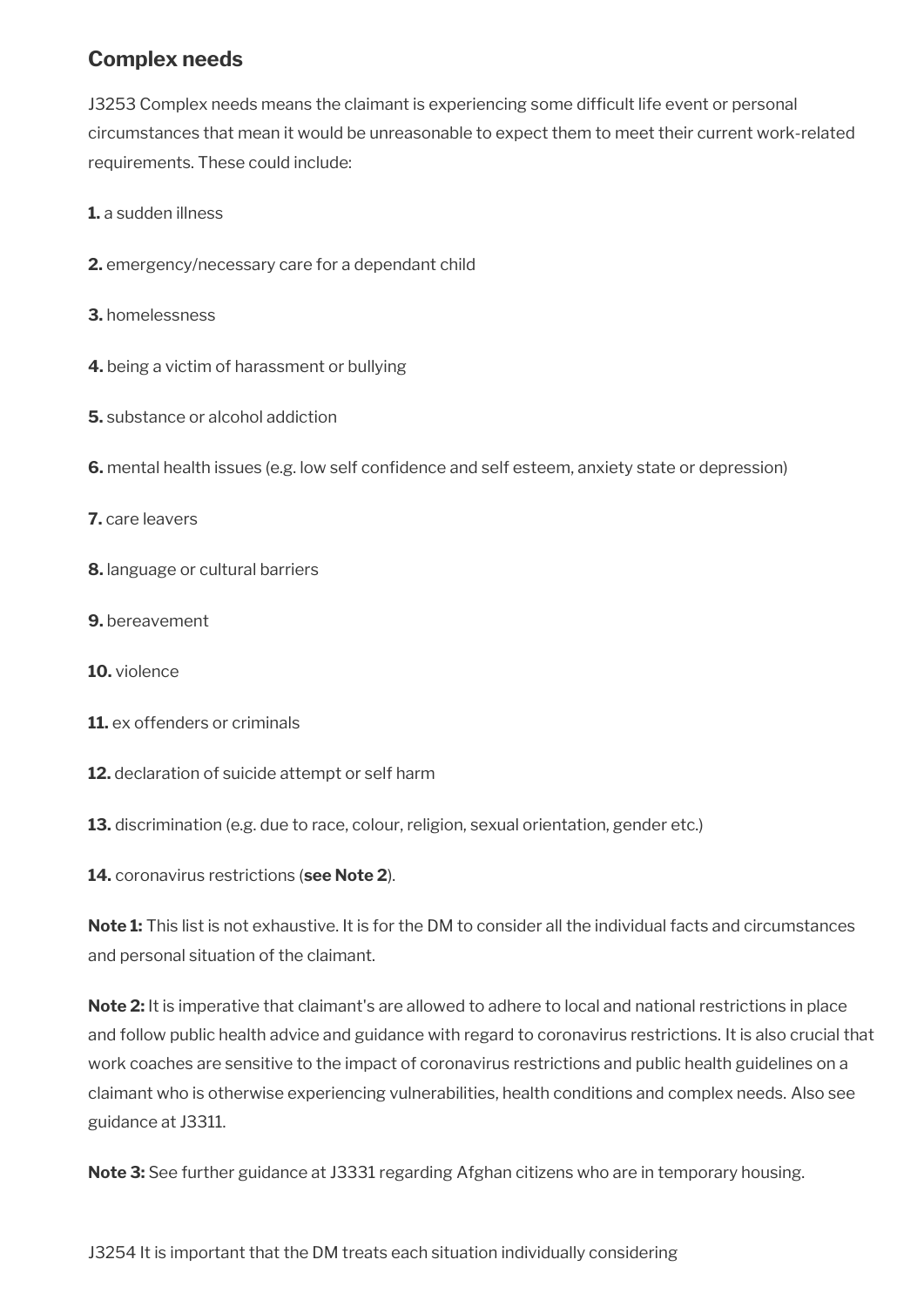**1.** what the claimant can and cannot reasonably do to meet their conditionality requirements **and**

**2.** whether those requirements need tailoring to refect their current circumstances.

**Note 1:** Each case has to be considered on its own individual facts and circumstances when considering what is reasonable for the specific claimant and the personal difficulties and life events they are facing. A claimant may often have one or more situations of complex needs at the same time, or may not even be aware they have complex needs.

**Note 2:** If a claimant has a complex need and their focus is on other things that are happening in their life, they may not be able to do what is usually expected of them, and their ability to undertake workrelated requirements could be disrupted for a temporary period of time. Work coaches should be sensitive to those needs when setting any work-related requirements.

**Note 3:** Work coaches and DMs should be mindful that signs of an individual claimant's personal needs are not always visible or obvious.

J3255 Where a temporary easement of work-related requirements is considered appropriate, the easement will

**1.** begin on the date the claimant discloses their needs **and**

**2.** continue for as long as they provide evidence of the continued need (e.g. by providing specific written evidence from a person acting in an official capacity, such as a health worker, a housing association, a support worker or a member of a support service such as Respect).

**Note:** The claimant will usually need to take part in an interview to discuss the impact of their complex needs and any change to their current conditionality requirements (also see J3257). If the Claimant Commitment is changed as a result, they will have to accept a new Claimant Commitment recording those new conditionality requirements. However see guidance at J3256.

J3256 The impact of a particular situation will vary from claimant to claimant. Often, signs of an individual claimant's personal needs are not always visible or obvious. It is crucial that the claimant commitment reflects each claimant's individual circumstances, and is tailored and reasonable whilst still supporting a return to work (more or better-paid work). For further guidance on the claimant commitment see ADM Chapter J1.

**Note:** If additional support is required it is essential to engage the claimant in the discussion and agree the best way forward by applying a fexible approach in tailoring specifc, individual needs. It may not be reasonable or practicable to expect the claimant to take part in an interview to accept new commitments. The work coach and decision maker should apply a pragmatic approach in the individual circumstances on what is reasonable for the claimant. Commitments do not have to be accepted face to face and can be accepted by telephone or via the journal and in extreme cases a domestic visit might be the best way forward. The work coach should be as supportive and sensitive to the claimant's needs as is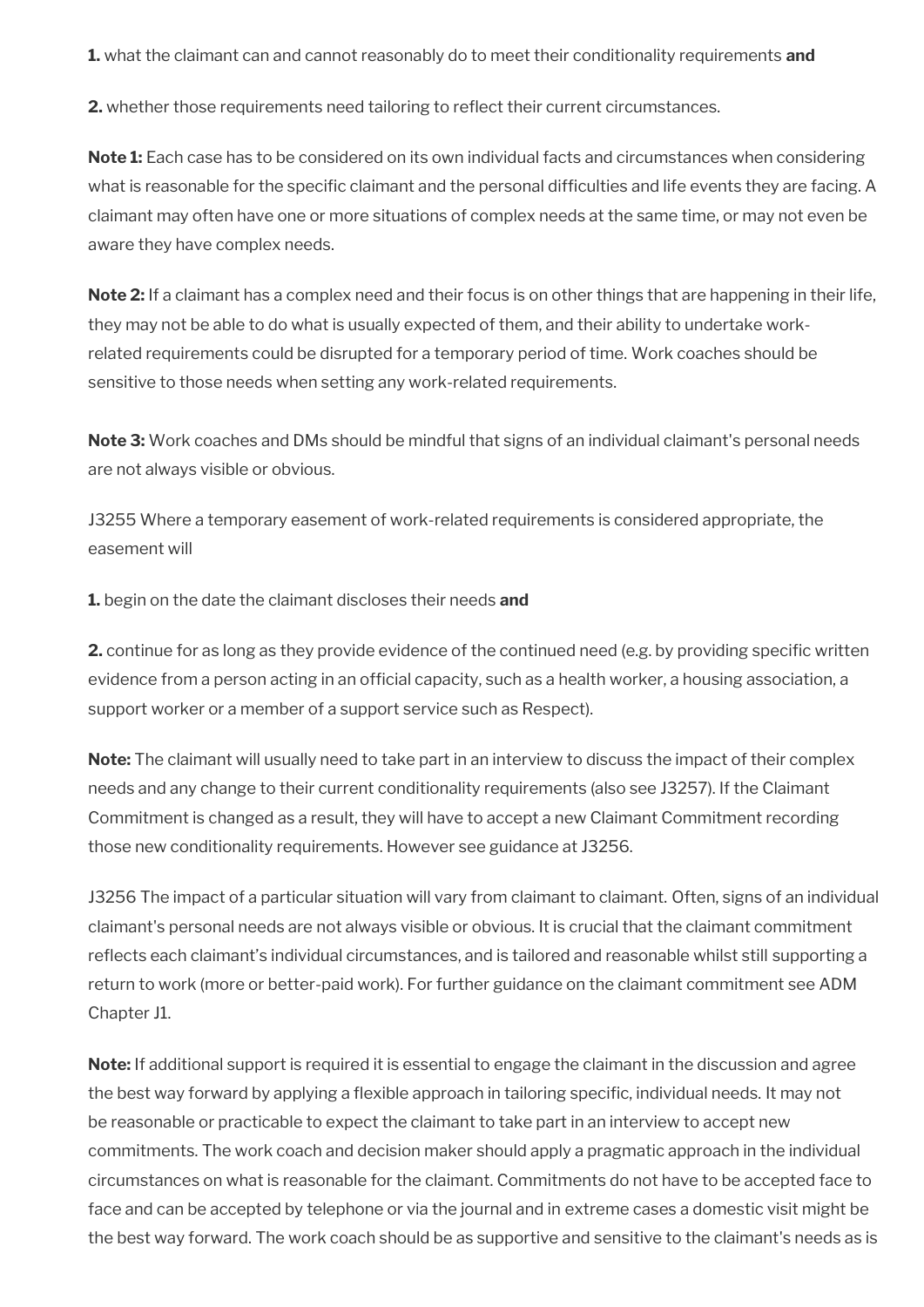practically possible in the individual circumstances.

#### **Example**

Sahlia makes a claim to UC and attends her initial work search interview.

She is living in a temporary hostel organised by 'Housing 4 Women' following an argument with her family who forbade her from going to work, which led to her leaving. Her family said she was dishonouring them by working alongside men who were not members of her own family and was becoming too infuenced by the other girls she worked with who were not of her own faith. Her family were dictating to her what she should wear, who she could talk to and be friends with, and they also were pressuring her into an arranged marriage.

It was a very difficult decision for Sahila to leave her family and she is worried what will happen if her family find out where she is living. She is torn between wanting to be loyal to her family and beliefs, and having the freedom to make her own life choices and become independent.

Sahila tells her adviser that she enjoyed her job in a popular high street fashion shop and would like to remain in that field. Her aim is promote fashionable clothes on the high street for Asian women but she feels incapable of doing anything at the moment due to her overwhelming situation. Sahila has written evidence from 'Housing 4 Women' supporting her current situation.

Sahlia is very emotional at present, her confidence and self esteem are very low and she is feeling despondent and very anxious about her future.

Sahlia's work coach allows a temporary easement period in respect of her work-related requirements to allow her to manage her life, and provide her with the flexibility she needs at this time to move and settle into a new area. Her claimant commitment is tailored to refect this temporary situation, which Sahila accepts.

The work coach agrees with Sahlia she will contact her again in a month's time to have a chat and see how she is getting on.

J3257 A complex needs situation can occur unexpectedly and at any time. It is essential therefore that where a claimant fails to comply with a work-related requirement, and before referring the case to a DM to consider sanction action, a check is made to see if there is any evidence or indicators that the claimant has a complex need or vulnerabilities which may require an easement to be applied. However, it may not be until the claimant fails to comply with a work–related requirement and faces a sanction that they actually disclose the personal difficulties they are facing in their 'good reasons'. Disclosure is often dependant on the sensitive nature or the complexity of the issue(s) and the vulnerability of the individual claimant. Some claimants fear being stigmatised because of their complex needs. In such cases, if the case has already been referred for a sanction decision, the DM will make a determination on 'good reason' for the particular failure and return the case to the work coach to consider temporarily suspending conditionality requirements until the need no longer exists.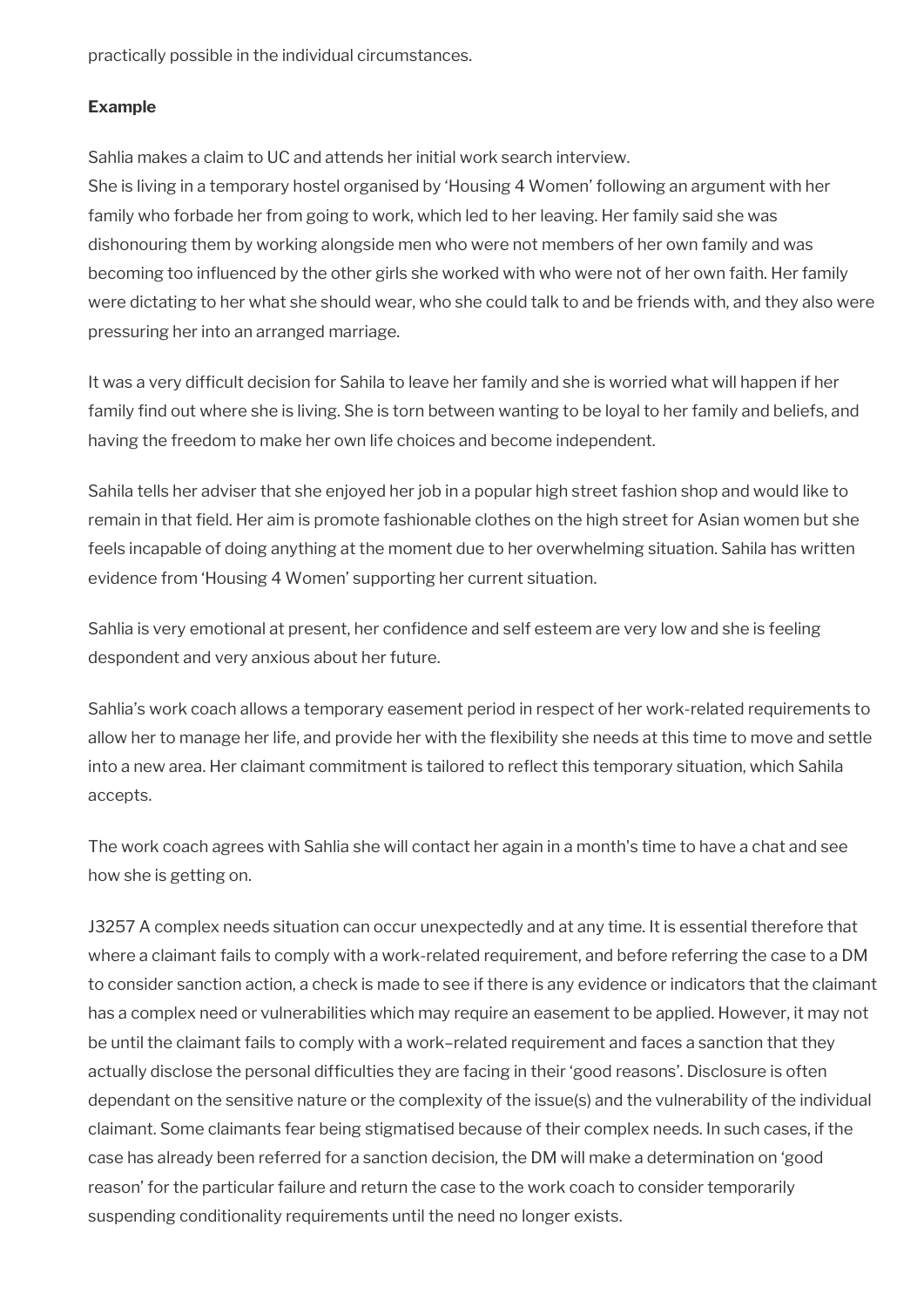**Note:** See ADM Chapter **K2** (Good reason) for guidance on the impact of complex needs on good reason and sanctions and the illustrative examples at **K2057** and **K2144**.

J3258 – J3300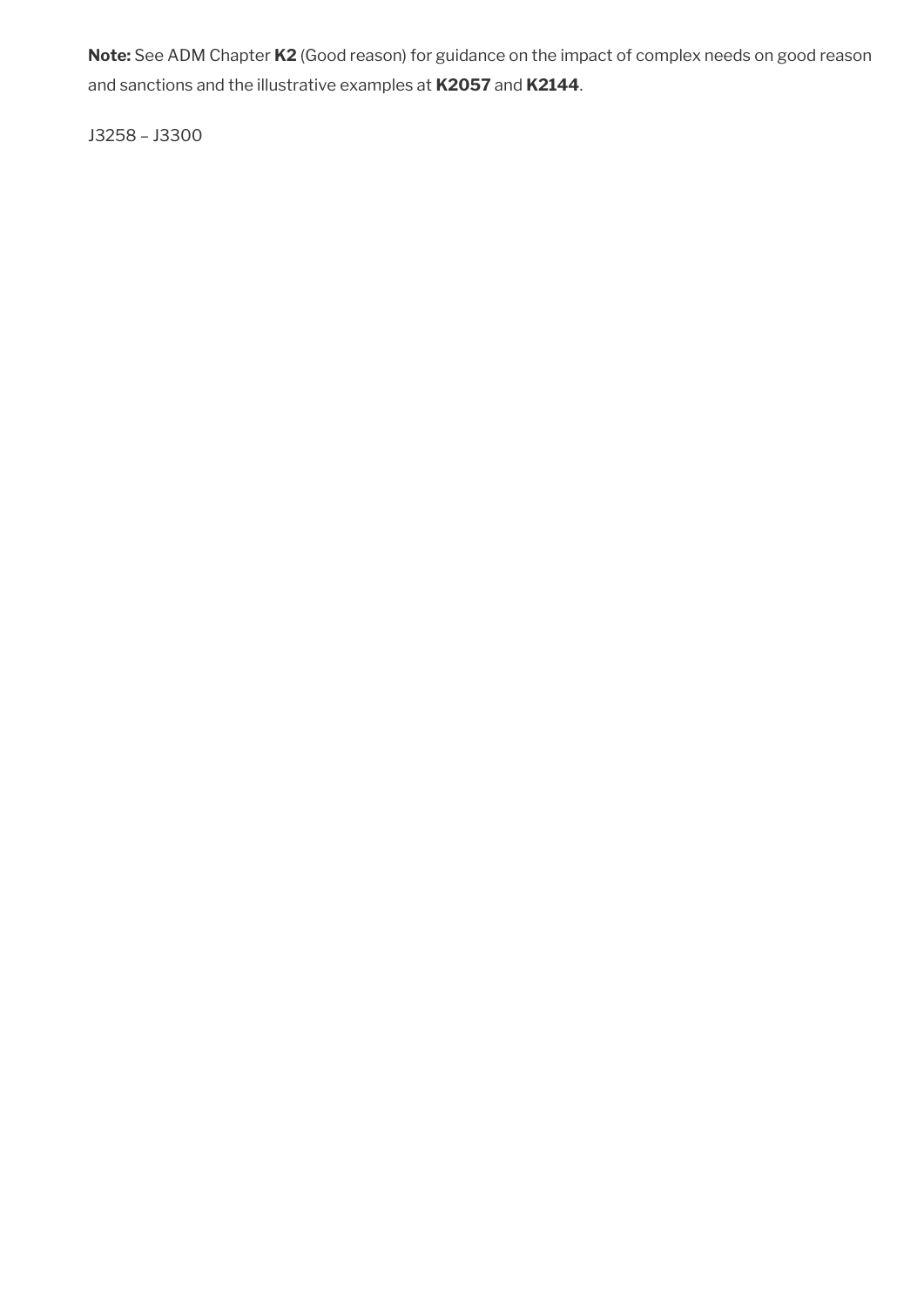# **Adverse conditions that may effect work-related requirements (including coronavirus) J3301 - J3999**

Fire, flood, plague and pestilence J3301 - J3310

[Coronavirus pandemic](#page-72-0) J3311 - J3330

[Afghan Citizens on the Resettlement Scheme](#page-78-0) J3331 - J3999

## **Adverse conditions that may effect work -related requirements (including coronavirus)**

## <span id="page-71-0"></span>**Fire, food, plague and pestilence**

J3301 Where adverse conditions contribute to the claimant's ability to carry out any work-related requirements, for example; fre, foods, storms, plague and pestilence, a claimant can have

- **1.** a temporary easement of their work-related requirements applied (see J3250) **or**
- **2.** restrict their work search to the job
	- **2.1** they cannot do **or**
	- **2.2** were laid off from

for up to 3 months.

**Note 1:** DMs should be mindful that a pragmatic and common sense approach should be adopted in such cases when considering any work-related requirements, compliance and good reason.

**Note 2:** Claimants will normally be able to show good reason for failures to apply for and accept other jobs. See further guidance in ADM Chapter K2 (in particular the guidance at K2175 refers).

**Note 3:** DMs should also be mindful of the impact of such disasters on the claimant's mental and physical health and their emotional well-being.

#### **Example**

Ranvir is in receipt of UC and normally works at a hairdressers 3 days a week. She is a single parent and has 2 children aged 7 and 9. Due to local storms the hairdressers shop is flooded and the owner has had to temporarily close the shop for the damage to be repaired.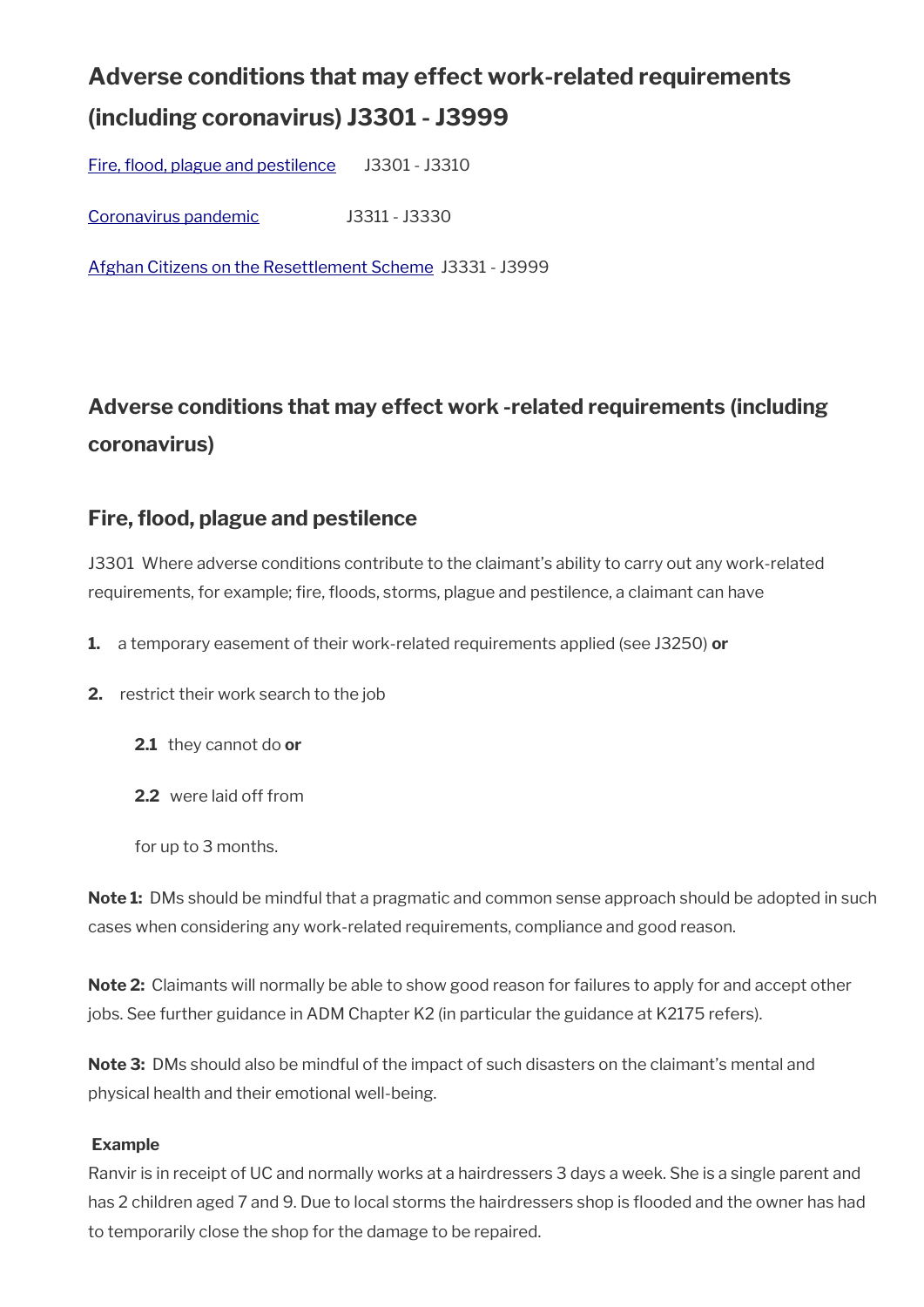Ranvir is a qualifed and very experienced hairdresser and beautician. Before she had her children she worked in a prestigious salon in a busy city centre. Her current employment is in a small, family run hairdressers in the same village where she lives with her elderly mother and where the 2 children go to school. Although she has a driving license she does not have a car.

Her current CC reflects her circumstances with appropriate limitations and reductions in her work search and work-related requirements accordingly.

Ranvir is very upset when she rings the work coach to report the change in her circumstances. She explains, her employer is also a close personal friend and their children are all very close friends. They are naturally devastated at the flood damage. Everything is ruined and will need replacing and extensive repairs needed to the décor and fttings. Ranvir says they helped each other out and supported each other with shared child care when they were working alternate days. Her mum provided childcare to both sets of children on their mutual working day on a Saturday, their busiest day of the week. This arrangement suited them all well as it saved on child care costs and travel costs to the nearest town to work.

Her employer has agreed to continue to pay Ranvir half her wages whilst the shop is closed and hopes it will not be too long before they can re-open. Although the shop is insured her employer has told Ranvir that she will have to use a lot of her own personal savings to support the cost of the repairs and she will have to wait for the insurance company to deal with her claim.

Ranvir is extremely anxious and worried about her position. She loves her job and has regular clients with whom she has built up a confidence and a rapport. She also wants to be available to help her friend with the cleaning out and re decorating of the shop as labour for her wages but is also appreciative that she is reliant on her benefit to support her financially. She is very distressed about what might happen or what she might be expected to do until the salon can re open.

The work coach advises Ranvir that as her current situation is due to the food damage and should be temporary there will be no change to Ranvir's work-related requirements for 3 months and she will not be required to do anything further than is already accepted on her current claimant commitment.

The work coach reminds Ranvir that she is obligated to report any changes in her circumstances and to let the Jobcentre know when she resumes working again or there are any changes to her wages to avoid any effect on her beneft. The work coach arranges with Ranvir to contact her again in 1 months time just for a chat to see how things are progressing.

J3302 - J3310

## **Coronavirus pandemic**

J3311 Work Coaches will continue to engage with claimants to ensure work-related requirements

**1.** are personalised, reasonable and achievable for the individual claimants' circumstances **and**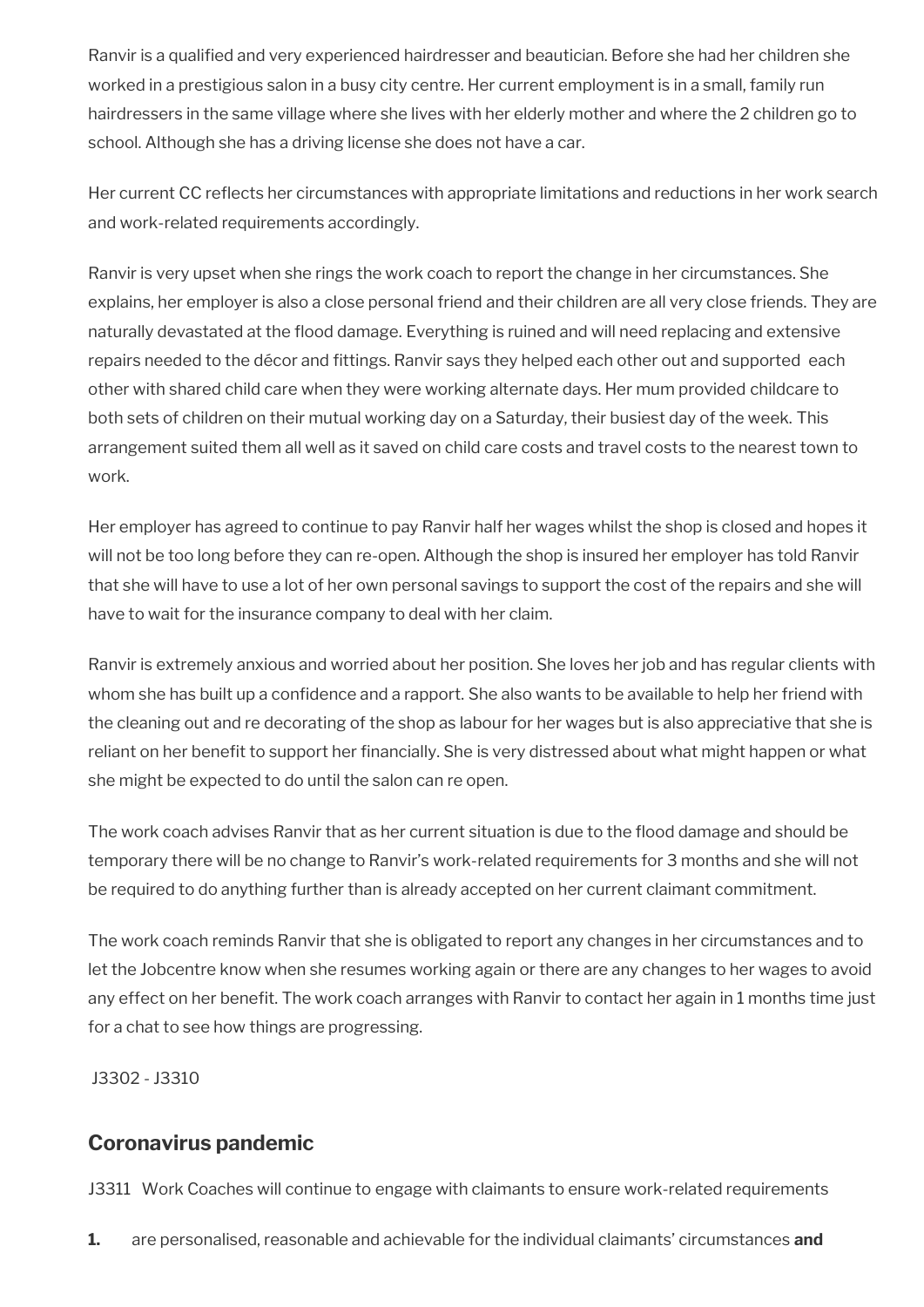**Note:** lnterviews can be conducted over the phone or through digital formats (eg: journal, email, video conferencing) where face to face is not available or appropriate because of lockdown restrictions but care should be taken to ensure all correct screening and safeguarding measures have been considered to use only the most appropriate option for the individual and their circumstances.

J3312 When setting any work-related requirements the claimant commitment will be crucial and should be regularly reviewed and revised in light of a claimant's fuctuating needs, the local labour market and any local and national restrictions in place. As local and national public health guidelines can change suddenly and frequently any previously accepted activities may no longer be reasonable, realistic and achievable. For further guidance on the claimant commitment see ADM Chapter J1. As in every case, when setting any work-related requirements the claimant must be in no doubt what is expected of them, by when and any potential circumstances should they fail to comply with a requirement in line with the public law principles of fairness (see ADM Chapter K1). System records will be crucial as record of any requirements set.

**Note :** Work coaches and DMs should be mindful that a pragmatic and common sense approach should be made in such cases when considering setting any work-related requirements and considering compliance with them in light of the effect of coronavirus restrictions on the local labour market and certain employment sectors such as the retail, hospitality, recreation and entertainment industries which mean employment opportunities are very restricted. Some claimants may be reliant on the industries that have been worst affected by the pandemic to look for and secure work.

J3313 The normal rules of evidence apply (see ADM Chapter A1). DMs **must not** insist that the claimant approaches their GP for medical evidence of their symptoms and should ensure that claimants are allowed to do what is reasonable to protect themselves and others whilst following official public health guidance and restrictions. The claimant does not have to prove beyond all reasonable doubt something is so but on the balance of probabilities and in every case the claimant's statement does not have to be corroborated unless there is conficting or contradictory evidence or the statement is inherently improbable, contradictory or seems unlikely in the circumstances.

J3314 In some cases a claimant's work-related requirements may need to be turned off for a period of time. See guidance on discretionary easements at J3250 et seq. It is crucial that work coaches are sensitive to the impact of coronavirus restrictions and public health guidelines on a claimant who is otherwise experiencing vulnerabilities, health conditions and complex needs.

**Note:** DMs should consider on an individual case by case basis what is reasonable in the circumstances. The ability of claimants to access information and express themselves will vary considerably in their levels of education and their ability to understand the complexities of the conditionality and sanctions regime at a time when they may already be under considerable stress and the outcome of which (sanction) of any failure to comply may have serious consequences on a claimant's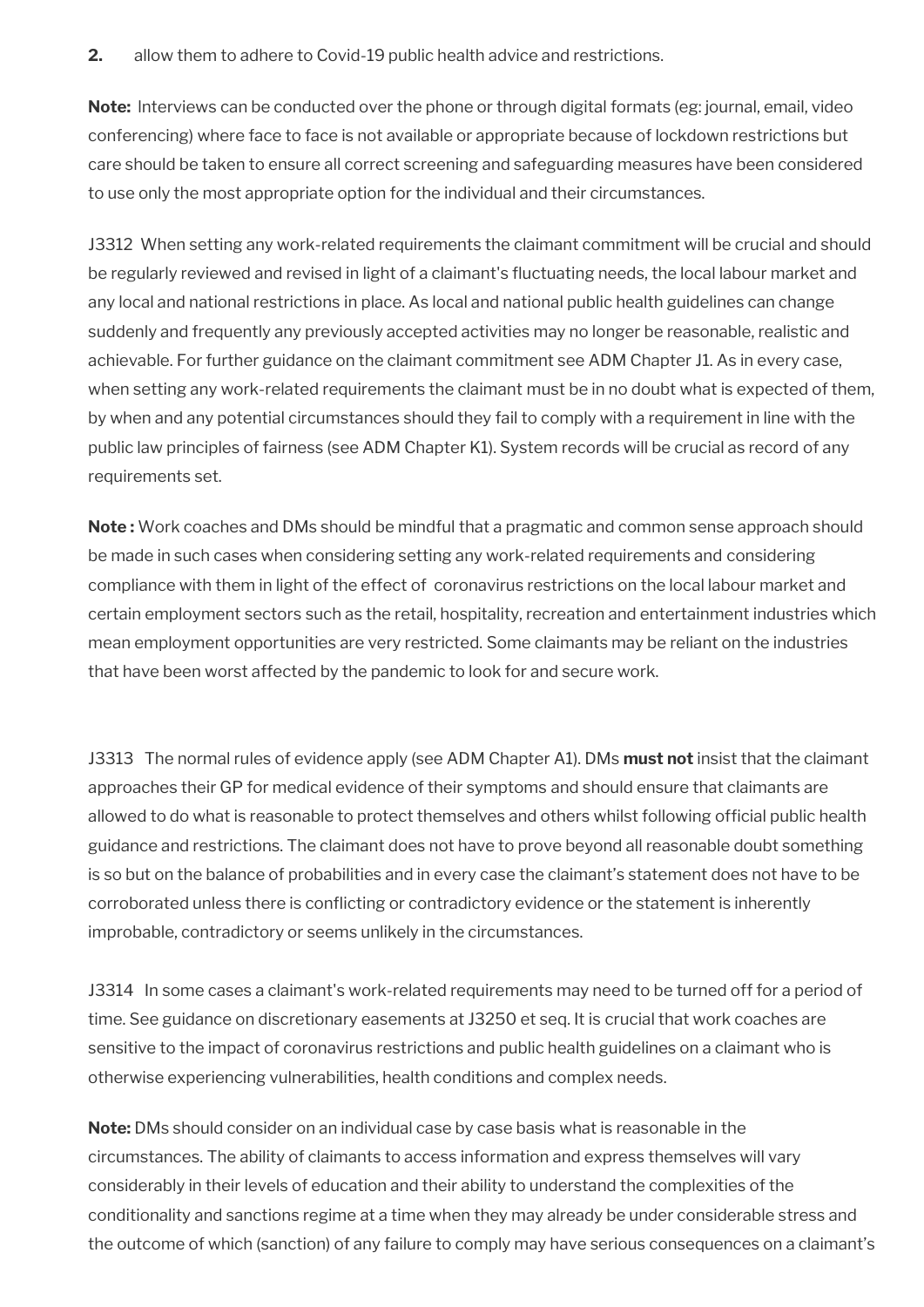ability to meet their living needs.

J3315 Care should be taken to ensure all the claimants circumstances are fully taken into account, identifying and being sensitive to any complex needs or vulnerabilities, any health issues or coronavirus related barriers or circumstances that may impact on a claimant's work-related activities and the effect of restrictions on the local labour market and in various employment sectors.

**Note:** Extra care should be taken not to impose personal standards, choices or prejudices when considering what may be reasonable for the individual claimant. Reasonable means fair and sensible and as much as is appropriate in the individual circumstances.

J3316 In addition to normal considerations, these may include considering the impact of coronavirus local restrictions on

**1.** mental and physical health and well being. For example: a claimant could have higher levels of stress and anxiety or be experiencing negative thoughts, loneliness and a loss of self esteem or confdence. They may live alone and be suffering from being isolated and fear going out and/or meeting others in case they contract the virus. They may have medical conditions that don't usually affect their ability to work but they are listed in public health guidelines as being a person more susceptible to serious health problems should they contract the virus (clinically vulnerable). For example severe asthma, diabetes, COPD, immune deficiency diseases or arthritis or they are taking immune suppressant medication. Also see **Note** regarding self isolating. The effects of the pandemic and unemployment can put families under further pressure and exacerbate issues such as overcrowding, reliance on food banks and hardship and put people in debt and destitution.

**2.** extra caring responsibilities and shielding for other members of the household, such as elderly parents, relatives who are clinically vulnerable or they may be home schooling children which has impacted their work-life balance and the hours they can devote to work search and being available (also see J3170) or indeed to being able to do work-related activities. Some families may be living in extremely over crowded conditions which are exacerbated due to having to stay home.

**3.** access to an IAD and the internet, for example to do work search, where others are working at home in the same household or children need access to on line classes for home schooling. Not all claimants will have unlimited access to the internet and members of the same household may need to share devices and network connection. They may not have good mobile or internet reception where they live and may not be able to afford extra costs for increased use of their mobile phone or internet access or to change provider. They may not be confdent using facilities such as 'video conferencing' to talk to employers or the Jobcentre.

**4.** suitability to consider 'work at home' job opportunities to apply for and is this realistic in the claimant's personal circumstances taking everything into account. For example: accessibility to the required IT equipment, or having the relevant knowledge, skills and qualifications. There may be extra costs involved using more electricity, heating, increased phone and internet usage.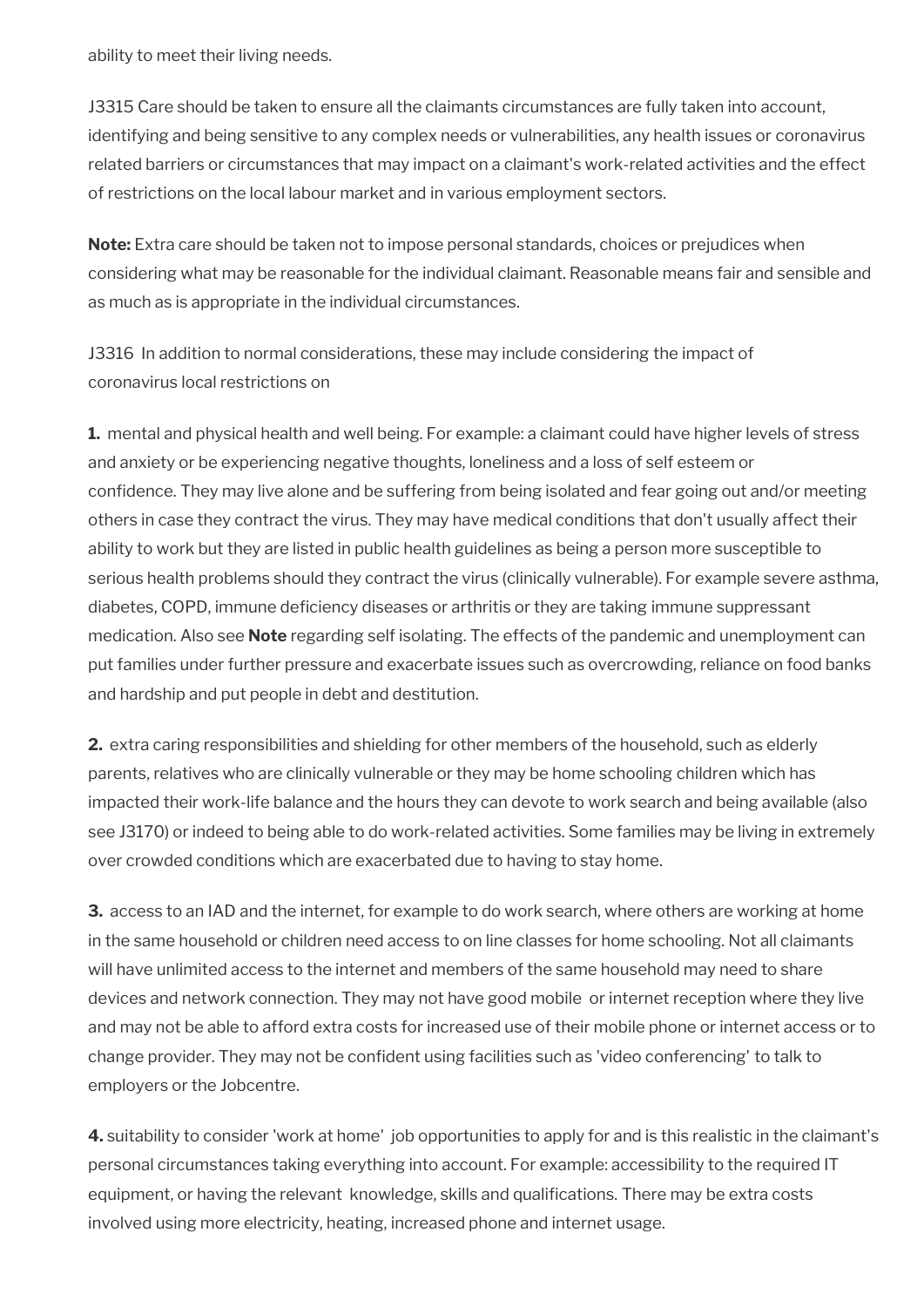**5.** realistic chances of seeking employment in certain industries, such as the retail, hospitality, recreation and entertainment sectors, where opportunities are extremely restricted during pandemic restrictions and future prospects are uncertain. Indeed they may have genuine and realistic expectations to return to their pre-Covid employment as part of the furlough or job retention schemes, or they may intend to resume self-employment once restrictions are lifted. They cannot be expected to look for jobs which realistically do not exist because of lockdown restrictions. Many claimants will be reliant upon looking for and securing work in the worst hit industries.

**6.** anxieties about the practicalities of working in a Covid environment. For example; a claimant may have genuine concerns about social distancing measures in the work place, using public transport and an employer's ability to adequately provide and supply PPE equipment (masks, sanitiser, being able to frequently wash hands) etc. They may have exemptions to using certain equipment, for example face masks or using certain sanitisers, washing products, cleaners or plastic gloves etc due to allergies or skin conditions which put them more at risk.

**7.** medical needs to protect themselves and others as per public health guidelines. Claimants **must** be able to adhere to **all** public health guidance and restrictions with regard to staying home, essential travel only, not mixing with people from other households, social distancing, shielding and self-isolating where necessary and appropriate. Also see **Note**.

This list is not exhaustive. It is for the work coach to discuss any issues with the individual claimant and take them fully into account with all their circumstances when considering what (if any) work-related requirements would be reasonable and realistic for the individual claimant in the circumstances and in light of the effect of the pandemic on local businesses and employment opportunities.

**Note :** Claimants who are self-isolating as a result of Covid-19 will have their mandatory work search and work availability requirements removed for 2 weeks to account for a period of sickness in line with normal rules. See J3226 **3**. et seq.

#### **Example 1**

See Example at J3301. Ranvir is laid off her job at the hair salon due to imposed coronavirus restrictions. She is a single parent with 2 children, aged 7 and 9, who are now home schooling during the current lockdown restrictions and she also lives with her elderly mother who has COPD, arthritis and diabetes.

Although Ranvir has a driving license she does not own a car and would be reliant on public transport to go to work outside of her own locality. She goes out only once a week to the supermarket in the next village for essential shopping. She usually walks there and gets a taxi home. She is particularly concerned about catching the virus and passing it on to her elderly mother who is clinically vulnerable.

Ranvir is supervising her children's home schooling but says it is difficult as they only have one IAD device in the household and have to share it, so access to the internet for her would be diffcult particularly during school hours. She also says the reliability of her mobile and internet connection is not great which can be very frustrating. She cannot afford to consider buying a new computer or changing her broadband provider especially as under normal conditions it is adequate for her households needs.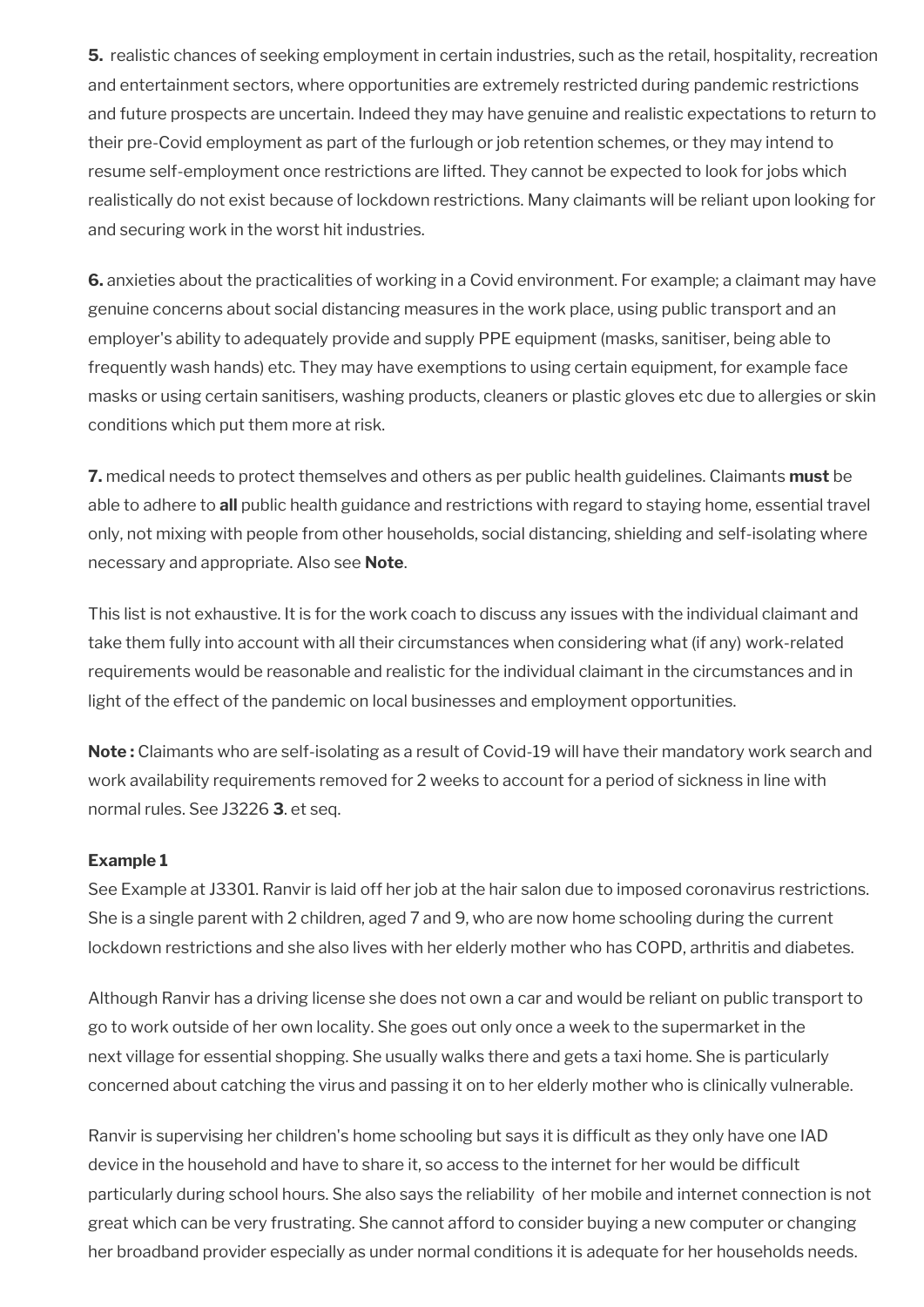She keeps in touch with her employer regularly via mobile phone and they have weekly 'tea & chat' sessions on line with some of their regular customers which she always tries to dial into. She says she is missing that interaction with other people and is suffering quite low mood at present. She feels stifed and says although overall she is coping and thankful herself and her family are ok, she is extremely worried and not sleeping well at all. She is concerned her children are falling behind in their education.

Ranvir is confdent once restrictions are lifted she will go back to her regular job at the hair salon in her village. At the moment she cannot search for alternative jobs in the hairdressing or beauty sector for which she has many qualifications and experience as all are closed for business due to coronavirus restrictions.

She says she would not be confident using public transport to go into the local town to find or conduct work. She has no issues wearing a face covering but is frightened of contracting and passing the virus on to her family in particular her elderly mother. The only other reasonable alternative employment for her would be in the retail or hospitality sectors and as all the pubs, restaurants and non essential shops are closed it is not a realistic probability in her locality and any job opportunities are extremely limited. Indeed the local supermarket where she does her shopping has just made some staff redundancies.

The work coach does not set any new work -related requirements for Ranvir but reminds her of her obligation to report any changes in her circumstances and says she will give Ranvir a courtesy call in a couple of weeks time just to catch up with her and see how she is doing. The work coach suggests some mindfulness strategies Ranvir can do on-line when the children are in bed to help her mental health and well being during the pandemic. These are not set as work -related requirements.

#### **Example 2**

Jud is normally self-employed. He renovated and converted an old horse box into a portable gin and prosecco bar which he takes to festivals, markets, fairs, corporate and sporting events, weddings, hen do's and birthday parties etc. Overnight all such events were cancelled or postponed due to government imposed restrictions on public events.

Jud spent the frst period of lockdown re-painting and decorating the horse box. He has designed and had made new flyers and business cards and has updated his web site with a new menu to include new favours of drinks he has purchased to make it more attractive to prospective customers but until restrictions are completely lifted and public events are allowed again he has no work.

He has put his name on waiting lists for 2021 events but will have to wait for restrictions to be lifted to see if he has been successful or not or indeed events are going to take place at all. This has all been recorded in his business plan.

Jud is confdent as soon as public events are allowed he will be able to start trading straight away and the bookings will come.

Jud's work-related requirements are turned off and are to be reviewed once restrictions are lifted and he can resume trading. Also see ADM Chapter H4 regarding self -employment.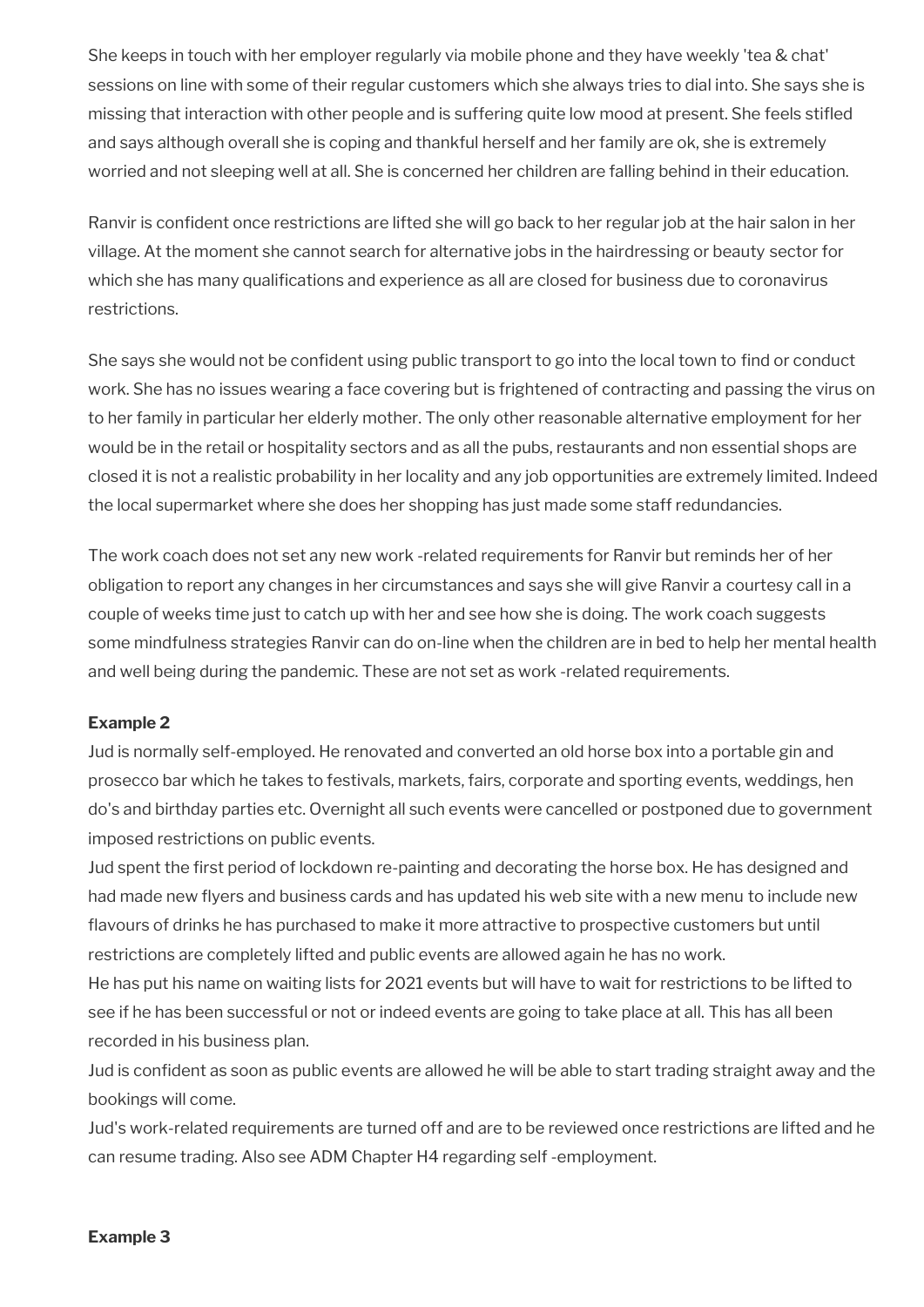Colleen claims UC. She is aged 44 years and recently redundant when overnight the entertainment business which she has worked in for many years collapsed due to the coronavirus pandemic and government imposed restrictions.

Colleen is horrifed at her current situation and the very real prospect she could become homeless as she cannot afford her household bills on benefit.

Colleen takes immune suppressants for atopic dermatitis. This doesn't normally affect her ability to work but she has a letter from the NHS that says she is classed as clinically vulnerable during the coronavirus pandemic and must follow shielding procedures due to her reduced immunity.

Colleen feels very isolated as she lives alone in a top floor flat and has had no face to face contact with any family or friends for a year. She keeps in contact with work associates, friends and family through social media but she is feeling very lonely and has low mood and self-esteem. Her regular job in the theatre as stage manager is not a job that can be done from home. She has an on line shopping slot with a local supermarket who deliver her essential shopping to the door weekly.

Colleen's work -related requirements are turned off. She is advised by her work coach that as soon as she receives any updated instructions from the NHS regarding the end of shielding she is required to let the Jobcentre know so her commitments can be reviewed.

#### **Easing and lifting of coronavirus restrictions**

J3317 As local and national restrictions are eased and lifted it will be necessary in many cases to review the claimant commitment and set new work-related requirements, particularly those claimant's who had an auto-generated claimant commitment during the period 30.3.20 to 30.6.20 or where conditionality was turned off or paused during the pandemic.

J3318 Any work-related requirements set in the new claimant commitment would have to be reasonable for the 'new normal' and acknowledge the reality of the local jobs market and personal circumstances. Claimants with a health condition or disability, including those who are immunocompromised, should continue to have tailored commitments based on their personal circumstances, including considering the impact of their health and wider situation.

**Note:** Any work-related requirements are set in discussion with the claimant, tailored to their individual capability and circumstances, making them realistic and achievable. For full guidance on the claimant commitment see ADM Chapter J1.

J3319 Coronavirus remains a serious health risk and all claimants have to be allowed to adhere to the latest public health advice. Citizens are advised to continue to

**1)** stay cautious to help protect themselves and others,

**2)** consider the risks of close contact with others especially if they, or those they live with, are clinically extremely vulnerable or not yet fully vaccinated,

**3)** practice social distancing if that feels right for them, including regular washing of hands, sanitising, wearing face coverings indoors and in public places and restricting their contact with others,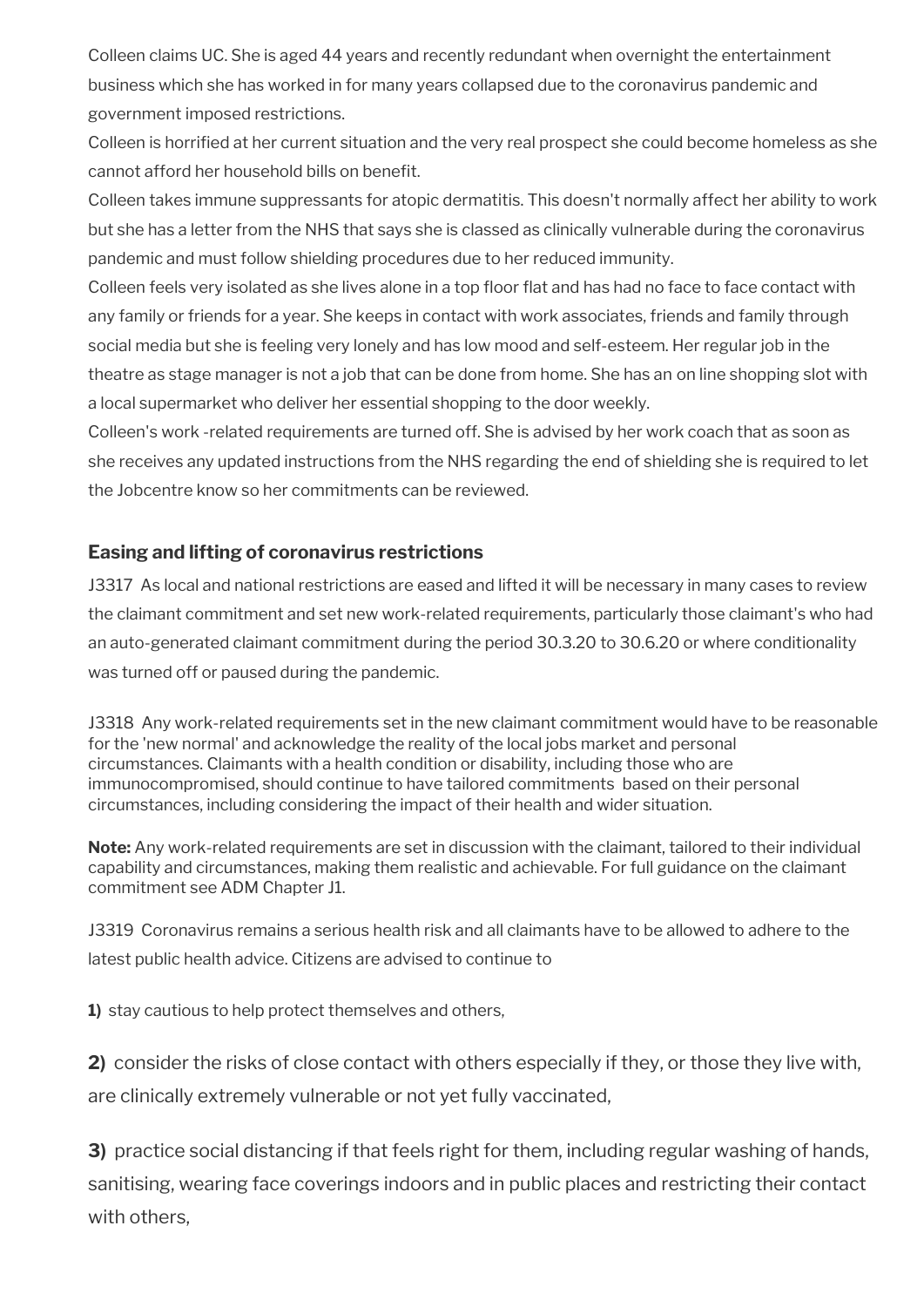**4)** take additional precautions to reduce the risk of catching the virus or spreading it for those who were shielding clinically extremely vulnerable people.

**Note:** The DM should check what the current advice is regarding Coronavirus on gov.uk at the time of setting claimant commitments in discussion with the claimant and their personal requirements to ensure any requirements set are tailored to individual needs.

J3320 The risk is higher of passing on or catching Covid19 in crowded spaces, in enclosed indoor spaces or in geographical areas where levels of infection are notably high. For example a claimant may still have genuine and reasonable concerns over attending the Jobcentre or travelling on public transport if they or someone they live with falls into a high risk group or are not fully vaccinated.

**Note :** It is important to respect and be considerate of those who may wish to retain a more cautious approach to protect themselves and others when setting work-related requirements as restrictions are eased and lifted. The claimant commitment should refect any personal limitations, restrictions and special requirements the individual claimant may have. The guidance on reviewing the claimant commitment should be followed in ADM Chapter J1 at J1030 et seq.

J3321 - J3330

## **Afghan citizens on the Resettlement Scheme**

J3331 Some Afghan Citizens who have been placed in bridging accommodation waiting to be permanently housed who are considered 'job ready' may be referred to the Jobs First Pilot Scheme. The scheme is taking place in 3 bridging hotels and provides intensive support for 'job ready' Afghans. The pilot looks to remove barriers to entering work and apply an 'employment first' approach to entering private rented accommodation.

**Note 1:** Bridging accommodation is temporary and rehousing can be a very slow process.

**Note 2:** Afghans who are not on the pilot and able to work receive normal DWP support.

J3332 Whilst some claimants in this group may be considered 'job ready' many may face complicated barriers to work and it is considered likely that many will be considered vulnerable and have multiple complex needs. It is crucial therefore that

**1.** full consideration is given to all the facts and circumstances of the individual case when setting any work-related requirements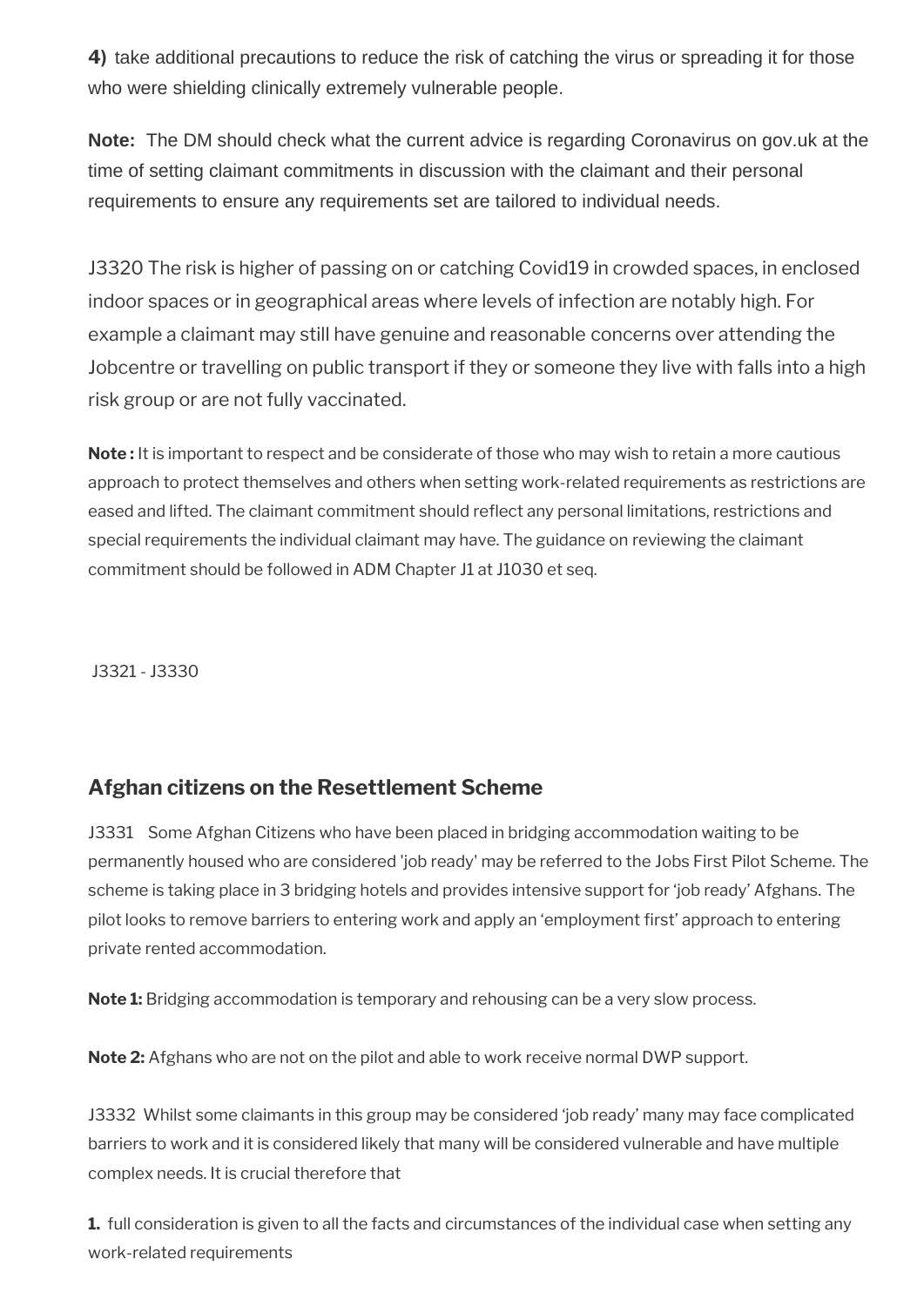**2.** any requirements accepted by the claimant are reasonable and tailored to individual circumstances and any account of complex needs or vulnerabilities are fully taken into account when setting workrelated requirements in particular their temporary accommodation status

**3.** checks are made to ensure there hasn't been any change of circumstance that would mean the requirement was not appropriate at the time of any failure to comply with a work-related requirement before making a referral for consideration of a sanction

**4.** full consideration is given to any easements that may be appropriate where necessary (see guidance at J3192 and J3250 et seq) **and**

**5.** the claimant fully understands what is expected of them and any consequences of failure.

**Note:** Even though a claimant may be considered 'job ready' they may have genuine concerns about taking a job before they have permanent housing and have other complex needs which contribute to them not being able to take a job at this time. Each case will be assessed on it's own merits but due to the complexity of this claimant groups' needs and the temporary nature of their accommodation it will need careful consideration before referring to a decision maker to consider a sanction where any failure to comply with work-related requirements occurs or they fail or refuse to take up a job offer or leave a job. A decision maker might recommend a discretionary easement to work-related requirements until the claimant is permanently housed. Any work undertaken may well be unsustainable due to commuting distance once the claimant is re housed. See further guidance in ADM Chapter K3 and K2.

J3333 - J3999

.